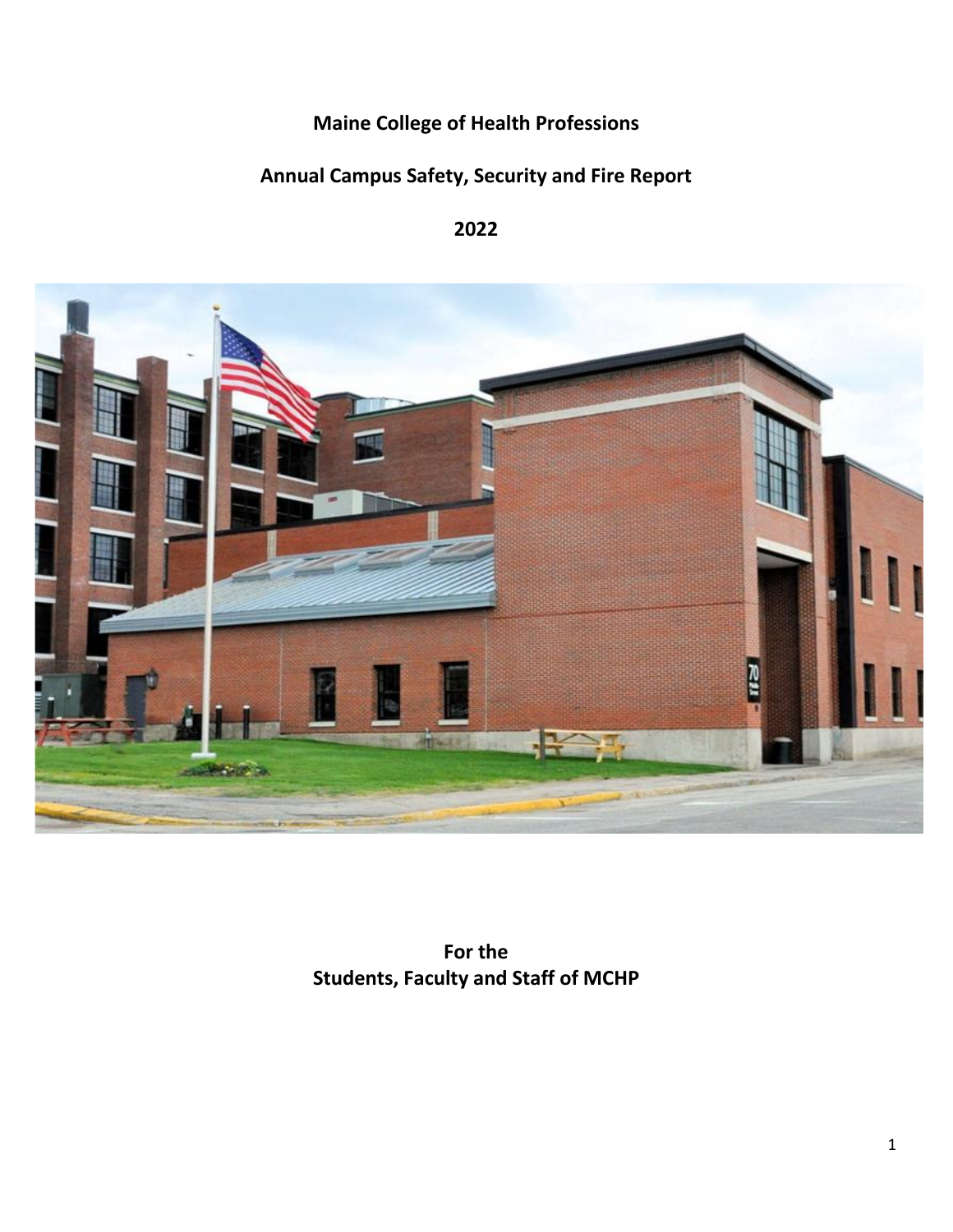**This report includes campus safety policies and procedures and statistics concerning campus crime for the past three calendar years. It is for the information of students, employees, parents, prospective students and prospective employees. This report describes how CMMC/MCHP Security responds to crime, and how students, faculty, staff can work together to maintain a safe community. The booklet complies with the Jeanne Clery Disclosure of Campus Security policy and Campus Crime Statistics Act.**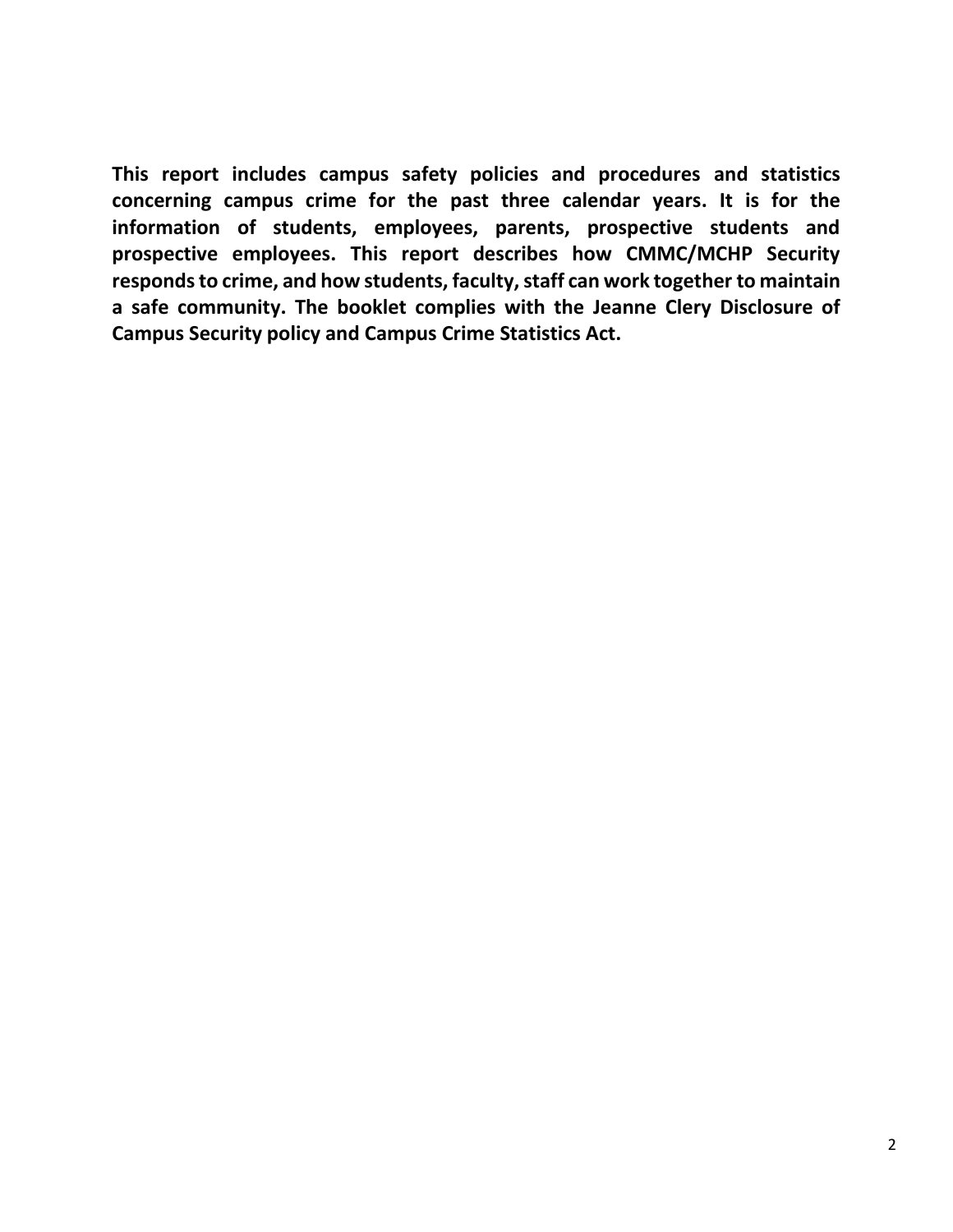# **Table of Contents**

| The Jeanne Clery Disclosure of Campus Security Policy and Campus Crime |
|------------------------------------------------------------------------|
|                                                                        |
|                                                                        |
|                                                                        |
|                                                                        |
|                                                                        |
|                                                                        |
|                                                                        |
|                                                                        |
|                                                                        |
|                                                                        |
|                                                                        |
|                                                                        |
|                                                                        |
|                                                                        |
|                                                                        |
|                                                                        |
|                                                                        |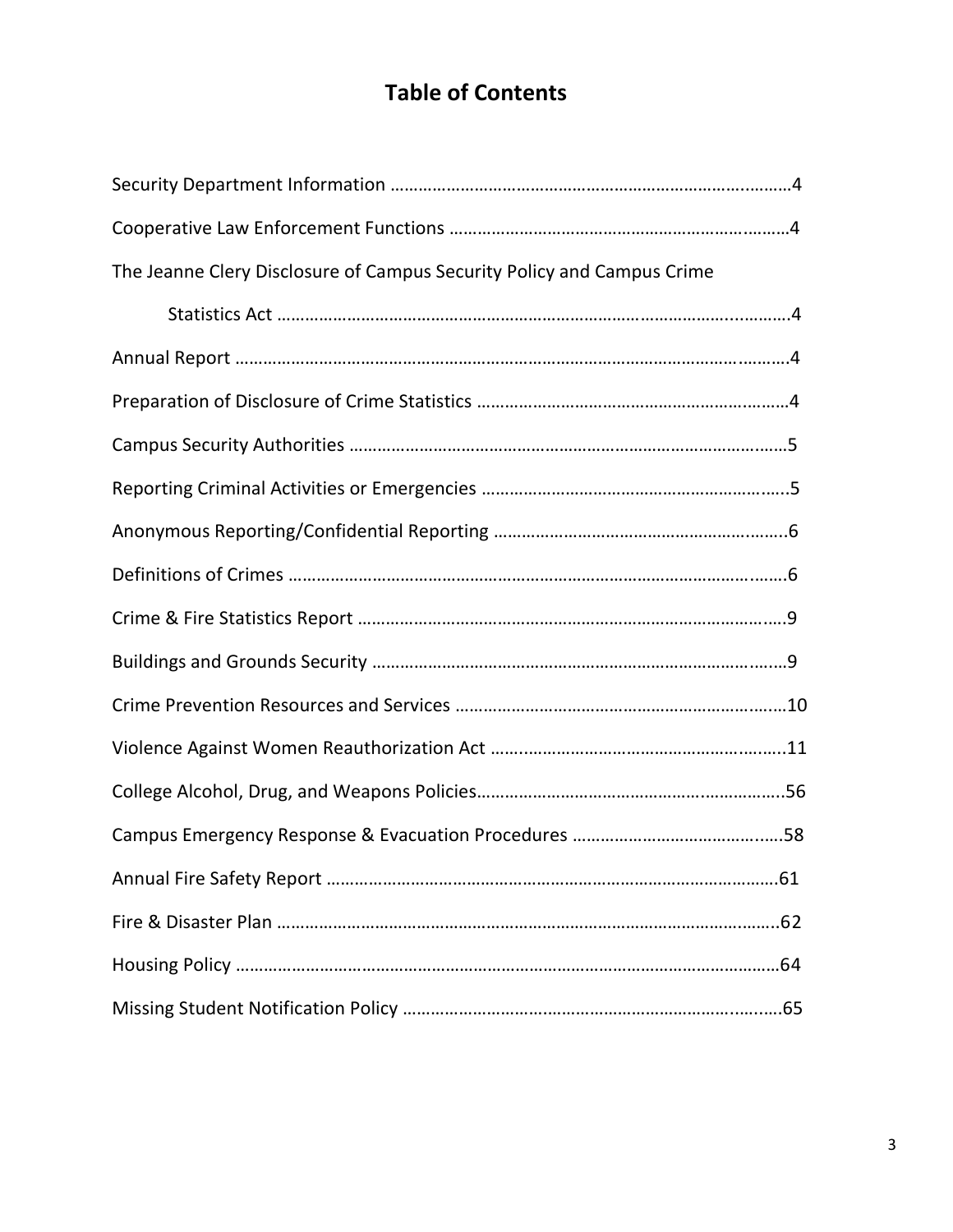# **Security Department**

The Maine College of Health Professions is located on the campus of Central Maine Medical Center. Certain departments and resources of the hospital are shared including the Human Resources Department, the Security Department, and employee assistance resources. The Security Department for the Maine College of Health Professions (hereafter named 'Campus Security' or just 'Security') is located within the hospital at 60 High St. Lewiston Maine. The non-emergency phone number to the Security department is 207-795-2299; the emergency number is 207-795-5000 (or simply ext. 5000 using on-campus phones). The Security department staff includes the Regional Director of Security as well as trained security officers who are available 24 hours a day, 7 days a week.

# **Cooperative Law Enforcement Functions**

Security officers do not have the authority to arrest, but cooperate with local law enforcement agencies. Campus Security does not have working memoranda of understanding for the investigation of alleged criminal offenses with the local law enforcement agencies in as much as law enforcement will investigate those alleged criminal offenses.

Campus security officers do have the authority to ask persons for identification and determine whether individuals have lawful business at the Maine College of Health Professions. Security officers conduct investigations of all incidents and submit detailed reports. Campus Security officers work closely with the investigative staff at the Lewiston Police Department when incidents arise that require joint investigative efforts, resources, crime related reports and exchange of information as deemed necessary.

# **The Jeanne Clery Disclosure of Campus Security Policy and Campus Crime Statistics Act**

The Jeanne Clery Disclosure of Campus Security Policy and Campus Crime Statistics Act of 1998 require the distribution of an annual security report to all current faculty, students and staff. The annual security report includes statistics for the previous three years concerning reported crimes that occurred on campus, in oncampus housing facilities, and on public property within or immediately adjacent to and accessible from the campus. The report also includes institutional policies concerning campus security, such as policies concerning alcohol and drug use, crime prevention, the reporting of crimes, sexual assault, domestic and dating violence, stalking and fires.

# **Annual Report – Campus Crime, Fire, Alcohol and Illegal Drugs**

This information is provided to meet the requirements of the Jeanne Clery Disclosure of Campus Security Policy and Campus Crime Statistics Act of 1998 and has been prepared by Campus Security.

Each fall, email notification is made to students and employees providing web site address access for this report. The URL is also included on the website of the Maine College of Health Professions, under disclosures. You can link directly to the college website at [http://www.mchp.edu/security-data.](http://www.mchp.edu/security-data)

# **Preparation of Disclosure of Crime Statistics**

The Vice President of Academic and Student Affairs prepares this report to comply with the Jeanne Clery Disclosure of Campus Security Policy and Campus Crime Statistics Act of 1998. Information on campus crime, arrest and referral statistics include those reported to Campus Security, and the Lewiston Police Department.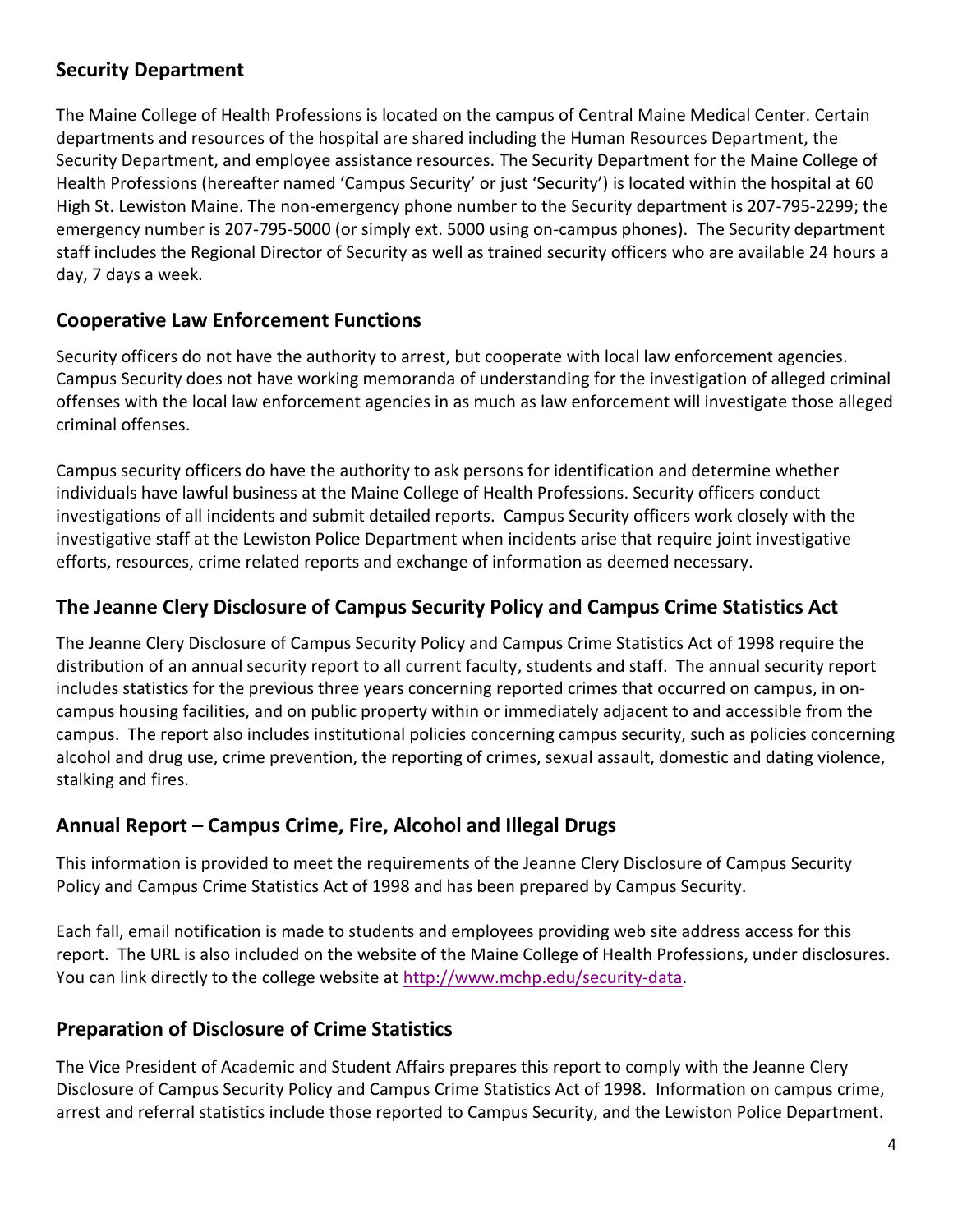These statistics may also include crimes that have been reported on a voluntary or confidential basis. A procedure is in place to anonymously capture crime statistics disclosed confidentially during such a session.

# **Campus Security Authorities**

A Campus Security Authority is a member of the Campus Security Department. A Campus Security Authority is also an official of the college who has significant responsibility for students and campus activities, including, but not limited to, student housing, student discipline, and campus judicial proceedings.

Maine College of Health Professions Campus Security Authorities

| President          | Title IX Coordinator   | <b>Campus Security</b>        |
|--------------------|------------------------|-------------------------------|
| Dr. Monika Bissell | Dr. Alexander Clifford | 207-795-2299                  |
| 207-795-2846       | 207-795-2858           | 60 High St.                   |
| 70 Middle St       | 70 Middle St.          | (Director, Security Officers) |
|                    |                        |                               |

# **Reporting Criminal Activities or Emergencies**

Community members, students, faculty, staff and guests are encouraged to report all crimes and public safety related incidents to Campus Security in a timely manner.

Campus Security's **non-emergency** number is 207-795-2299.

**Emergency** calls should be made to:

If on campus but not in a building call 911 or 207-795-5000

If inside the college, dorms or hospital and you have access to a campus phone, call:

General Emergency/physical harm - x5000 or 9-911 Hostage situation – 9-911 Security/Bomb threat – 9-911 Fire – 9-911

If inside the college or hospital and you do **not** have access to a campus phone, call:

General Emergency/physical harm – 207-795-5000 or 911 Hostage situation – 911 Security/Bomb threat – 911 Fire  $-911$ 

All numbers containing '5000' connect directly with Campus Security at 60 High St. When dialing either the non-emergency number (207-795-2299), or the emergency number '5000', *from an on-campus phone*, the phone number and location will appear on the security officer's computer screen. When calling 911 (if not in a campus building) or 9-911 (if IN a campus building), the call is directed to the Lewiston/Auburn Emergency Communication Center.

There are blue lighted emergency phone boxes located in parking lots throughout the college and hospital campus (A, I, J, L, N, R, S, & Oak St. lot- see map on page 67) and the parking garage (all levels and within the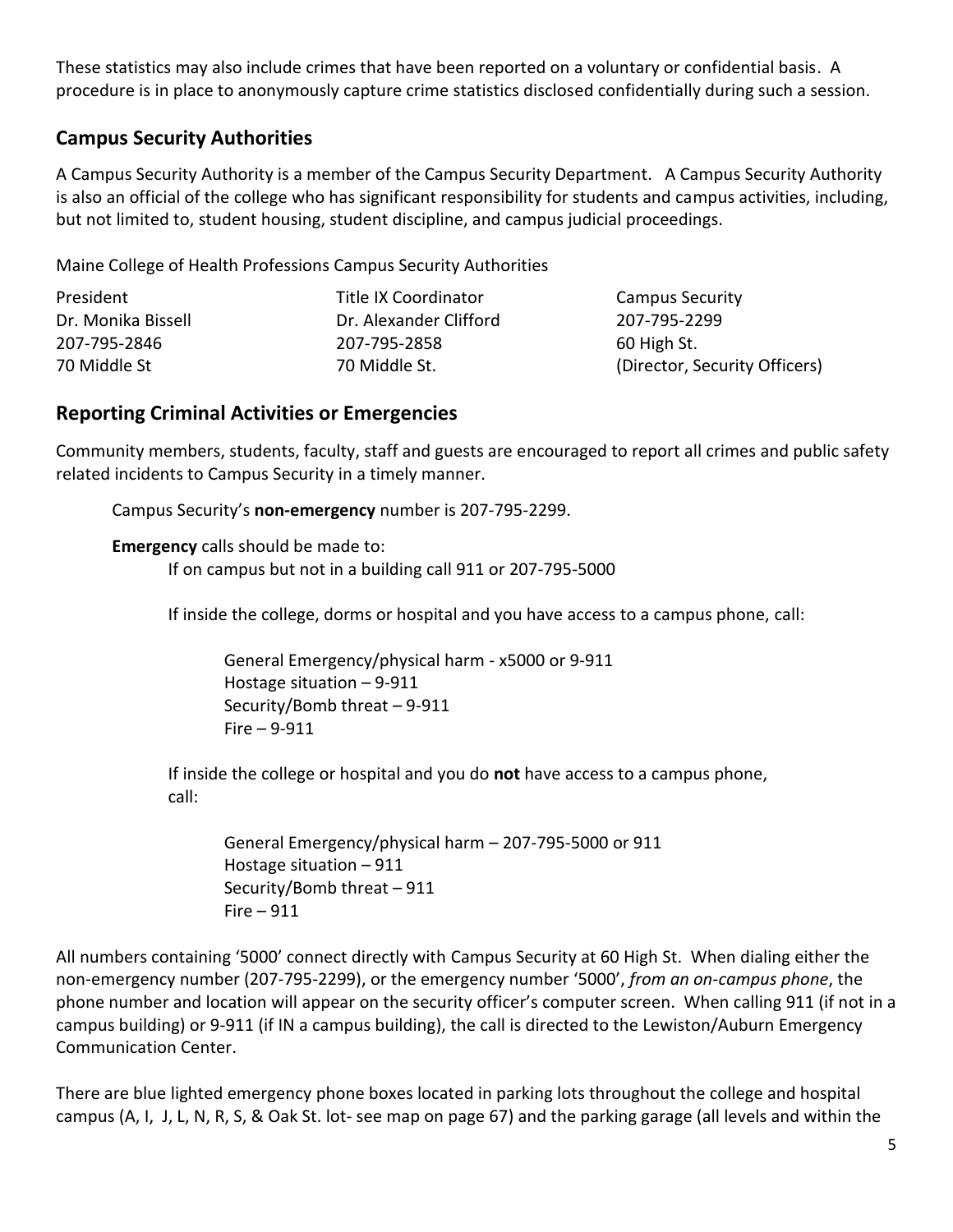elevator). These are emergency phones with panic buttons that immediately ring into Campus Security. You may use these to report a criminal incident, a fire or other type of emergency or to request assistance of any kind from Campus Security. Non-Emergency phones are also available in the college, residence hall, and hospital which can be used to dial for help or assistance.

Persons desiring more confidentiality may also go to Security at 60 High St., or go to a faculty member or staff member at the college. Security is open day and night if you need to report a crime. Individuals can also go directly to the Lewiston Police Department to make their report. Persons may report criminal activity to local law enforcement officials or to Campus Security.

If you call Campus Security, please provide the following information: Your name Location and description of the incident you are reporting A description of any vehicles or suspects involved in the incident

The most important thing to remember is that suspicion of a crime does not require proof. If you suspect that a crime is being committed or has been committed, call Security immediately.

When a crime is reported to Security or other appropriate officials of the College, it will normally be investigated by Security and/or the police. In addition, if the suspect is a student, there may be an inquiry by College officials with respect to student conduct, or if the suspect is an employee of the College and inquiry may be conducted by the Human Resources Department or other appropriate College officials. The college takes every report of criminal activity seriously and takes appropriate action, consistent with applicable laws, public safety, and campus safety.

# **Anonymous Confidential Reporting**

If you are a victim of a crime and do not want to pursue action within the College System, or the criminal justice system, you may still want to consider making a confidential report. With your permission, a report can be filed on the details of the incident without revealing your identity. The purpose of a confidential report is to comply with your wish to keep the matter confidential, while taking steps to ensure the future safety of yourself and others. With such information, the College can keep an accurate record of the number of incidents involving students, determine where there is a pattern of crime with regard to a particular location, method, or assailant, and alert the campus community to potential danger. Reports filed in this manner are counted and disclosed in the annual crimes statistics for the college.

Members of the campus community can also report an incident anonymously by going to the Anonymous Reporting Form [www.mchp.edu/consumer-disclosures,](http://www.mchp.edu/consumer-disclosures) completing the form, and depositing it in the lock box at the main entrance of MCHP.

# **Definition of Crimes – The Clery Act**

The following definitions are to be used for reporting crimes listed in The Clery Act in accordance with the Federal Bureau of Investigation Uniform Crime Reporting Program. The definitions for murder; robbery; aggravated assault; burglary; motor vehicle theft; weapons: carrying, possessing etc…; law violations; drug abuse violations; and liquor law violations are from the Uniform Crime Reporting Handbook. The definitions of the sex offenses are excerpted from the National Incident-Based Reporting System edition of the Uniform Crime Reporting Handbook. The definitions of larceny-theft, simple assault, intimidation, and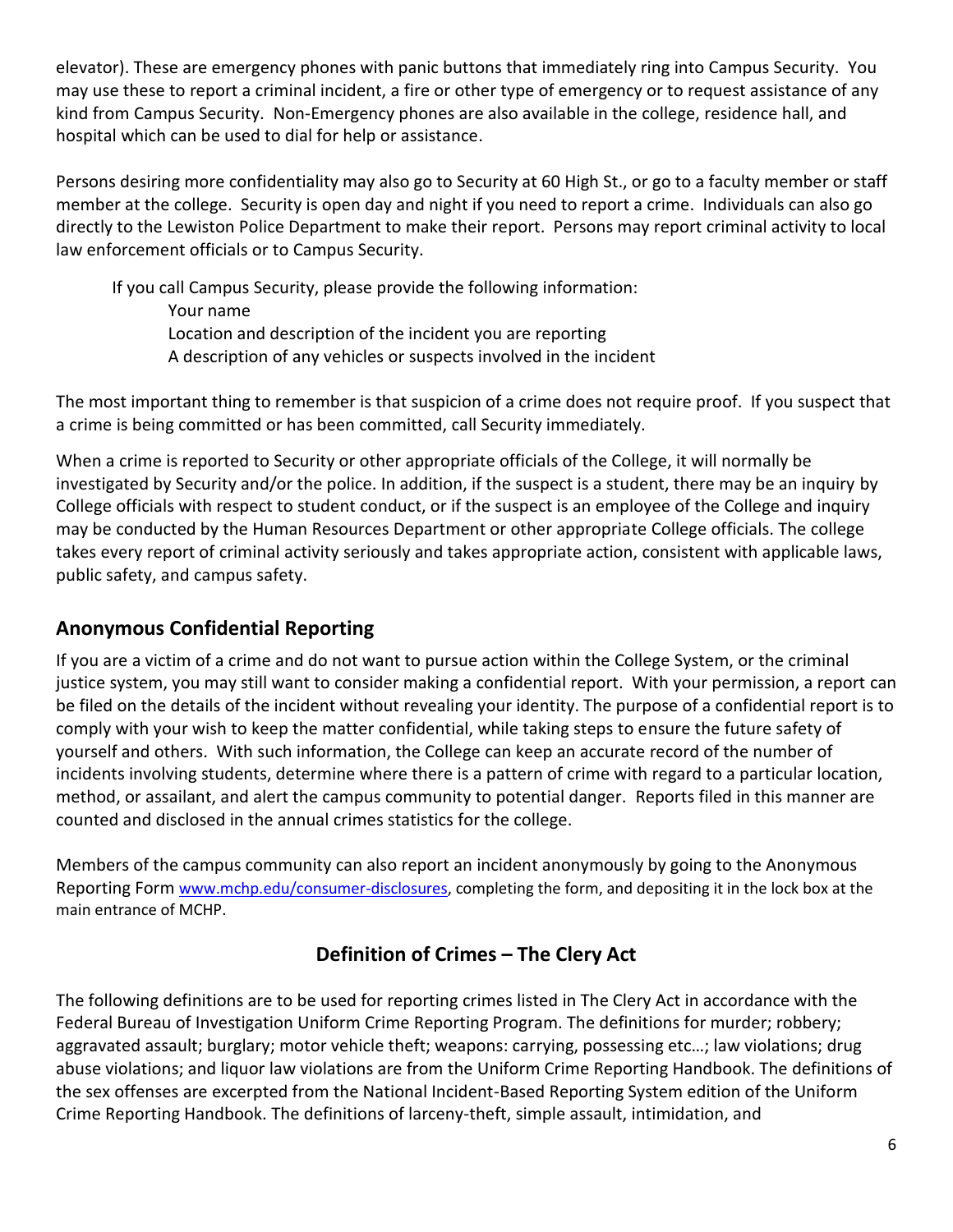destruction/damage/vandalism of property are from the Hate Crime Data Collection Guidelines of the Uniform Crime Reporting Handbook.

**Arson** – Any willful or malicious burning or attempt to burn, with or without intent to defraud, a dwelling house, public building, motor vehicle or aircraft, personal property of another, etc…

**Aggravated Assault** – The unlawful attack by one person upon another for the purpose of inflicting severe or aggravated bodily injury. This type of assault usually is accompanied by the use of a weapon or by means likely to produce death or great bodily harm. It is not necessary that injury result from an aggravated assault when a gun, knife, or other weapon is used which could and probably would result in serious personal injury if the crime were successfully completed.

**Burglary** – The unlawful entry into a building or other structure with the intent to commit a felony or a theft. For reporting purposes this definition includes: unlawful entry with intent to commit a larceny or felony; breaking and entering with intent to commit a larceny; housebreaking; safecracking; and all attempts to commit any of the aforementioned.

**Sexual Assault** – Any sexual act directed against another person, without the consent of the victim, including instances where the victim is incapable of giving consent.

**Rape** – the penetration, no matter how slight, of the vagina or anus with any body part or object, or oral penetration by a sex organ of another person, without the consent of the victim.

**Fondling** – The touching of the private body parts of another person for the purpose of sexual gratification, without the consent of the victim, including instances where the victim is incapable of giving consent because of his/her age or because of his/her temporary or permanent mental incapacity.

**Incest** – Non-forcible sexual intercourse between persons who are related to each other within the degrees wherein marriage is prohibited by law.

**Statutory Rape** – Non-forcible sexual intercourse with a person who is under the statutory age of consent.

**Criminal Homicide-Manslaughter by Negligence** – The killing of another person through gross negligence.

**Criminal Homicide- Murder and Non-negligent Manslaughter**- The willful (non-negligent) killing of one human being by another.

**Robbery**- The taking, or attempting to take, anything of value from the care, custody, or control of a person or persons by force of threat or force of violence and/or by putting the victim in fear.

**Weapons: Carrying, Possessing, etc.** – The violation of laws or ordinances prohibiting the manufacture, sale, purchase, transportation, possession, concealment, or use of firearms, cutting instruments, explosives, incendiary devices, or other deadly weapons, this classification encompasses weapons offenses that are regulatory in nature.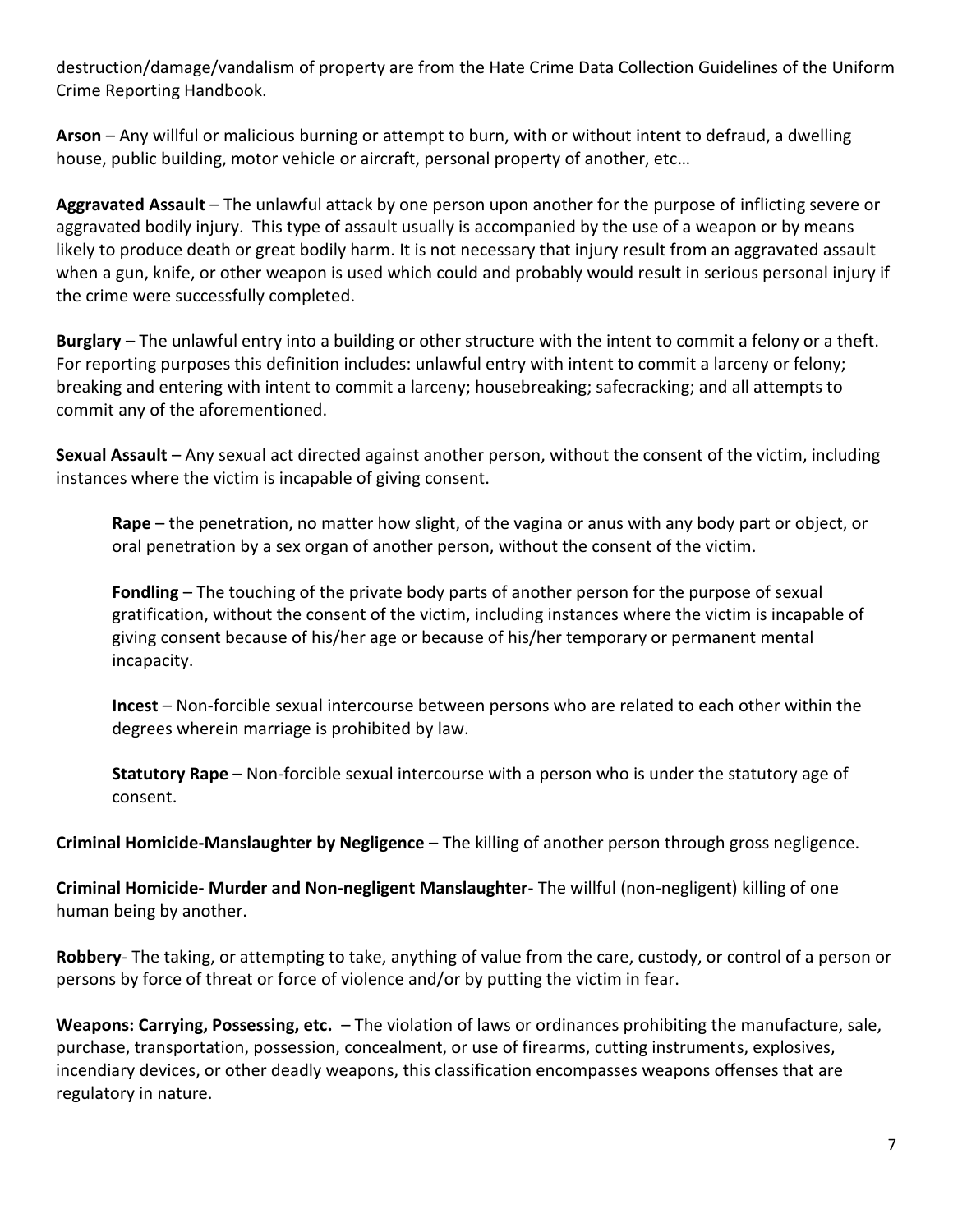**Liquor Law Violations** – The violation of state or local laws or ordinances prohibiting the manufacture, sale, purchase, transportation, possession, or use of alcoholic beverages, not including driving under the influence and drunkenness.

**Drug Abuse Violations** – The violation of laws prohibiting the production, distribution and /or use of certain controlled substances and the equipment of devices utilized in their preparation and/or use. The unlawful cultivation, manufacturing, distribution, sale, purchase, use, possession, transportation, or importation of any controlled drug or narcotic substance. Arrests for violations of state and local laws, specifically those relating to the unlawful possession, sale, use, growing, manufacturing, and making of narcotic drugs.

**Larceny/Theft Offenses** – The unlawful taking, carrying, leading, or riding away of property from the possession, or constructive possession of another person.

**Motor Vehicle Theft** – The theft or attempted theft of a motor vehicle. (Classify as motor vehicle theft all cases where automobiles are taken by persons not having lawful access even though the vehicles are later abandoned – including joyriding)

**Domestic Violence** – A felony or misdemeanor crime of violence committed by a current or former spouse or intimate partner of the victim, a person with whom the victim shares a child in common, a person who is cohabitating with the victim as a spouse or intimate partner, a person similarly situated to a spouse of the victim under the domestic or family violence laws of the jurisdiction receiving grant monies (under VAWA), or any other person against an adult or youth victim who is protected from that person's acts under the domestic or family violence laws of the jurisdiction.

**Dating Violence** – Violence committed by a person who is or has been in a social relationship of a romantic or intimate nature with the victim and where the existence of such a relationship shall be determined based on a consideration of the following factors: the length of the relationship; the type of the relationship; and the frequency of interaction between the persons involved in the relationship.

**Stalking** – Engaging in a course of conduct directed at a specific person that would cause a reasonable person to fear for his or her safety or the safety of others; or suffer substantial emotional distress.

# **Hate Crime Definitions**

**Hate Crime**: A crime reported to local police agencies or to a campus security authority that manifests evidence that the victim was intentionally selected because of the perpetrator's bias against the victim. For the purpose of this section, the categories of bias include the victim's actual or perceived race, religion, gender, gender identity, sexual orientation, ethnicity, national origin, and disability.

For purposes of reporting under the Clery Act, a hate crime is defined as including the offenses of criminal homicide, sex offenses, robbery, aggravated assault, burglary, motor vehicle theft, arson, larceny-theft, simple assault, intimidation, criminal mischief/vandalism, and any other crime involving bodily injury.

**Simple Assault** – an unlawful physical attack by one person upon another where neither the offender displays a weapon, nor the victim suffers obvious severe or aggravated bodily injury involving apparent broken bone, loss of teeth, possible internal injury, severe laceration, or loss of consciousness.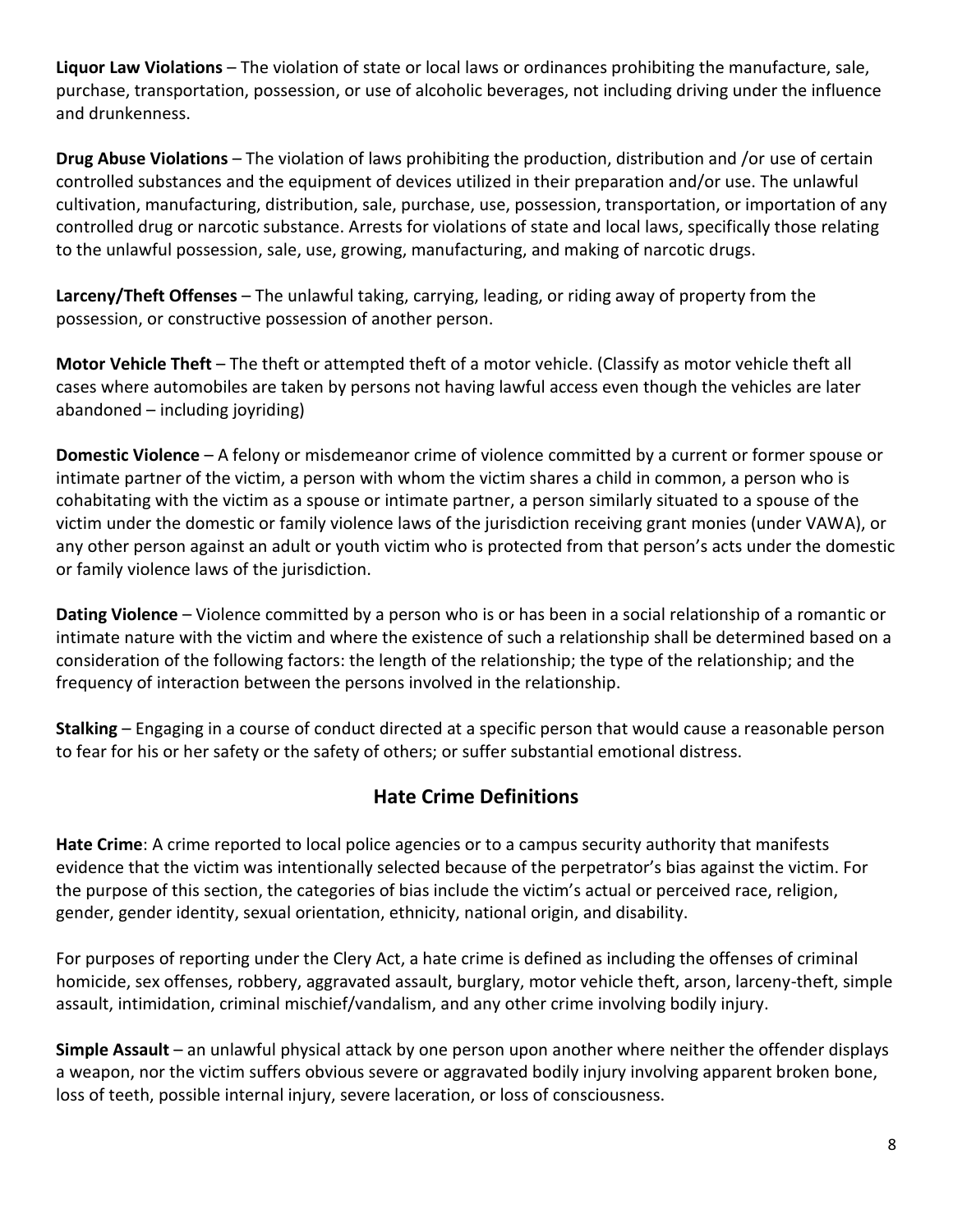**Criminal Mischief/Vandalism** – To willfully or maliciously destroy, damage, disfigure, or deface, any public or private property, real or personal, without the consent of the owner or the person having custody or control by cutting, tearing, breaking, marking, painting, drawing, covering with filth, or any other such means as may be specified by local law.

**Larceny-Theft (Except Motor Vehicle Theft)** – The unlawful taking, carrying, leading, or riding away of property from the possession or constructive possession of another. Attempted larcenies are included. Embezzlement, confidence games, forgery, worthless checks, etc., are excluded.

**Intimidation** – To unlawfully place another person in reasonable fear of bodily harm through the use of threatening words and/or other conduct, but without displaying a weapon or subjecting the victim to actual physical attack.

# **Crime & Fire Statistics Report**

The statistical report for the prior 3 calendar years is shown at [http://www.mchp.edu/security-data.](http://www.mchp.edu/security-data)

The following is a list of location definitions provided for better understanding of how statistics are counted and categorized.

# **Geographic Definitions**

#### **Campus**

- (1) Any building or property owned or controlled by an institution of higher education within the same reasonable contiguous geographic area of the institution and used by the institution in direct support of, or in a manner related to, the institution's educational purposes, including residence halls; and
- (2) Property within the same reasonable contiguous geographic area of the institution but controlled by another person, is used by student, and supports institutional purposes (such as the full campus of Central Maine Medical Center).

**Public Property** – All public property that is within the same reasonably contiguous geographic area of the institution, such as a sidewalk, a street, other thoroughfare, or parking facility, and is adjacent to a facility owned or controlled by the institution of the facility is used by the institution in direct support of, or in a manner related to the institution's educational purposes.

# **Building and Grounds Security**

The Maine College of Health Professions campus is open to the public; however the Academic building is available to authorized members of the campus community, to official visitors and to individuals who have legitimate business needs during hours the building is open. Access to the building is controlled by an electronic access control system which allows only current students, faculty, staff, security, and certain members of Central Maine Medical Center's administration, environmental services, and plant operations personnel unrestricted access to the building. All other individuals requesting access must report to the receptionist to request access.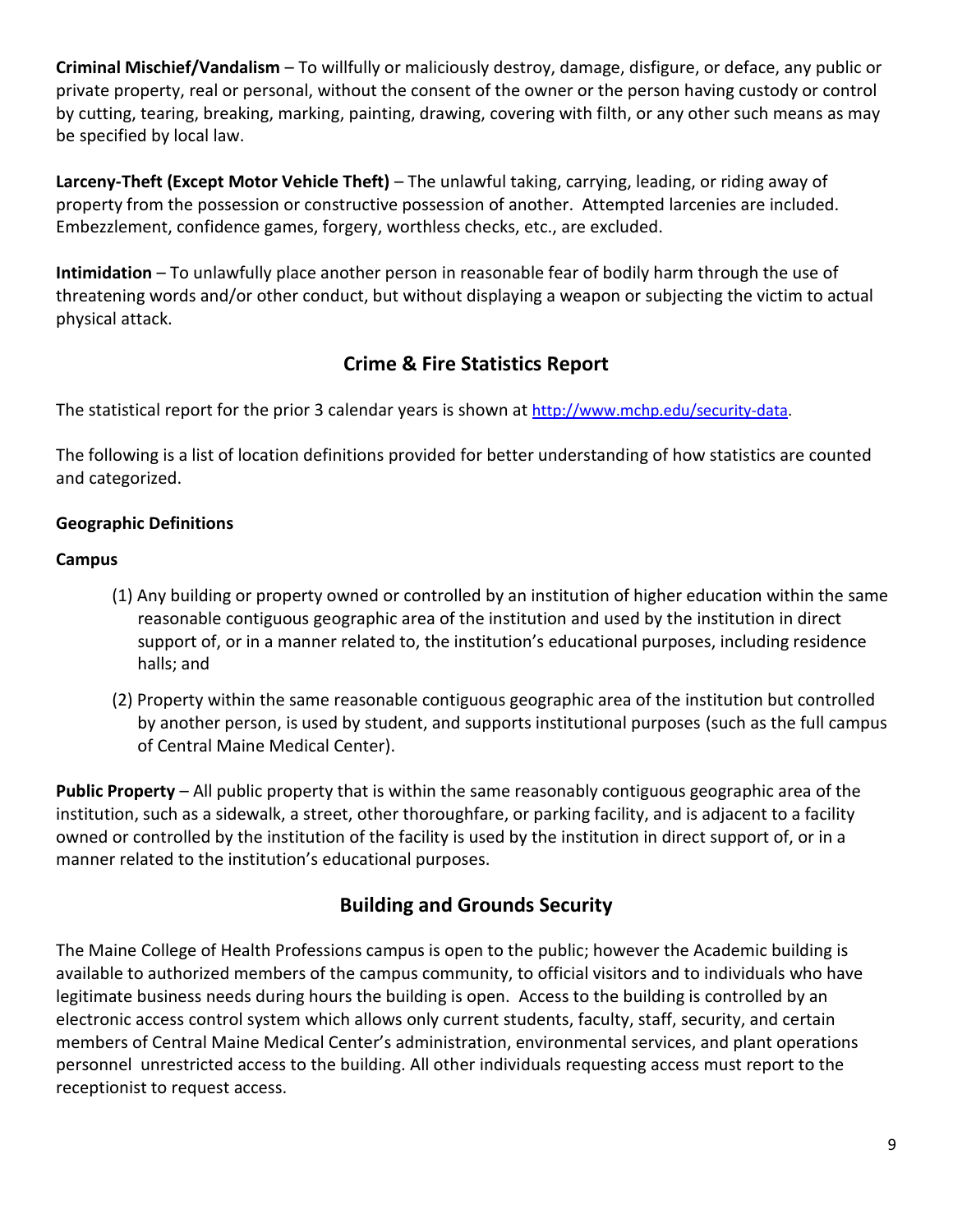The College is secured by key-locks, electronic access control, and is patrolled by officers from Campus Security.

Security officers perform regular building checks (twice per 8 hour shift) 24 hours a day, 7 days a week. Students and any other authorized individuals should immediately report any suspicious activity, suspicious person, or crimes in progress to campus Security.

Security phones, which are identified and visible by a blue light, are located throughout the campus parking areas. Students, faculty, and staff feeling the need can pick up these phones and will be connected directly to Security. Parking lots and sidewalks are well lit, as are the entrances to the College and the residence hall.

# **Crime Prevention Resources and Service**

Campus Security and members of the College community believe that safety prevention requires a teamwork approach. During orientation in the fall, students are informed of services offered by Campus Security. Presentations, which provide information about ways to maintain personal safety and residence hall security, are given by Security Officers during this mandatory orientation. Information about dating violence, domestic violence, sexual assault and stalking is also presented, usually by a representative from Safe Voices and/or the Title IX Coordinator. Employees of the college are also presented this information during mandatory orientation upon hire.

# **The following is a list of Crime Prevention Programs and Campaigns offered/sponsored by the College and Campus Security:**

#### **Presentations at Orientation**:

Topics include general campus safety, how to avoid being a victim, how and who to contact in the event a crime is committed, or if feeling insecure about personal safety, what to do in a situation where there is an armed person on campus, safe and positive bystander interventions, Title IX information regarding dating violence, domestic violence, sexual assault, and stalking, as well as services and resources available, and who to contact for more information or to file a report.

Crime Prevention and Title IX brochures, and other printed material are presented as a formal part of new student orientation at the start of the academic year. Additionally, Safe Voices flyers are posted in every restroom with information as to how to contact a Safe Voices representative both by phone and in person when one is present on the hospital campus (each Wednesday from 8am - 12:30 pm). Information as to where and when a Safe Voices representative will be on campus is also provided on the hospital portal which can be accessed by all employees.

#### **Safety Escort Program:**

Security provides personal safety escorts for persons walking from one point on campus to another point on campus and individuals traveling from the campus to their vehicles after dark.

#### **Security Alarm System:**

A computer–enhanced alarm system is installed in four different locations throughout the College, which when triggered strobe lights are activated, and an audible alarm that is received at Campus Security, and is simultaneously transmitted to Lewiston Police Department. Control mechanisms are clearly marked and are accessible to all members of the College community.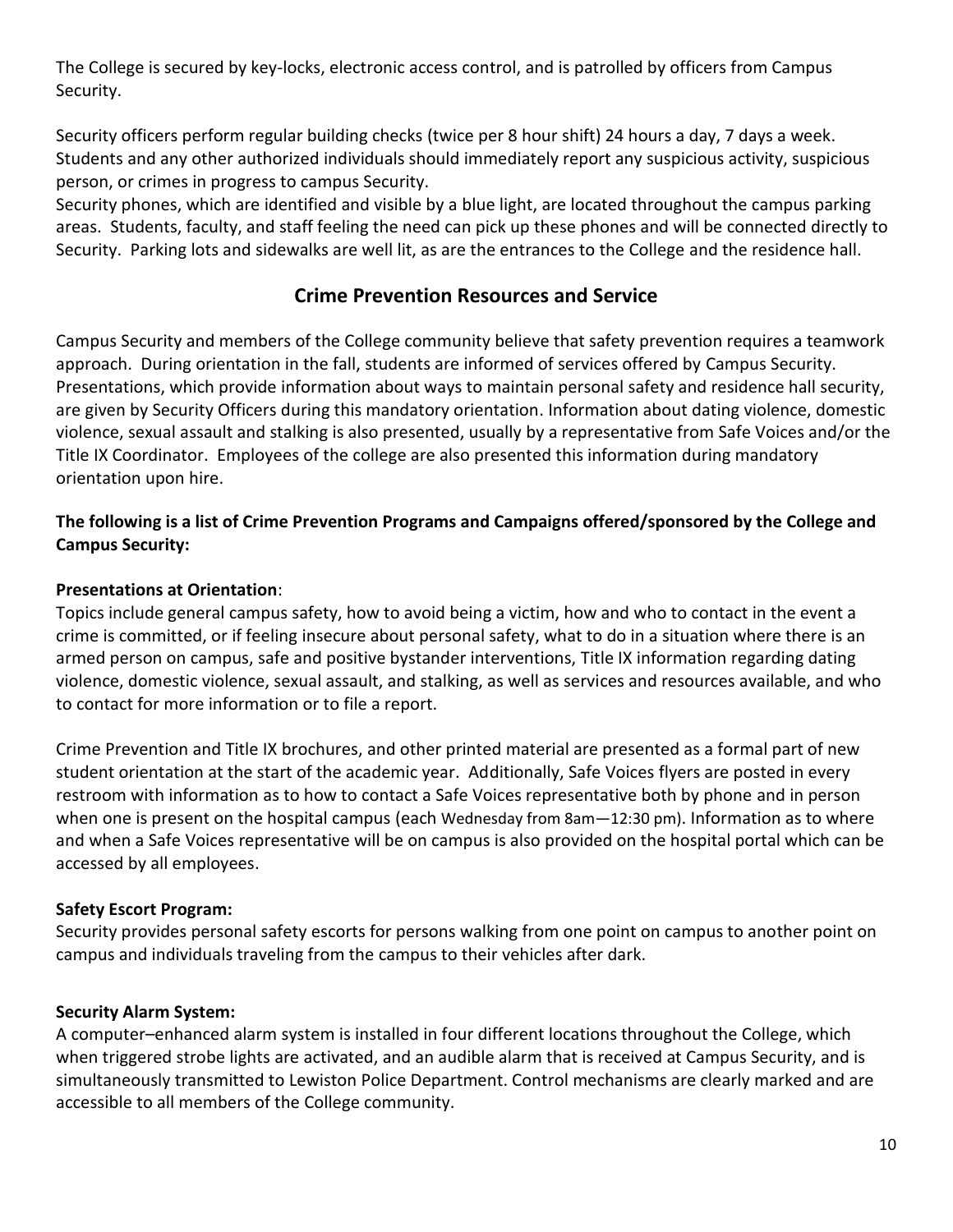# **Security Alerts:**

In the event that criminal or hazardous activity requires timely notice to alert the College and hospital community of a potentially dangerous situation, Security generates alerts that override all campus networked computers. Additionally, safety alerts are sent to all students, faculty, and staff through email and text message (to those who have provided their cell phone number) to forewarn individuals when the campus is experiencing an emergency situation.

# **Campus Parking Lots and Campus Lighting**

Risk assessment on parking lots is performed biannually by the Operations & Compliance Manager of Plant Operations, and Security. Additionally, lighting is inspected/monitored on a regular basis by Security for malfunctions and work orders are submitted in order to repair any issues.

# **Safety Phones**

All safety phones are inspected by Security to ensure proper functioning and to ensure the blue light is illuminated. Work orders are generated for any repairs needed

# **Violence Against Women Reauthorization Act**

The Maine College of Health Professions (MCHP) denounces harassment of and discrimination against any and all individuals or groups. This policy applies to all MCHP community members, including students, employees, volunteers, independent contractors, visitors and any individuals regularly or temporarily employed, studying, living, visiting, conducting business or having any official capacity with the college or on college property. All the aforementioned are responsible for understanding and complying with this policy.

This policy provides community members with the structure and guidance to assist those who have been affected by sexual harassment, sexual violence, stalking or intimate partner violence, whether as a Complainant, a Respondent, or a third party, and to provide fair and equitable procedures for investigation and resolution of reports.

When used in this policy, "Complainant" refers to an individual who identifies as being a victim or survivor of sexual harassment, sexual violence, and stalking or intimate partner violence. A "Respondent" refers to an individual who has been accused of prohibited conduct under this policy. "A third party" refers to any other participant in the process, including a witness to the incident or an individual who makes a report on behalf of someone else.

All MCHP community members are responsible for their actions and behavior, and are required to follow college policies and local, state, and federal law. This policy applies to conduct occurring on MCHP property or at college‐sanctioned events or programs that take place off campus including, but not limited to, communityengaged learning, and community service events. In situations in which both the Complainant and Respondent are members of the MCHP community, this policy will apply regardless of the location of the incident. In particular, off campus conduct that is likely to have a substantial adverse effect on, or poses a threat of danger to, any member of the MCHP community or the Maine College of Health Professions is covered under this policy.

A Complainant is encouraged to report the misconduct to the college regardless of where the incident occurred, or who committed it. The college has jurisdiction to take disciplinary action against a Respondent who is a current student or employee. Even if the college does not have jurisdiction over the respondent, the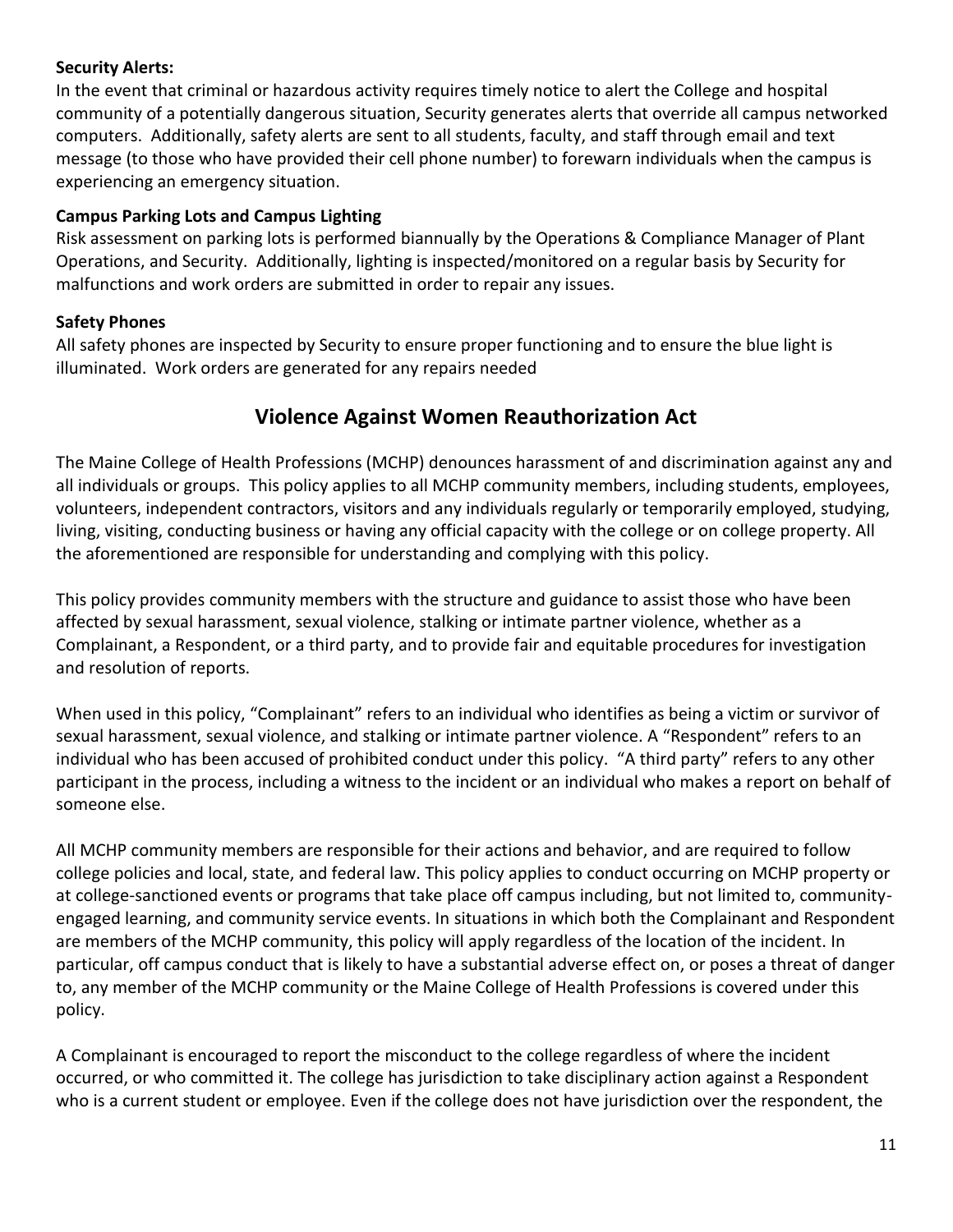college will take prompt action to provide for the safety and well‐being of the complainant and the broader campus community using all available resources.

# **Notice of Non‐Discrimination**

The Maine College of Health Professions is committed to providing equal opportunity and an educational and work environment free from any discrimination on the basis of race, color, national or ethnic origin, religion, sex, sexual orientation, gender identity or gender expression, age, disability, genetic information, or veteran status and other legally protected statuses in the recruitment and admission of its students, in the administration of its education policies and programs, or in the recruitment and terms and conditions of employment of its faculty and staff. The Maine College of Health Professions shall adhere to all applicable state and federal equal opportunity laws and regulations. The college is dedicated to ensuring access, fairness and equity for all persons in its educational programs, related activities and employment, including those groups who have faced historical barriers to full and fair integration and participation. The Maine College of Health Professions maintains a continuing commitment to identify and eliminate discriminatory practices in every phase of college operations. This policy addresses all forms of sex discrimination, including sexual harassment, sexual violence, stalking, and intimate partner violence. The Maine College of Health Professions does not discriminate on the basis of sex in its educational, extracurricular, or other programs or in the context of employment. Sex discrimination is prohibited by Title IX of the Education Amendments of 1972, a federal law that provides that: No person in the United States shall, on the basis of sex, be excluded from participation in, be denied the benefits of, or be subjected to discrimination under any education program or activity receiving Federal financial assistance.

Title IX is enforced by the Office for Civil Rights within the U.S. Department of Education, which has promulgated regulations explaining and implementing Title IX. Sex discrimination and sexual harassment are also prohibited under Title VII of the Civil Rights Act of 1964, and the Maine Human Rights Act, the regulations of both the Equal Employment Opportunity Commission and the Maine Human Rights Commission, and other applicable statutes.

This policy prohibits sexual harassment, sexual violence, stalking, and intimate partner violence against the MCHP community members of any gender, gender identity, gender expression, or sexual orientation. This policy also prohibits gender‐based harassment that does not involve conduct of a sexual nature. The college also recognizes that harassment related to an individual's gender, gender identity or expression, or sexual orientation can occur in conjunction with misconduct related to an individual's race, color, national or ethnic origin, religion, age, disability or other statuses. Targeting individuals on the basis of these characteristics violates college policy and community principles. Under these circumstances, the college will coordinate the investigation and resolution efforts to address harassment related to the targeted individual's gender, gender identity or expression, or sexual orientation together with the conduct related to the targeted race, color, national or ethnic origin, religion, age, disability or other statuses.

The Maine College of Health Professions, as an educational community, will respond promptly and equitably to reports of sexual harassment, sexual violence, stalking, intimate partner violence, and any discriminatory actions in order to eliminate the harassment, prevent its recurrence, and address its effects on any individual or the community.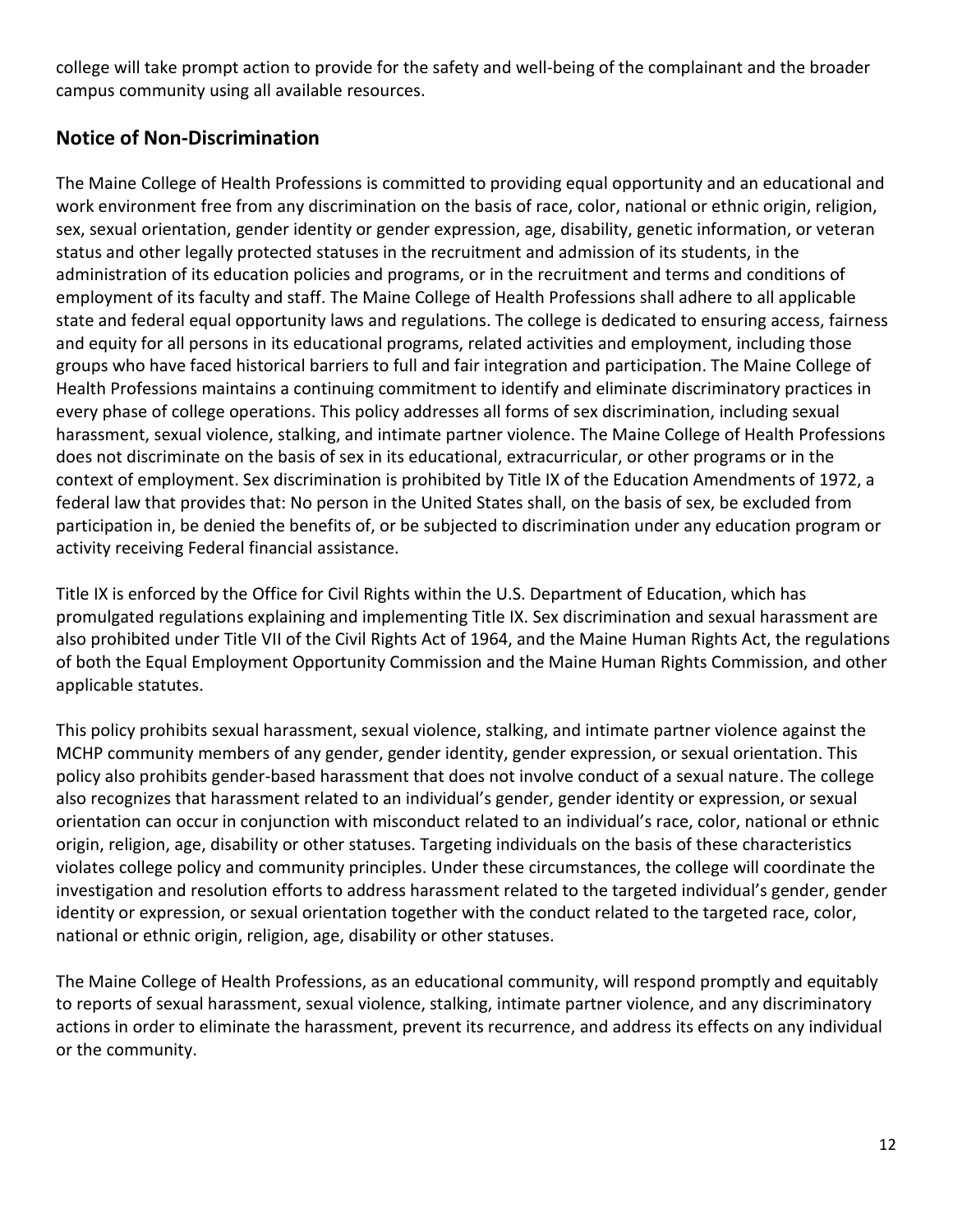# **A. Role of the Title IX Coordinator**

The President of MCHP has designated Dr. Alexander Clifford to serve as the college's Title IX Coordinator. The Title IX Coordinator oversees the college's centralized review, investigation, and resolution of reports of sexual harassment, sexual violence, stalking, and intimate partner violence. The Title IX Coordinator also coordinates the college's compliance with Title IX and other applicable statutes. The Title IX Coordinator is:

Responsible for oversight of the investigation and resolution of all reports of sexual harassment, sexual violence, stalking, and intimate partner violence involving students, staff, administrators, faculty, vendors, and visitors;

- Knowledgeable and trained in College policies and procedures and relevant state and federal laws;
- Available to advise any individual, including a Complainant, a Respondent or a third party, about the courses of action available at the college, both informally and formally, and in the community;
- Available to provide assistance to any college employee regarding how to respond appropriately to a report of sexual harassment, sexual violence, stalking, or intimate partner violence;
- Responsible for monitoring full compliance with all procedural requirements and time frames outlined in this policy;
- Responsible for training, prevention and education efforts and periodic reviews of climate and culture; and
- Responsible for compiling annual reports.

Inquiries or complaints concerning the application of Title IX may be referred to the college's Title IX Coordinator and/or to the U.S. Department of Education's Office for Civil Rights or Maine Human Rights Commission:

Dr. Alexander Clifford **Office for Civil Rights** *Phone:* 207-795-2858 Boston Office *Web:* [www.mchp.edu](http://www.mchp.edu/) Boston, MA 02109-3921

Maine Human Rights Commission *Email:*ocr.boston@ed.gov Augusta, ME 04333 *Phone:* 207-624-6290 *Fax:* 207-624-8729 *Web:* [www.maine.gov/mhrc/](http://www.maine.gov/mhrc/)

Title IX Coordinator **U.S. Department of Education** *Email:* **[cliffoal@mchp.edu](mailto:cliffoal@mchp.edu)** 5 Post Office Square, 8<sup>th</sup> Floor *Phone:* 617-289-0111 *Fax:* 617-289-0150 #51 State House Station *<https://www2.ed.gov/about/offices/list/ocr/index.html>*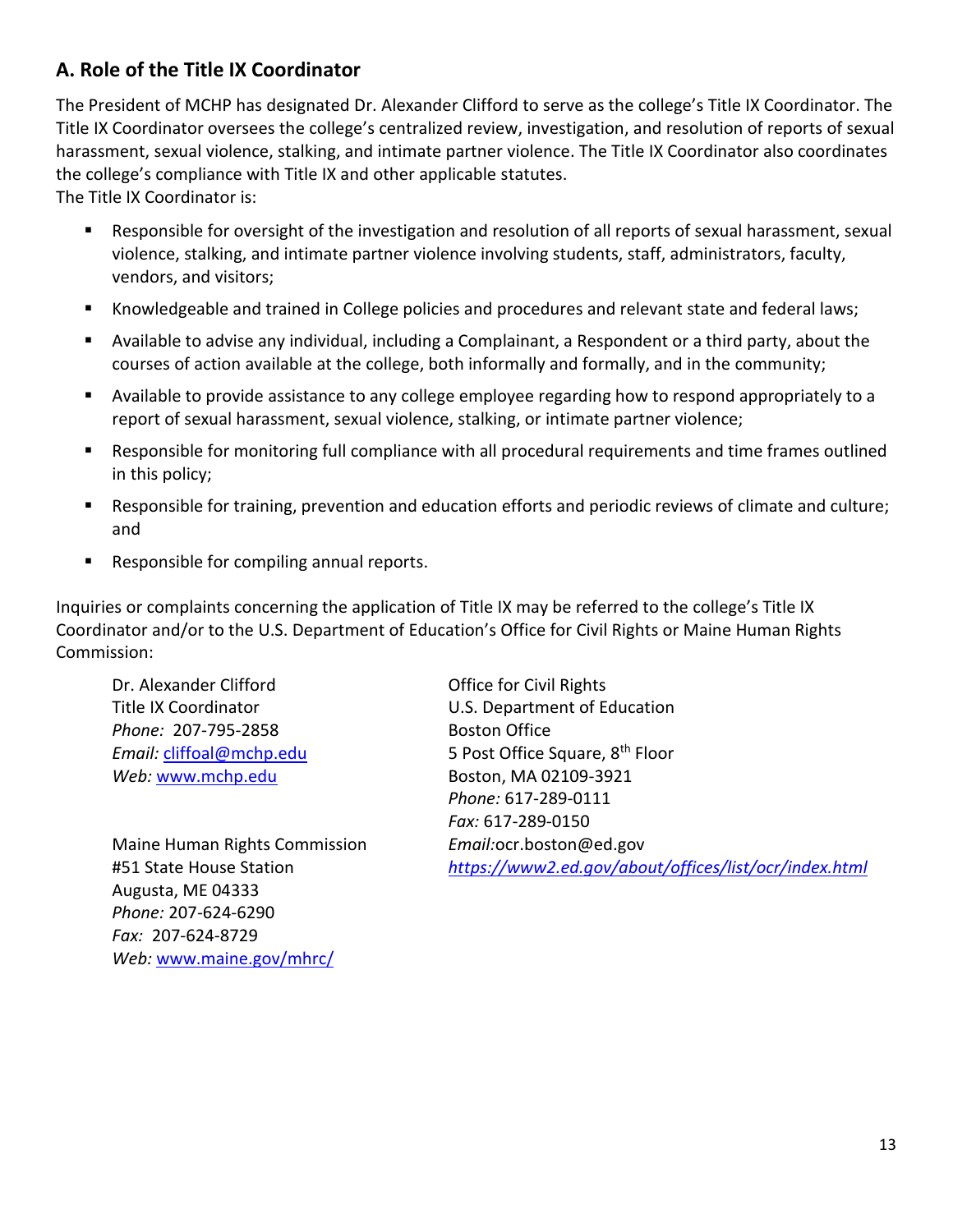In addition to the Title IX Coordinator, inquiries involving employees may also be referred to:

United States Equal Employment Maine Human Rights Commission Opportunity Commission #51 State House Station Boston Office **Augusta, ME 04333** John F. Kennedy Federal Building *Phone:* 207-624-6290 Boston, MA 02203 *Fax:* 207-624-8729 *Phone:* 800-669-4000 *Web:* [www.maine.gov/mhrc/](http://www.maine.gov/mhrc/) *Fax:* 617-565-3196 *Web:* [www.eeoc.gov/](http://www.eeoc.gov/)

# **Privacy vs. Confidentiality**

The Maine College of Health Professions is committed to protecting the privacy of all individuals involved in a report of sexual misconduct, including sexual harassment, sexual violence, stalking, or intimate partner violence. All college employees who are involved in the college's Title IX response, including investigators and sanction board members, receive specific instruction about respecting and safeguarding private information. Throughout the process, every effort will be made to protect the privacy interests of all individuals involved in a manner consistent with the need for a thorough review of the report. Such a review is essential to protecting the safety of the Complainant, the Respondent, and the broader campus community and to maintaining an environment free from sex discrimination and gender‐based harassment. Privacy and confidentiality have distinct meanings under this policy.

# **A. Privacy**

Privacy generally means that information related to a report of misconduct will only be shared with a limited group of individuals. The use of this information is limited to those college employees who "need to know" in order to assist in the active review, investigation or resolution of the report. While not bound by confidentiality, these individuals will be discreet, and respect and safeguard the privacy of all individuals involved in the process.

# **B. Confidentiality**

Confidentiality means that information shared by an individual with designated campus or community professionals cannot be revealed to any other individual without the express permission of the individual. These campus and community professionals include mental health providers, ordained clergy, and rape crisis counselors, all of whom have legally protected confidentiality. These individuals are prohibited from breaking confidentiality unless there is an imminent threat of harm to self or others or as otherwise required by law.

An individual who seeks completely confidential assistance may do so by speaking with professionals who are mandated by law to protect the confidentiality of disclosure. Confidential resources available to students include counselors provided through Ability Assist, and counseling provided by ordained clergy in the Multifaith Chaplaincy at CMMC. Employees may access confidential assistance through the Ability Assist Program and also the Multi-faith Chaplaincy at CMMC. Community resources include Sexual Assault Prevention and Response Services (SAPARS), Sexual Assault Maine Coalition Against Sexual Assault, Safe Voices, and Tri-County Mental Health Services. Information shared with these resources will remain confidential and will not be shared with the college or anyone else without express permission of the individual seeking services.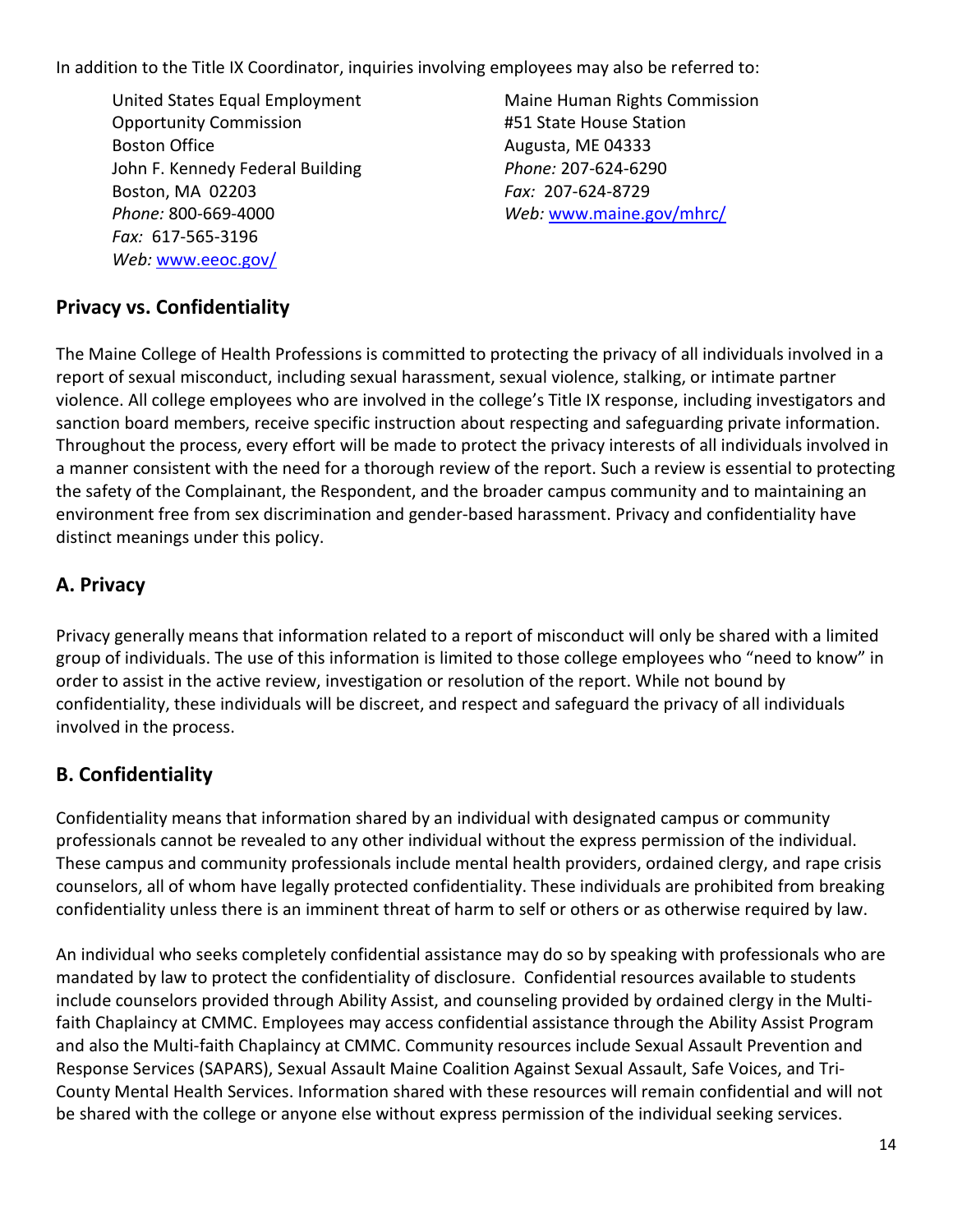When a report involves suspected abuse of a minor under the age of 18, these confidential resources are required by state law to notify Maine Office of Child and Family Services and/or the District Attorney's office.

An individual who has experienced sexual misconduct may also seek assistance from a medical provider. In general, the disclosure of private information contained in medical records is protected by the Health Insurance Portability and Accountability Act (HIPAA). The individual has the right to request that a survivor advocate be present and to request that law enforcement not pursue a criminal charge. Neither campus nor community medical providers will notify the college of the report.

Anonymous statistical information must be shared with public safety where required by the Clery Act. Annual Clery reporting to the U.S. Department of Education is required by educational institutions for certain offenses that have been reported at a campus location. The information contained in the Clery Report only tracks the number of Clery-reportable offenses occurring at campus locations or college-sponsored programs (e.g., study away) and does not include the names or any other identifying information about the person(s) involved in the report.

# **C. Responsible Employee**

Any college employees responsible for student welfare are required to share a report of sexual harassment to the Title IX Coordinator. Under Title IX, a college is required to take immediate and corrective action if a "responsible employee" knew or, in the exercise of reasonable care, should have known about sexual or gender-based harassment that creates a hostile environment. A "responsible employee" includes any employee who:

- Has the authority to take action to redress the harassment;
- Has the duty to report to appropriate school officials sexual harassment or any other misconduct by students or employees; or
- **E** A student could reasonably believe has the authority or responsibility to take action. All employees responsible for student welfare and all supervisors are considered "responsible employees." This will include, for example, faculty; administrators; security officers; and professional staff. Before a Complainant reveals information that the Complainant may wish to keep confidential, a responsible employee should make every effort to ensure that the Complainant understands:
	- (i) the responsible employee's obligation to report the name of the Respondent involved in the alleged violation, as well as relevant facts regarding the alleged incident (including the date, time, and location), to the Title IX Coordinator,
	- (ii) the Complainant's option to request that the college maintain confidentiality, which the college will consider, and
	- (iii) the Complainant's ability to share information with confidential resources as described in the section above.

The college encourages that any employee who becomes aware of sexual harassment or misconduct or other potentially discriminatory behavior to contact the Title IX Coordinator. All administrators, faculty members, and staff are aware of their responsibility to assist students, faculty, and staff in reporting alleged incidents of sex discrimination or gender‐based harassment to the Title IX Coordinator.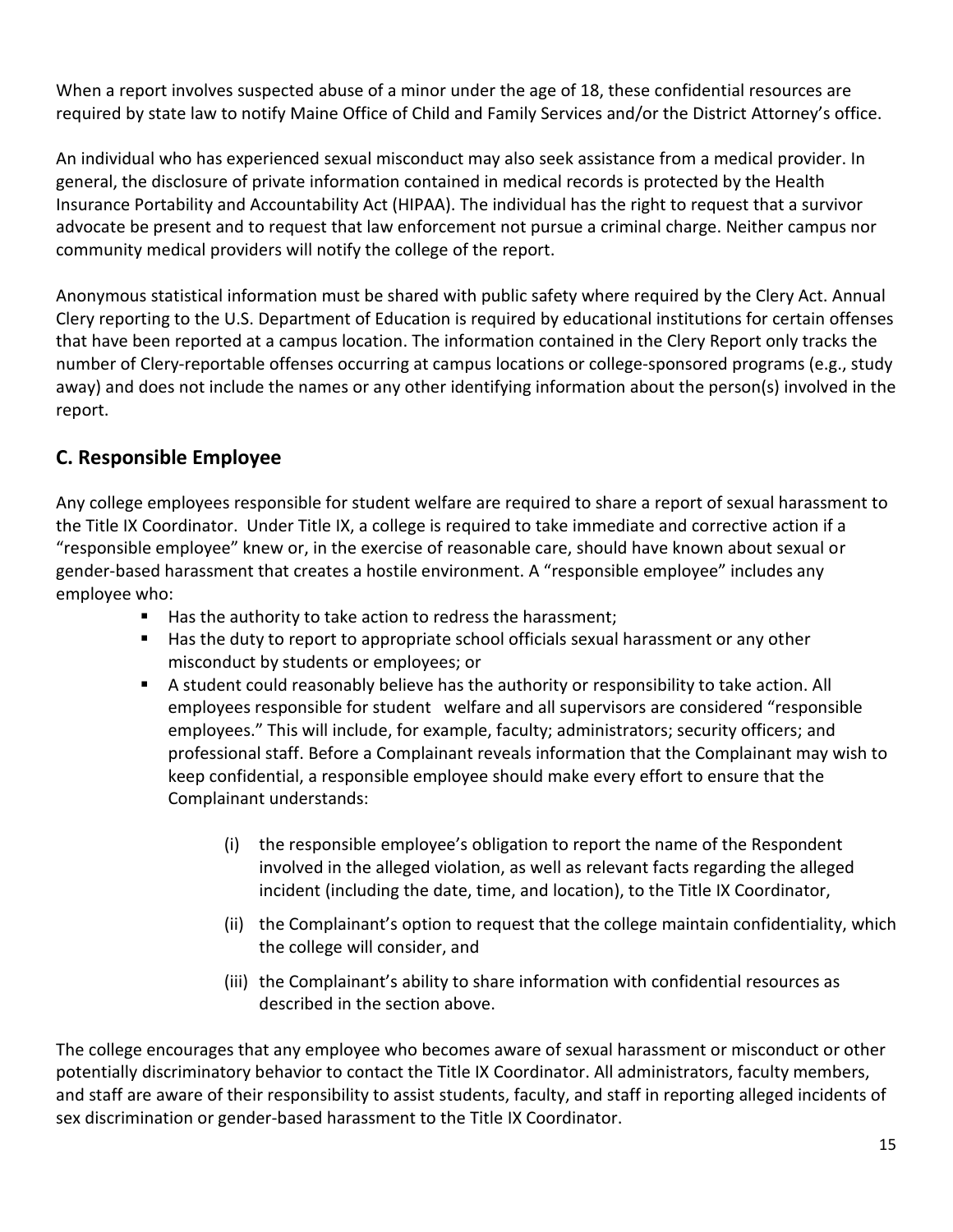The Title IX Coordinator will conduct an initial assessment of the conduct; the Complainant's expressed preferences, if any, as to course of action; and the necessity for any interim remedies or accommodations to protect the safety of the Complainant or the community. The goal is to eliminate any hostile, intimidating, or offensive environment.

Any student or employee who believes they are the victim of sexual harassment or other forms of sexual misconduct should report the incident promptly in the manner most comfortable to them.

# **D. Request for Confidentiality**

The college will pursue a course of action consistent with the Complainant's request where possible. Where a Complainant requests that their name or other identifiable information not be shared with the Respondent or that no formal action be taken, the college will balance this request with its dual obligation to provide a safe and non-discriminatory environment for all MCHP community members and to remain true to principles of fundamental fairness that require notice and an opportunity to respond before action is taken against a Respondent. In making this determination, the college may consider, among other factors, the seriousness of the conduct, the respective ages of the parties, whether the Complainant is a minor under the age of 18, whether there have been other complaints or reports of harassment or misconduct against the Respondent, the existence of independent evidence, and the rights of the Respondent to receive notice and relevant information before disciplinary action is sought. The Title IX Coordinator will evaluate requests for confidentiality.

The college will take all reasonable steps to investigate and respond to the report consistent with the request for confidentiality or request not to pursue an investigation, but its ability to do so may be limited based on the nature of the request by the Complainant. The college will assess any barriers to proceeding, including retaliation, and will inform the Complainant that Title IX and college policy prohibit retaliation. The college will take rigorous responsive action to protect the Complainant.

Where the college is unable to take action consistent with the request of the Complainant, the Title IX Coordinator will inform the Complainant about the college's chosen course of action, which may include the college seeking disciplinary action against a Respondent. Alternatively, the course of action may also include steps to limit the effects of the alleged harassment and prevent its recurrence that do not involve formal disciplinary action against a Respondent or revealing the identity of the Complainant. Anonymous statistical information must be shared with public safety where required by the Clery Act. Annual Clery reporting to the U.S. Department of Education is required by educational institutions for certain offenses that have been reported at a campus location. The information contained in the Clery Report only tracks the number of Cleryreportable offenses occurring at campus locations or college-sponsored programs (e.g., study away) and does not include the names or any other identifying information about the person(s) involved in the report.

# **E. Timely Warning**

If a report of misconduct discloses a serious, immediate or continuing threat to the MCHP community, the college may issue a campus-wide timely warning or notification (which may take the form of an email to campus) to protect the health or safety of the community and to heighten safety awareness. A timely warning may include a campus-wide notification for a report of sexual assault, stalking, and intimate partner violence.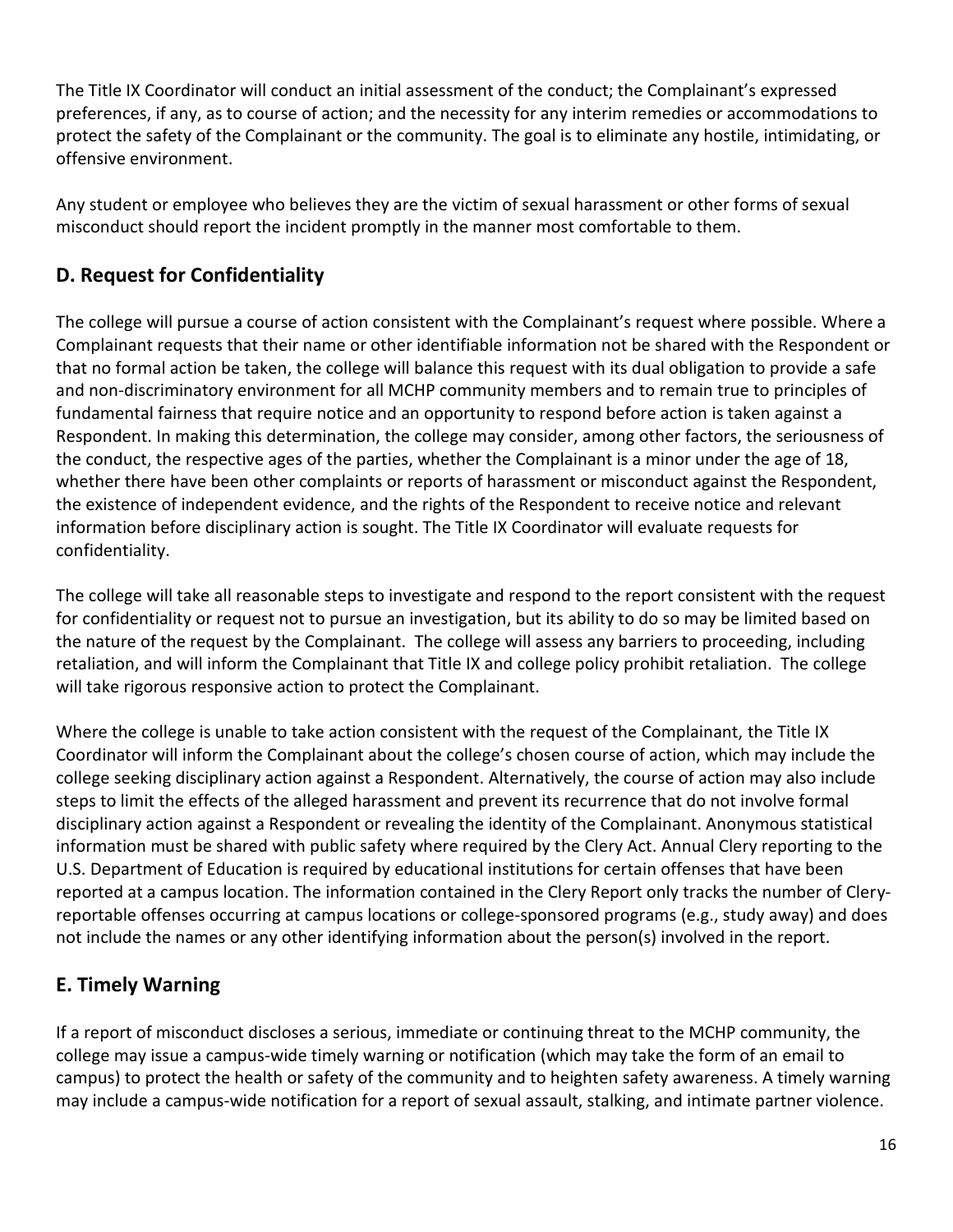The timely warning will not include any identifying information about the Complainant. Even where there is no imminent threat, the college may send campus-wide notifications on all reported forms of sexual misconduct.

At no time will the college release the name of the Complainant to the general public without the express consent of the Complainant. The release of the Respondent's name to the general public is guided by Family Educational Rights and Privacy Act (FERPA) and the Jeanne Clery Act. The college may share non‐identifying information about reports received in aggregate form, including data about outcomes and sanctions.

All college proceedings are conducted in compliance with the requirements of FERPA, 2013 Reauthorization of the Violence Against Women Act, the Clery Act, Title IX, state and federal law, and college policy. No information shall be released from such proceedings except as required or permitted by law and college policy.

# **Prohibited Conduct and Definitions**

The Maine College of Health Professions prohibits all forms of sexual misconduct and gender-based harassment, including sexual violence, intimate partner violence, and stalking. Each of these terms encompasses a broad range of behavior. In general, sexual violence refers to physical sexual acts perpetrated against a person's will or where a person is incapable of giving consent due to incapacitation. Intimate partner violence refers to any act of violence or threatened act of violence, sexual or otherwise, against a person who is or has been involved in a sexual, dating, domestic or other intimate relationship with that person. Stalking refers to a course of conduct directed at a specific person that would cause a person to fear for their safety or the safety of others.

Sexual misconduct can occur between individuals who are known to one another or have an intimate or sexual relationship, or may involve individuals who are not known to one another. Sexual misconduct can be committed by men or by women, and it can occur between people of the same or different sex.

The college prohibits the following specific conduct:

# **A. Sexual Harassment**

Sexual harassment is any unwelcome sexual advances, requests for sexual favors, and other verbal, written, visual, or physical conduct of a sexual nature when one or more of the following occur:

- 1) Submission to or rejection of such conduct is made, either explicitly or implicitly, a term or condition of an individual's employment, evaluation of academic work, or participation in any aspect of a College program or activity;
- 2) Submission to or rejection of such conduct by an individual is used as the basis for decisions affecting the individual; or
- 3) Such conduct has the purpose or effect of unreasonably interfering with an individual's work or academic performance or equal opportunity to participate in or benefit from college employment, programs or activities. That is, the conduct is sufficiently serious, pervasive or persistent as to create an intimidating, hostile, humiliating, demeaning, or sexually offensive working, academic, residential, or social environment under both a subjective and objective standard.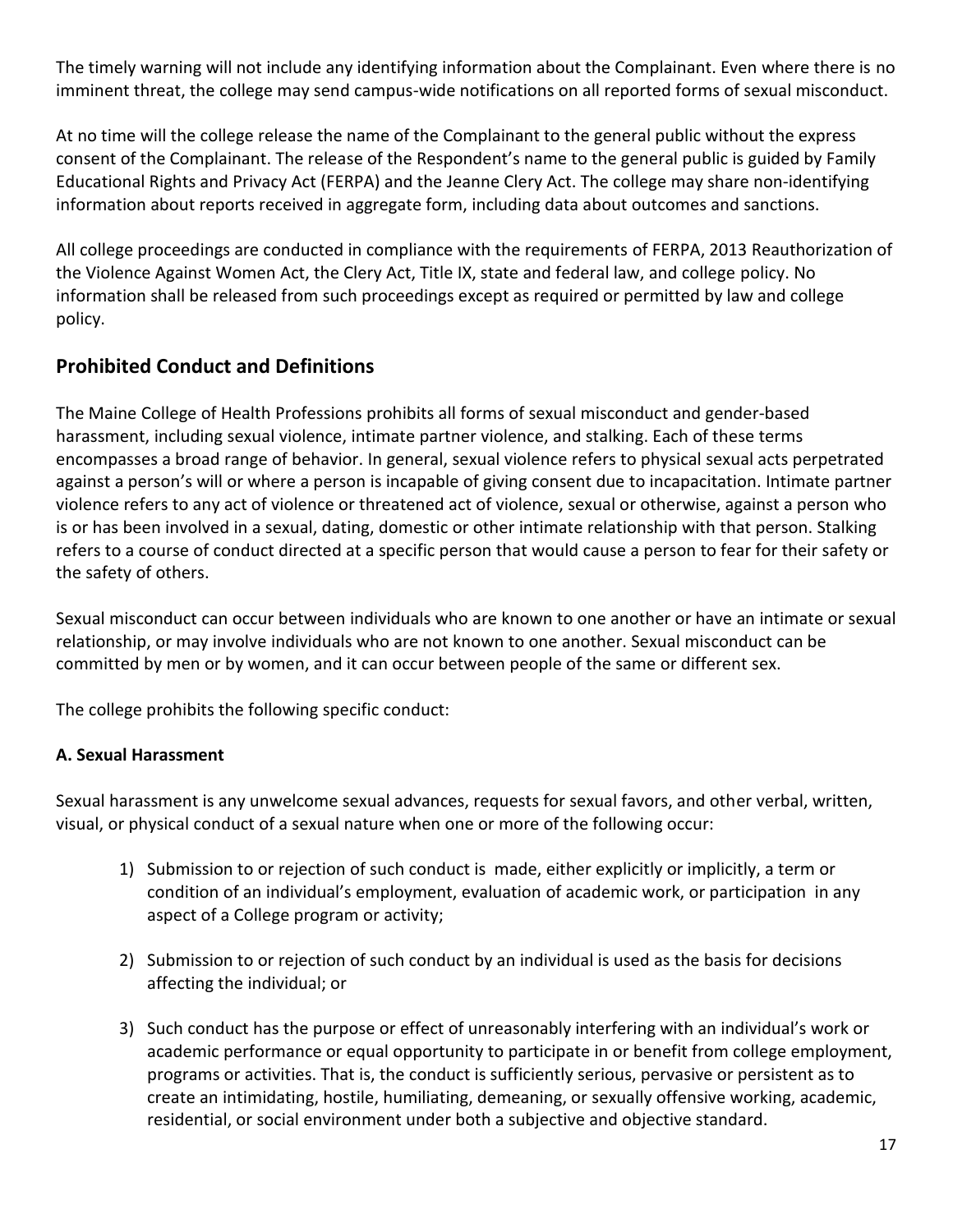Sexual harassment also includes harassment based on gender, sexual orientation, gender identity, or gender expression, which may include acts of verbal, nonverbal, or physical aggression, intimidation, or hostility based on sex/gender or sex/gender stereotyping, even if the acts do not involve conduct of a sexual nature.

A single or isolated incident of sexual harassment alone may create a hostile environment if the incident is sufficiently severe. The more severe the conduct, the less need there is to show a repetitive series of incidents to create a hostile environment, particularly if the harassment is physical. The determination of whether an environment is "hostile" must be based on all the circumstances. These circumstances could include, but are not limited to:

- a. The frequency of the speech or conduct;
- b. The nature and severity of the speech or conduct;
- c. Whether the conduct was physically threatening;
- d. Whether the speech or conduct was humiliating;
- e. The effect of the speech or conduct on the Complainant's mental and/or emotional state;
- f. Whether the speech or conduct was directed at more than one person;
- g. Whether the speech or conduct arose in the context of other discriminatory conduct;
- h. Whether the speech or conduct unreasonably interfered with the Complainant's educational opportunities or performance (including study abroad), college-controlled living environment, work opportunities or performance;
- i. Whether a statement is a mere utterance of an epithet which engenders offense in an employee or a student or offends by mere discourtesy or rudeness; and/or
- j. Whether the speech or conduct deserves the protections of academic freedom.

A single or isolated incident of sexual harassment alone may create a hostile environment if the incident is sufficiently severe. The more severe the conduct, the less need there is to show a repetitive series of incidents to create a hostile environment, particularly if the harassment is physical.

# **Sexual harassment:**

May be blatant and intentional and involve an overt action, a threat or reprisal, or may be subtle and indirect, with a coercive aspect that is unstated.

Does NOT have to include intent to harm, be directed at a specific target, or involve repeated incidents.

May be committed by anyone, regardless of gender, age, position, or authority. While there is often a power differential between two persons, perhaps due to differences in age, social, educational or employment relationships, harassment can occur in any context.

May be committed by a stranger, an acquaintance, or someone with whom the Complainant has an intimate or sexual relationship.

May be committed by or against an individual or may be a result of the actions of an organization or group.

May occur by or against an individual of any sex, gender identity, gender expression or sexual orientation.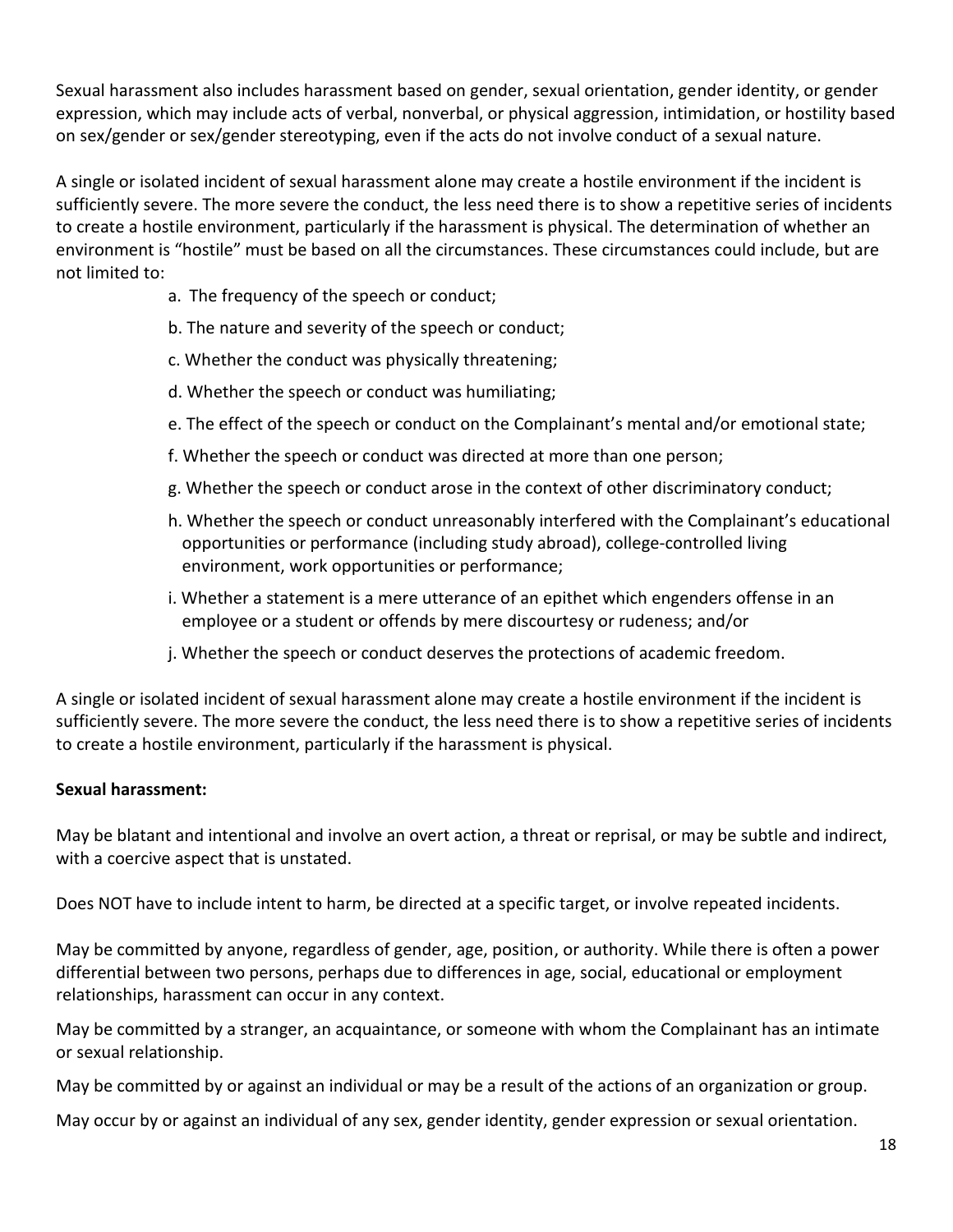May occur in the classroom, in the workplace, in residential settings, or in any other setting.

May be a one-time event or can be part of a pattern of behavior.

May be committed in the presence of others or when the parties are alone.

May affect the Complainant and/or third parties who witness or observe harassment and are affected by it.

Examples of conduct that may constitute sexual harassment as defined above may include a severe, persistent or pervasive pattern of unwelcome conduct that includes one or more of the following:

#### **Physical conduct:**

- Unwelcome touching, sexual/physical assault, impeding, restraining, or blocking movements
- Unwanted sexual advances within the employment or academic context

#### **Verbal conduct**:

- Making or using derogatory comments, epithets, slurs or humor
- Verbal abuse of a sexual nature, graphic verbal commentaries about an individual's body, sexually degrading words used to describe an individual, suggestive or obscene letters, notes or invitations
- Objectively offensive comments of a sexual nature, including persistent or pervasive sexually explicit statements, questions, jokes, or anecdotes

# **Visual or non-verbal conduct:**

- Leering, making sexual gestures, displaying of suggestive objects or pictures, cartoons or posters in a public space or forum
- Severe, persistent, or pervasive visual displays of suggestive, erotic, or degrading sexually oriented images that are not pedagogically appropriate

#### **Written conduct**:

- Letters, notes or electronic communications containing comments, words, or images described above Quid pro quo conduct:
- Direct propositions of a sexual nature between those for whom a power imbalance or supervisory or other authority relationship exists
- Offering employment benefits in exchange for sexual favors
- Making submission to sexual advances an actual or implied condition of employment, work status, promotion, grades, or letters of recommendation, including subtle pressure for sexual activity, an element of which may be repeated requests for private meetings with no academic or work purpose
- Making or threatening reprisals after a negative response to sexual advances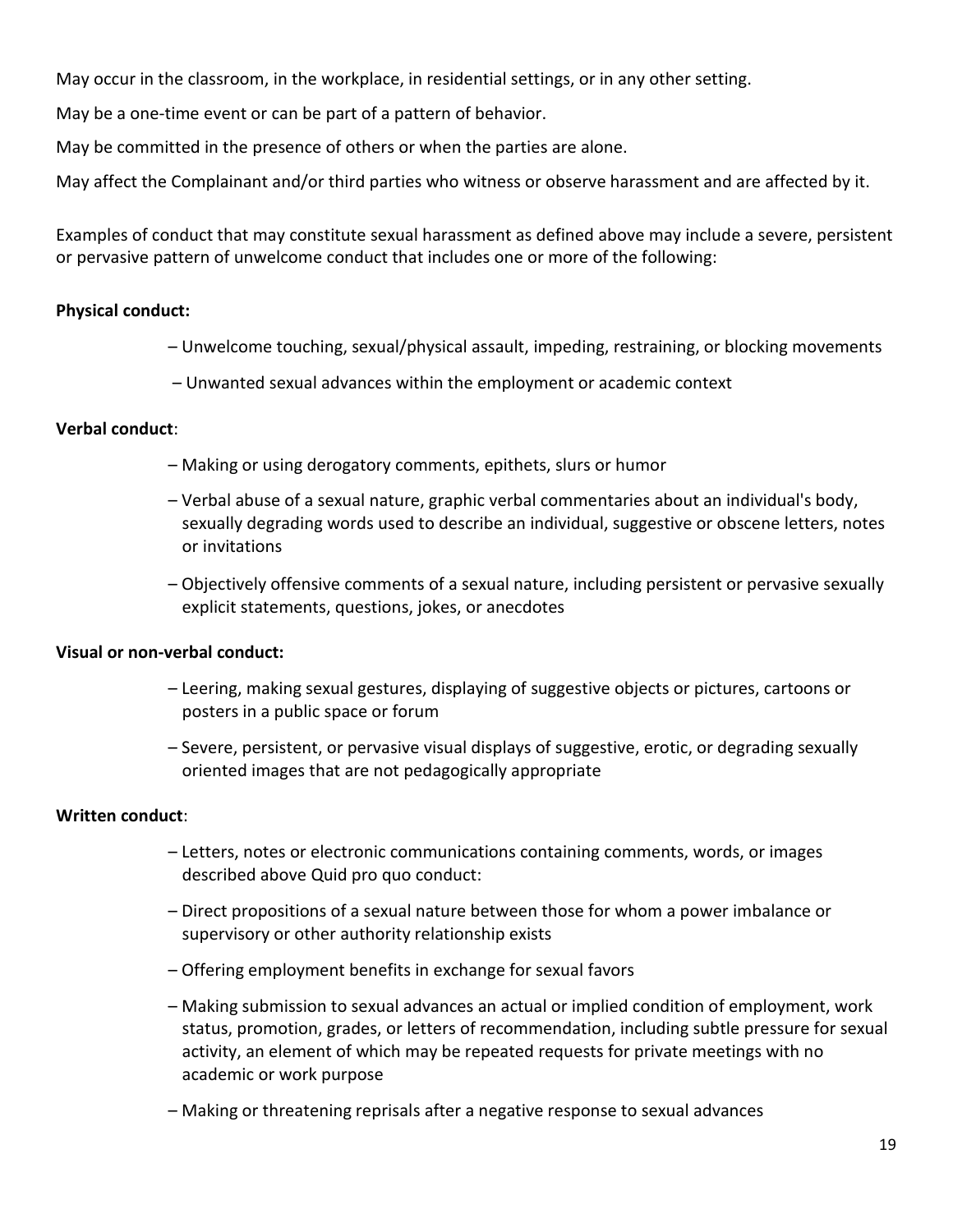Sexual harassing behaviors differ in type and severity. Key determining factors are that the behavior is unwelcome; is based on sex or gender stereotypes; and is reasonably perceived as severe, pervasive, objectionable or offensive under both a subjective and objective assessment of the conduct.

# **B. Sexual Assault (Sexual Violence)**

Sexual assault is defined as having or attempting to have sexual intercourse with another individual, including:

By the use of force or threat of force;

Without effective consent; or

Where that individual is incapacitated or physically and/or mentally unable to make informed, reasonable judgments.

*Sexual intercourse* includes vaginal or anal penetration, however slight, with a body part (e.g., penis, tongue, finger, hand) or object, or oral penetration involving mouth to genital contact.

*This definition conforms to the FBI's Uniform Crime Report and Clery Act definition of rape: "the penetration, no matter how slight, of the vagina or anus with any body part or object, or oral penetration by a sex organ of another person, without the consent of the victim." Under Maine state law, however, the rape definition differs in that it requires proof of an element of force or threat of force. Our definition incorporates both.*

# **C. Non-Consensual Sexual Contact ("Fondling" Under Clery)**

Having sexual contact with another individual for the purpose of sexual gratification:

By force or threat of force;

Without effective consent; or

Where that individual is incapacitated or physically and/or mentally unable to make informed, reasonable judgments.

Sexual contact includes intentional contact with the intimate parts of another, causing another to touch one's intimate parts, or disrobing or exposure of another without permission. Intimate parts may include the breasts, genitals, buttocks, groin, mouth or any other part of the body that is touched in a sexual manner.

# **D. Sexual Exploitation**

Sexual exploitation occurs when an individual takes non-consensual or abusive sexual advantage of another for one's own advantage or benefit, or to benefit or advantage anyone other than the one being exploited.

Examples of sexual exploitation include, but are not limited to:

Surreptitiously observing another individual's nudity or sexual activity or allowing another individual or group to observe consensual sexual activity without the knowledge and consent of all parties involved;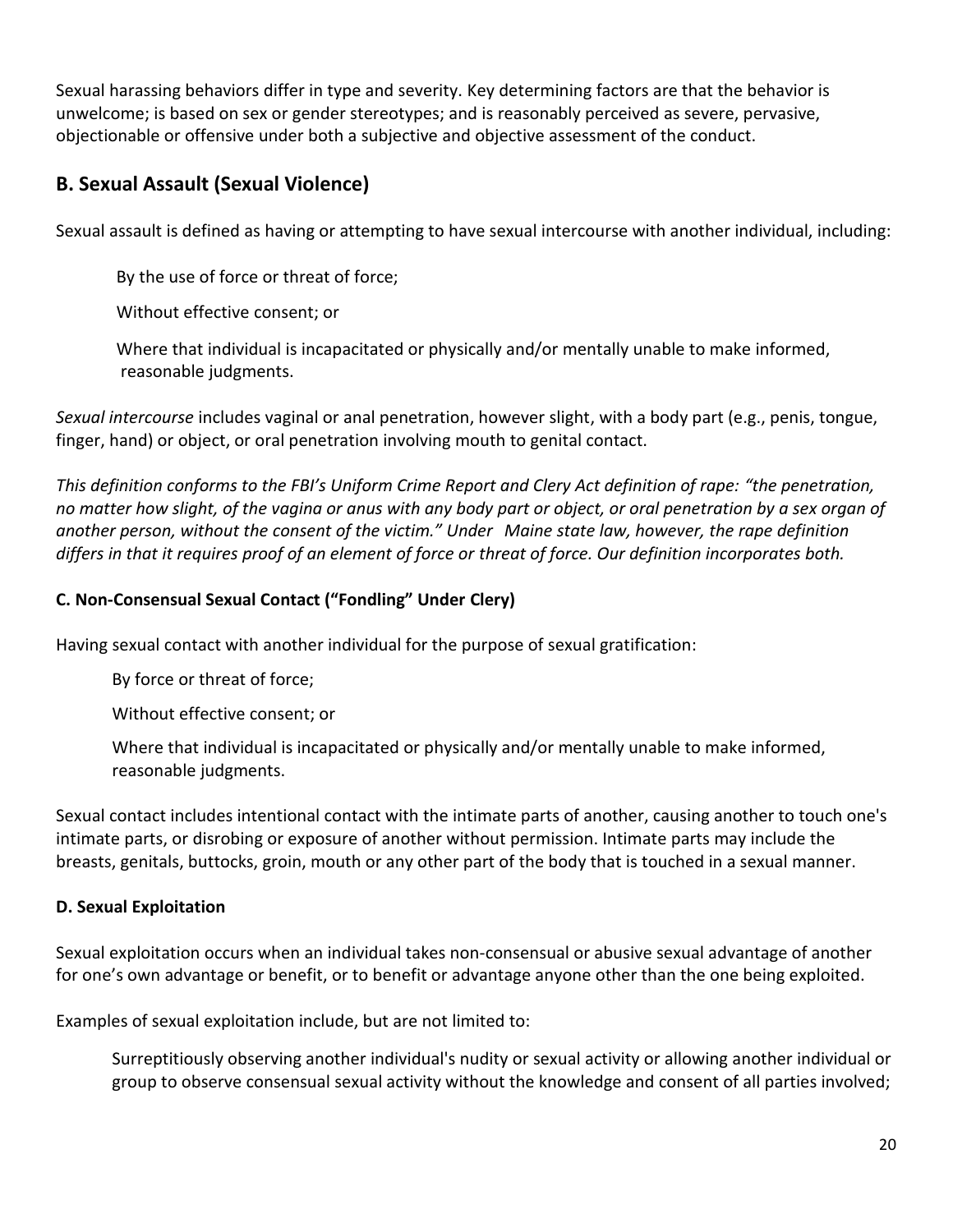Non-consensual sharing or streaming of images, photography, video, or audio recording of sexual activity or nudity, or distribution of such without the knowledge and consent of all parties involved;

Distributing sexually intimate or sexual information about another person;

Prostituting an individual;

Inducing another to expose their own genitals in non-consensual circumstances;

Knowingly exposing another individual to a sexually transmitted infection (STI) or virus without their knowledge;

Sexually-based stalking and/or bullying; and inducing incapacitation for the purpose of making another person vulnerable to non‐consensual sexual activity.

#### **E. Stalking**

Stalking occurs when a person engages in a course of conduct or repeatedly commits acts toward another person, under circumstances that would:

- 1) Place the person in reasonable fear for safety, or of harm or bodily injury to self or others; or
- 2) Reasonably cause substantial emotional distress to the person.

A course of conduct refers to a pattern of behavior of two or more acts over a period of time that can be reasonably regarded as likely to alarm, harass, or cause fear of harm or injury to that person or to a third party. The feared harm or injury may be physical, emotional, or psychological, or related to the personal safety, property, education, or employment of that individual. Stalking may involve individuals who are known to one another or have an intimate or sexual relationship, or may involve individuals who are not known to one another.

Stalking includes cyber-stalking, a particular form of stalking in which technological means are used to pursue, harass, or make unwelcome contact with another person in an unsolicited fashion. Such methods include the use of the Internet, emails, social networks, or blogs; landlines and cell phones; text messaging; global positioning systems; spyware on a person's computer or cellphone; or other similar devices or forms of contact.

#### **Examples of stalking include**:

Non-consensual communication including telephone calls, text messages, email messages, social network site postings, letters, gifts, or any other communications that are unwanted and/or place another person in fear;

Following, pursuing, waiting or showing up uninvited at a classroom, workplace, residence, or other locations frequented by the person;

Leaving unwanted written messages, objects or gifts;

Vandalizing a person's property;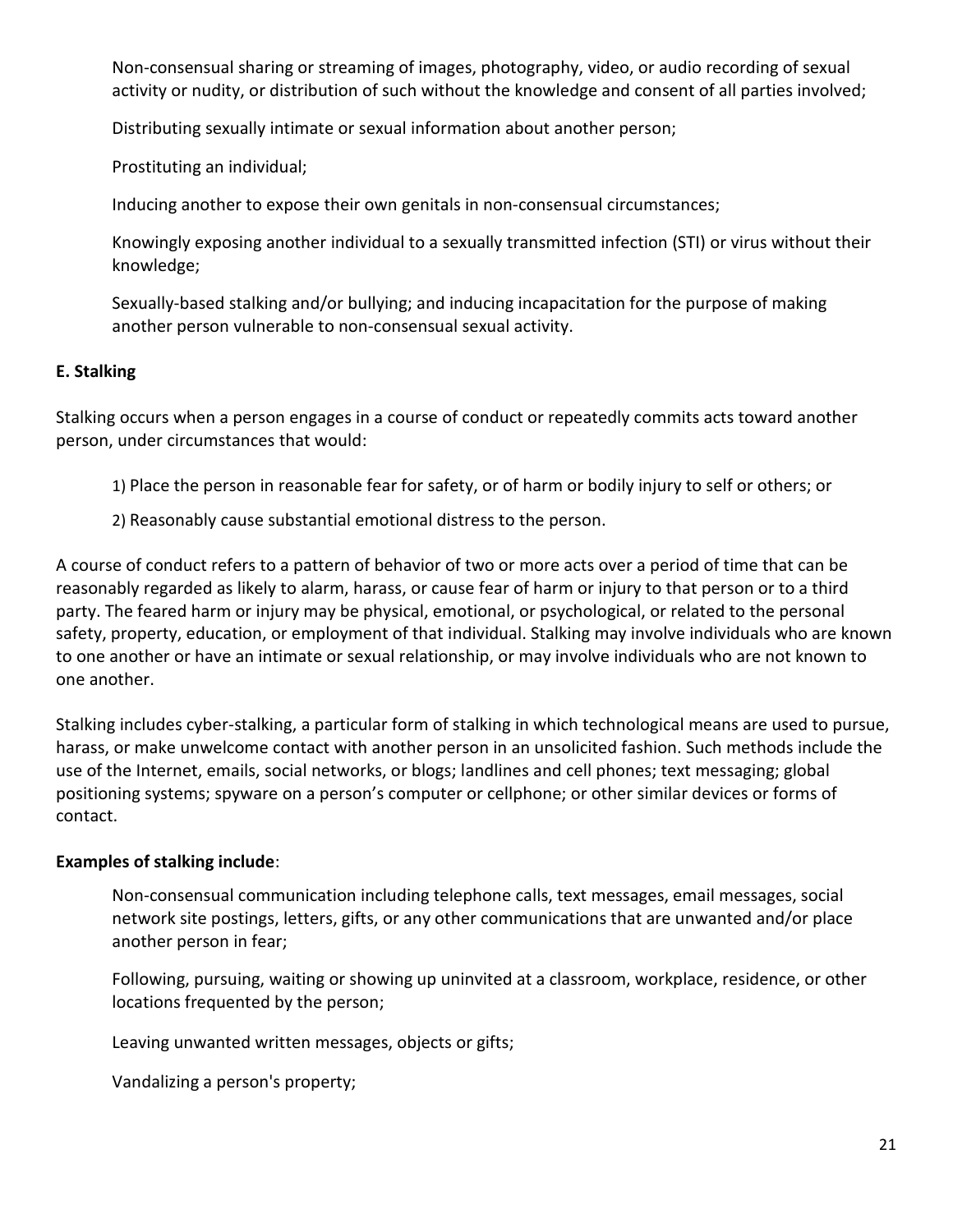Surveillance and other types of observation by physical proximity or electronic means, accessing email accounts;

Spreading lies or rumors about a person, for example, filing false reports, posting or distributing personal or false information;

Manipulative or controlling behaviors, such as threats to harm oneself in order to force contact;

Assaulting or killing the victim's pet;

Threatening physical contact against a person or their friends and family; or

Any combination of these behaviors directed toward an individual person.

# **F. Indecent Exposure**

A person commits indecent exposure if that person intentionally shows their genitals in a public place or in another place where there are other persons present under circumstances in which one knows or should know that this conduct is likely to affront or alarm.

# **G. Intimate Partner Violence**

Intimate partner violence refers to dating violence, domestic violence or relationship violence. Intimate partner violence includes any act of violence or threatened act of violence against a person who is, or has been involved in, a sexual, dating, domestic, or other intimate relationship with the Respondent. Intimate partner violence can encompass a broad range of behavior including, but not limited to, physical violence, sexual violence, emotional abuse, and economic abuse. It may involve one act or an ongoing pattern of behavior. Intimate partner violence may take the form of threats, assault, property damage, violence, or threat of violence to one's self, one's sexual or romantic partner or to the family members or friends of the sexual or romantic partner. Intimate partner violence affects individuals of all genders, gender identities, gender expressions, and sexual orientation and does not discriminate by racial, social, or economic background.

The college will not tolerate intimate partner violence of any form. For the purposes of this policy, the college does not define intimate partner violence as a distinct form of misconduct. Rather, the college recognizes that sexual harassment, sexual assault, sexual exploitation, harm to others, stalking, and retaliation all may be forms of intimate partner violence when committed by a person who is or has been involved in a sexual, dating or other social relationship of a romantic or intimate nature with the Complainant.

Under Clery and the Campus SaVE Act, the college will record and report all relevant incidents of intimate partner violence.

# **H. Physical Assault**

Physical assault is a purposeful action meant to threaten or endanger the health or safety of any person. Examples include, but are not limited to, fighting, pushing, kicking, punching, hitting with or throwing an object, or biting. This behavior is typically treated as a violation of the MCHP Code of Student Conduct and the Employee Disruptive and Inappropriate Behavior policy. When these acts occur in the context of intimate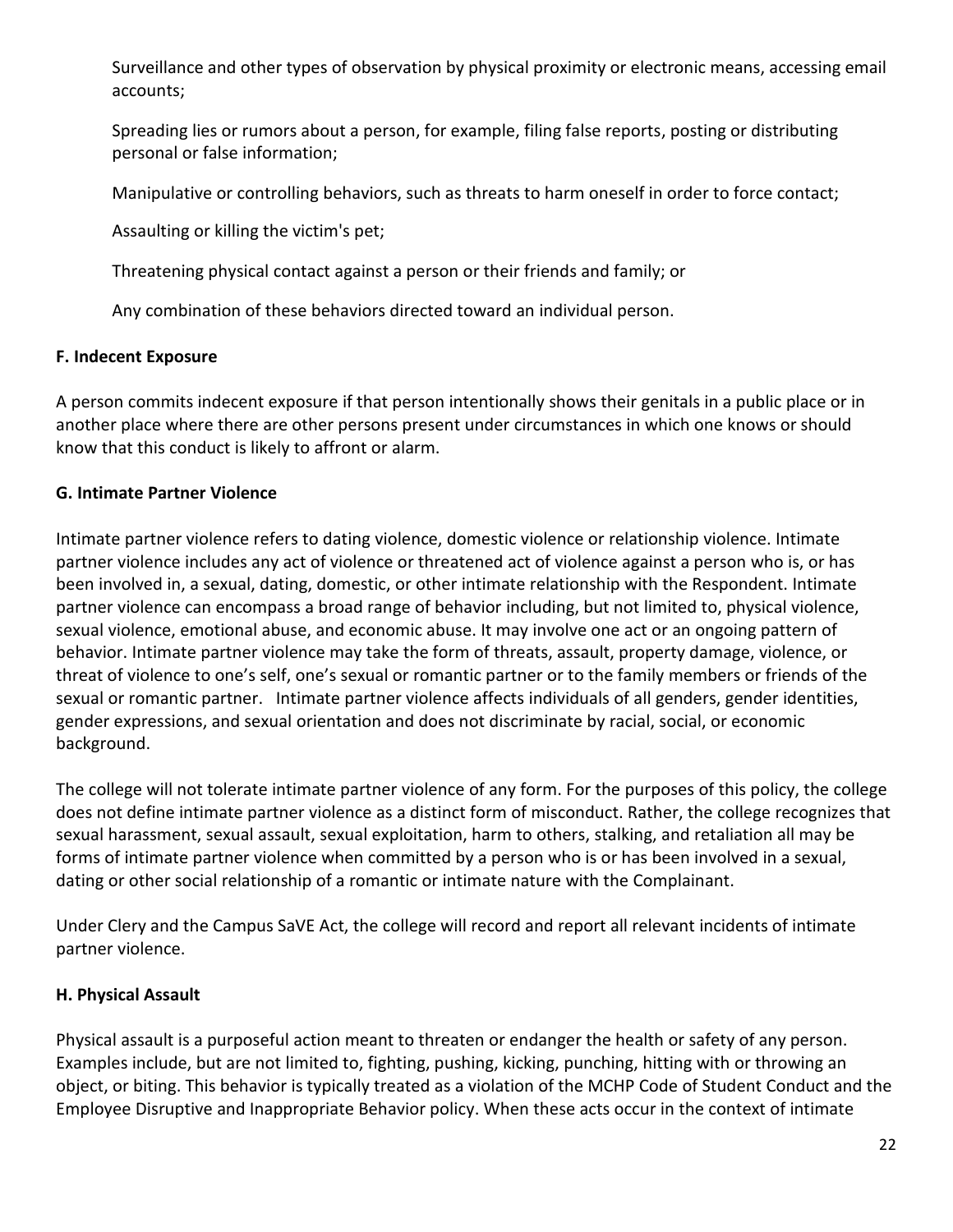partner violence or when the behavior is perpetrated on the basis of sex or gender, the misconduct will be resolved under the Title IX - Anti-Violence, Discrimination, & Harassment Policy.

# **I. Prohibited Relationships by Persons in Authority**

Sexual, romantic or other intimate relationships in which one party maintains a direct supervisory or evaluative role over the other party are prohibited. In general, this includes all sexual or other intimate relationships between students and their employers, supervisors, professors, advisors or other college employees. Similarly, college employees (faculty and staff) who supervise or otherwise hold positions of authority over others are prohibited from having a sexual or other intimate relationship with an individual under their direct supervision. The college does not wish to interfere with private choices regarding personal relationships when these relationships do not interfere with the goals and policies of the college. However, faculty, administrators, and others who educate, supervise, evaluate, employ, counsel, or otherwise guide students should understand the fundamentally asymmetrical nature of the relationship they have with students or subordinates. Intimate or sexual relationships where there is differential in power or authority produce risks for every member of our community and undermine the professionalism of employees and supervisors. In either context, the unequal position of the parties presents an inherent element of risk and may raise sexual harassment concerns if one person in the relationship has the actual or apparent authority to supervise, evaluate, counsel, or otherwise make decisions or recommendations as to the other person in connection with their employment or education at the college.

Sexual relations between persons occupying asymmetrical positions of power, even when both consent, raise suspicions that the person in authority has violated standards of professional conduct and potentially subject the person in authority to charges of sexual harassment based on changes in the perspective of the individuals as to the consensual nature of the relationship. Similarly, these relationships may impact third parties based on perceived or actual favoritism or special treatment based on the relationship. Therefore, persons with direct supervisory or evaluative responsibilities who contemplate beginning or are involved in such relationships are required to promptly:

- 1) Discontinue any supervising role or relationship over the other person; and
- 2) Report the circumstances to their own supervisor.

Examples of evaluative responsibilities include, but are not limited to, performance evaluations, salary decisions, decisions regarding promotion, or decisions on continuation of employment for a person with whom they have a consensual relationship. Failure to fully or timely comply with these requirements is a violation of this policy, and the person in authority could be subject to disciplinary action, up to and including dismissal from employment by the college.

All violations, complaints, or concerns regarding this policy should be reported to the Title IX Coordinator.

# **J. Retaliation**

Retaliation is any act or attempt to retaliate or seek retribution against any individual or group of individuals involved in the report, investigation and/or resolution of an allegation of sexual misconduct or harassment. Forms of retaliation include intimidation, threats, pressuring, harassment, continued abuse or violence, slander and libel, or preventing participation in college activities or proceedings. Retaliation can be committed by any individual or group of individuals, not just a Respondent or Complainant. Retaliatory conduct by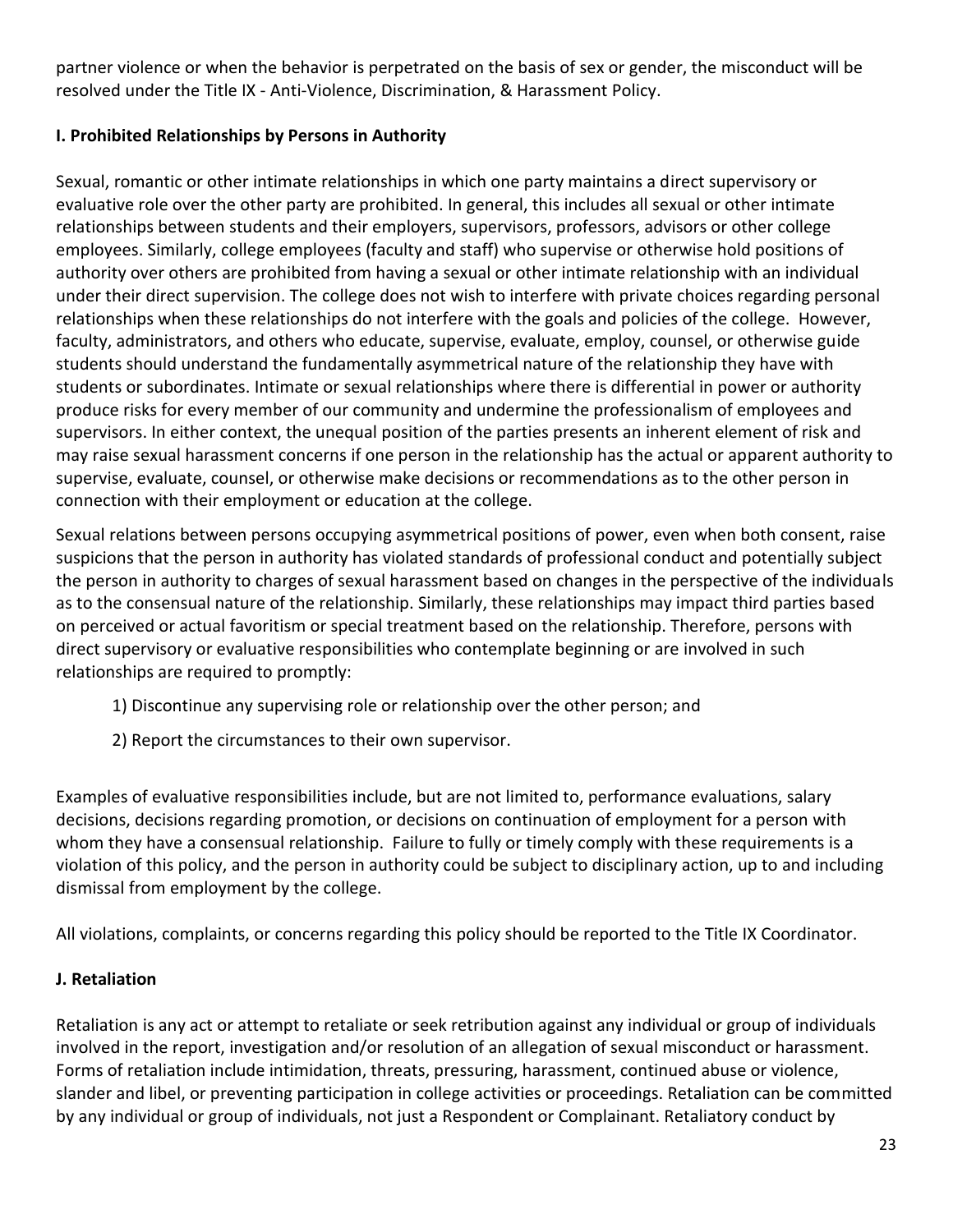community members and third-parties is prohibited regardless of whether it occurs on or off campus, in person, or through social media, e-mail, or other forms of communication.

Any form of retaliation should be reported to the Title IX Coordinator immediately. The college cannot stop retaliation until it is reported. Once notified, the college will take immediate and responsive action to any report of retaliation and may pursue disciplinary proceedings independent of the sanction or protective measures imposed in response to the underlying allegations of Sexual Misconduct or Harassment. Disciplinary action may include termination of employment or dismissal from the college.

# **Consent and Related Definitions**

#### **A. Consent**

Consent consists of an active, conscious, and voluntary decision by each participant to engage in mutually agreed-upon sexual activity. Consent must exist from the beginning to end of each sexual activity or each form of sexual contact. An individual who is physically incapacitated by alcohol or other drug consumption (voluntary or involuntary) or is asleep, unconscious, unaware, or otherwise physically helpless is considered unable to give consent.

The following are essential elements of effective consent:

#### **Informed and reciprocal**

All parties must demonstrate a clear and mutual understanding of the nature and scope of the act to which they are consenting and a willingness to do the same thing, at the same time, in the same way.

#### **Freely and actively given**

Consent cannot be gained by force, coercion, deception, threats; by ignoring or acting in spite of the objections of another; or by taking advantage of the incapacitation of another individual.

# **Mutually understandable**

Consent consists of mutually understandable words and/or actions that indicate an unambiguous willingness to engage freely in sexual activity. In the absence of clear communication or outward demonstration, there is no consent. A person who does not physically resist or verbally refuse sexual activity is not necessarily giving consent. Consent may not be inferred from silence, passivity, lack of resistance or lack of active response. Relying solely upon non-verbal communication can lead to a misunderstanding or false conclusion as to whether consent was sought or given. If at any time during the sexual activity, an individual is hesitant, confused, uncertain, or is no longer an enthusiastic participant, both parties should stop and clarify verbally the other's willingness to continue before continuing such activity.

#### **Not indefinite**

Either party may withdraw consent at any time. Withdrawal of consent may be expressed by "no" or outwardly demonstrated by words or actions that clearly indicate a desire to end sexual activity. Once consent is withdrawn, sexual activity must cease immediately.

All parties must obtain mutually expressed or clearly stated consent before continuing further sexual activity. Recognizing the dynamic nature of sexual activity, individuals choosing to engage in sexual activity must evaluate consent in an ongoing manner and communicate clearly throughout all stages of sexual activity.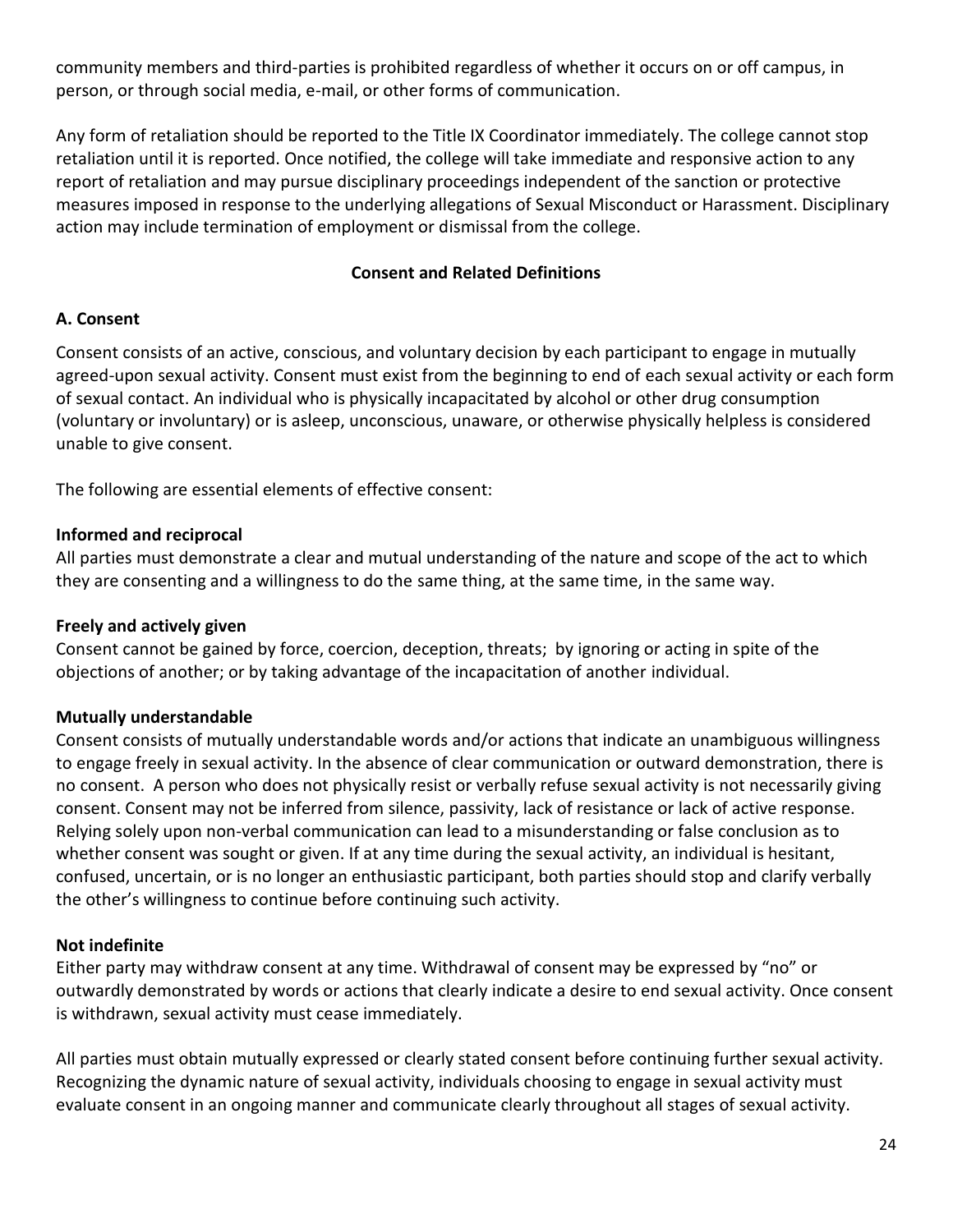# **Not unlimited**

Consent to one form of sexual contact does not constitute consent to all forms of sexual contact, nor does consent to sexual activity with one person constitute consent to activity with any other person. Each participant in a sexual encounter must consent to each form of sexual contact with each participant.

Individuals with a previous or current intimate relationship do not automatically give either initial or continued consent to sexual activity. Even in the context of a relationship, consent must be based on mutually understandable communication that clearly indicates a willingness to engage in sexual activity each time such activity occurs. The mere fact that there has been prior intimacy or sexual activity does not, by itself, imply consent to future acts.

In the State of Maine, consent cannot be given by minors who are 14 or 15, if the actor is at least 5 years older than the minor. Consent cannot be given by minors under 14 years of age, regardless of the age of the Respondent. For this reason, any sexual act with an individual under 14 is considered a felony.

# **B. Force**

Force is the use or threat of physical violence, intimidation, or coercion to overcome an individual's freedom of will to choose whether or not to participate in sexual activity. Such action would cause a person to fear for their physical or psychological well-being. For the use of force to be demonstrated, there is no requirement that a Complainant resists the sexual advance or request. However, resistance by the Complainant will be viewed as a clear demonstration of non-consent.

# **C. Coercion**

Coercion is the use of pressure that compels another individual to initiate or continue sexual activity against their will. Coercion can include a wide range of behaviors, including intimidation, manipulation, implied threats or blackmail which places a person in fear of immediate harm or physical injury or causes a person to engage in unwelcome sexual activity. A person's words or conduct are sufficient to constitute coercion if they wrongfully impair another individual's freedom of will and ability to choose whether or not to engage in sexual activity. Examples of coercion include threatening to "out" someone based on sexual orientation, gender identity or gender expression and threatening to harm oneself if the other party does not engage in the sexual activity. Coercing an individual into engaging in sexual activity violates this policy in the same way as physically forcing someone into engaging in sexual activity.

# **D. Incapacitation**

Incapacitation is a state where an individual cannot make an informed and rational decision to engage in sexual activity because they lack conscious knowledge of the nature of the act (e.g., to understand the who, what, when, where, why or how of the sexual interaction). Incapacitation is defined as the inability, temporarily or permanently, to give consent because the individual is mentally and/or physically unable to make informed, reasonable judgments. An individual is incapacitated, and therefore unable to give consent, if they are asleep, unconscious, or otherwise unaware that sexual activity is occurring.

Incapacitation may result from the use of alcohol and/or drugs. Incapacitation is a state beyond drunkenness or intoxication. Consumption of alcohol or other drugs alone is insufficient to establish incapacitation. The impact of alcohol and drugs varies from person to person; however, warning signs that a person may be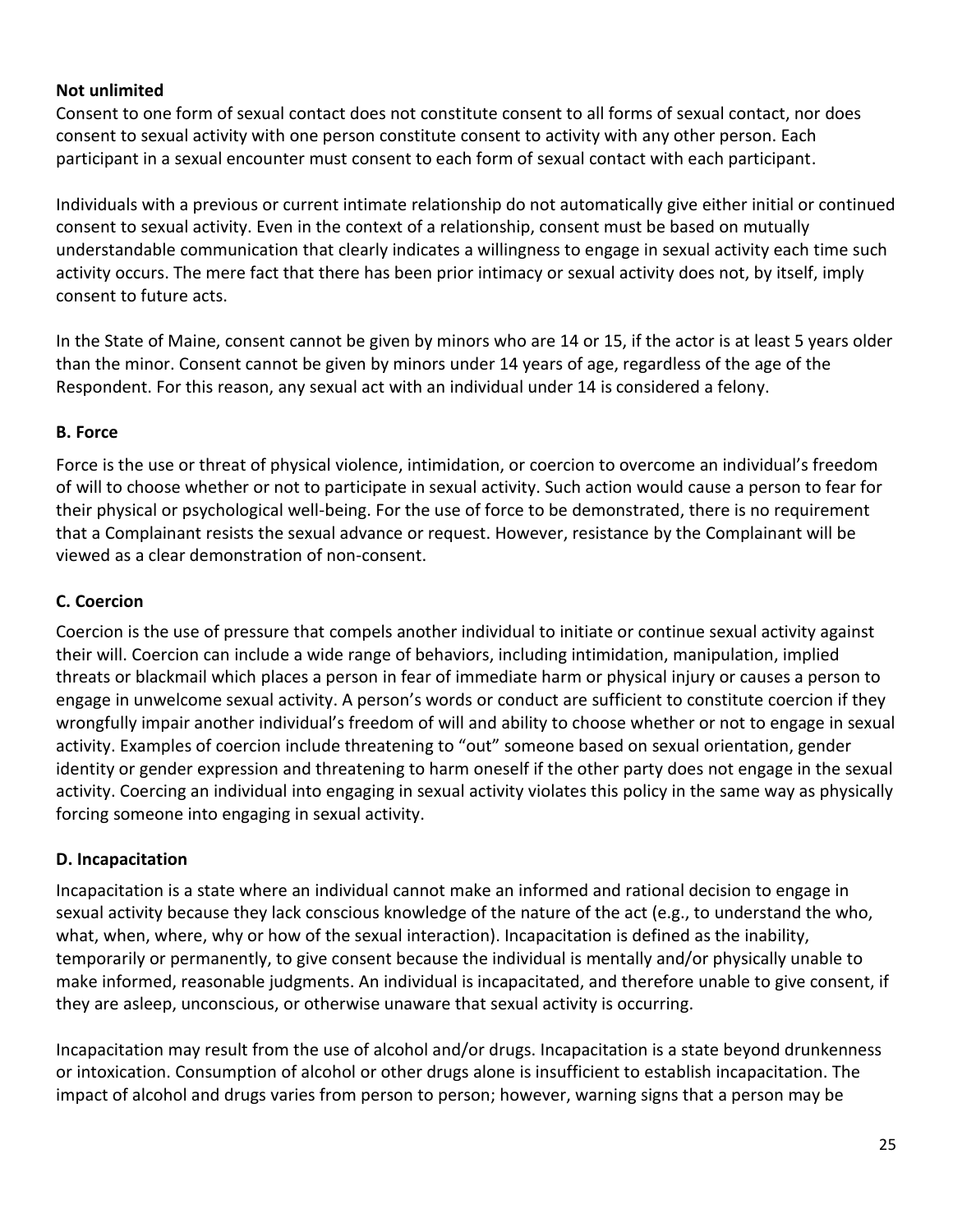approaching incapacitation may include slurred speech, vomiting, unsteady gait, odor of alcohol, combativeness, or emotional volatility.

Evaluating incapacitation requires an assessment of how the consumption of alcohol and/or drugs affects an individual's:

- decision-making ability;
- awareness of consequences;
- ability to make informed judgments; or
- capacity to appreciate the nature and the quality of the act.

Evaluating incapacitation also requires an assessment of whether a person should have been aware of the Complainant's incapacitation based on objectively and reasonably apparent indications of impairment when viewed from the perspective of a sober, reasonable person in the Respondent's position.

An individual who engages in sexual activity with someone the individual knows or reasonably should know is incapable of making a rational, reasonable decision about whether to engage in sexual activity is in violation of this policy.

# **E. Alcohol or Other Drugs**

In general, sexual contact while under the influence of alcohol or other drugs poses a risk to all parties. Alcohol and drugs impair a person's decision‐making capacity, awareness of the consequences, and ability to make informed judgments. It is especially important, therefore, that anyone engaging in sexual activity be aware of the other person's level of intoxication. If there is any doubt as to the level or extent of the other individual's intoxication or impairment, the prudent course of action is to forgo or cease any sexual contact or activity. Being intoxicated or impaired by drugs or alcohol is never an excuse for sexual harassment, sexual violence, stalking, or intimate partner violence and does not diminish one's responsibility to obtain informed and freely given consent.

# **Resources**

The Maine College of Health Professions is committed to treating all members of the community with dignity, care and respect. Any member of the college community (student or employee) who experiences or is affected by sexual harassment, sexual violence, stalking or intimate partner violence, whether as a Complainant, a Respondent, or a third party, will have equal access to support. Counseling services are also available through Ability Assist services. Non-employees will be given information regarding counseling services available in the community.

The college recognizes that deciding whether to make a report, either to the college or law enforcement, and choosing how to proceed can be difficult decisions. The college encourages all individuals affected by sexual misconduct to seek the support of campus and community resources. These professionals can provide guidance in making decisions, information about available resources and procedural options, and assistance to either party in the event that a report and/or resolution under this policy is pursued. Individuals are encouraged to use all available resources on and off campus, regardless of when or where the incident occurred.

The Maine College of Health Professions is committed to providing a comprehensive and integrated prevention, education, and awareness program that attends to the multifaceted dynamics of sexual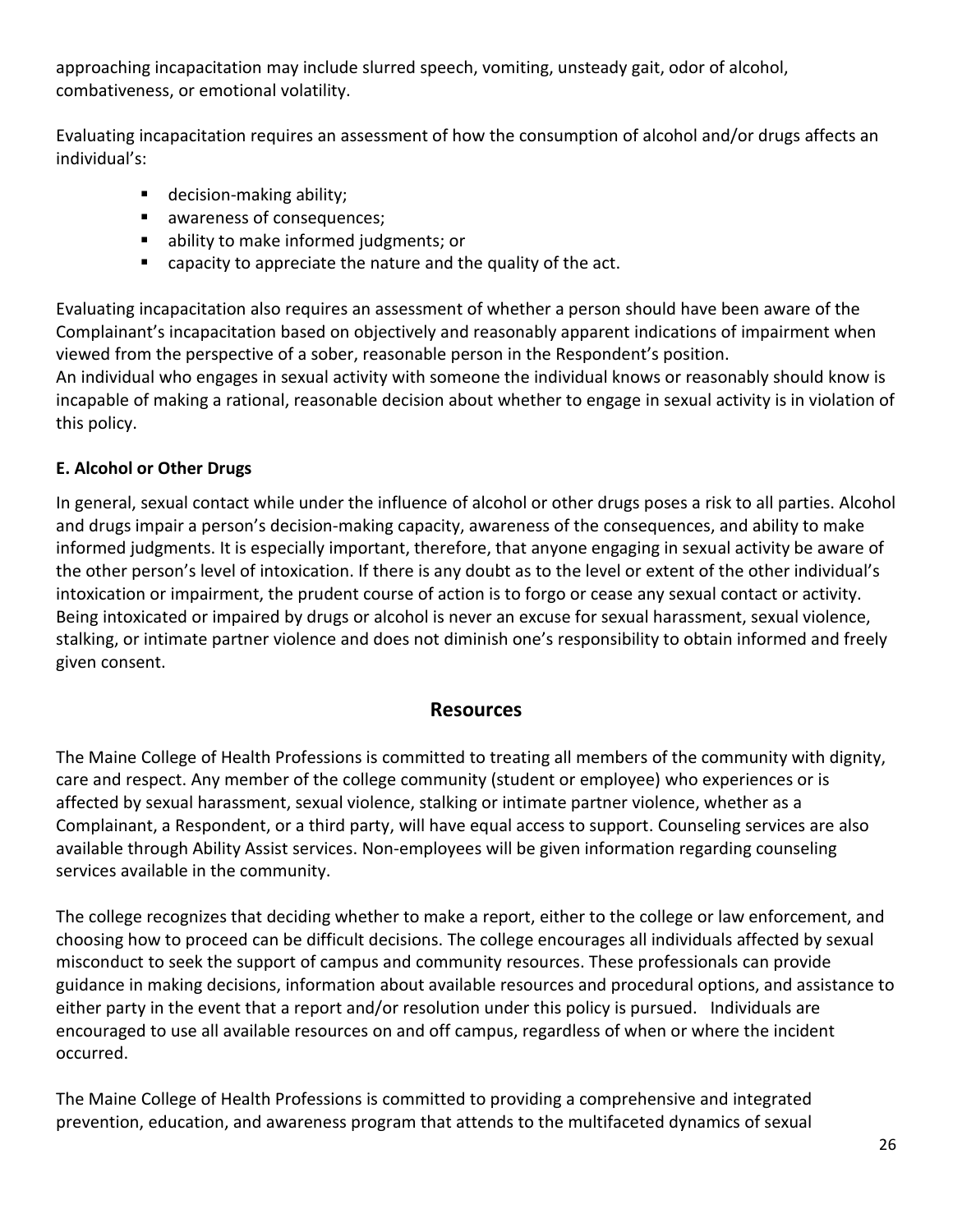harassment, sexual violence, stalking, and intimate partner violence. The college strives to create a nondiscriminatory and harassment‐free living, learning, and working environment for all members of the MCHP community, including students, staff, faculty, and visitors.

The MCHP's Title IX Coordinator in conjunction with Campus Security oversees all college education and prevention programs and develops initiatives to respond to campus needs and climate.

# **A. Awareness and Prevention of Sexual Misconduct**

All incoming students and new employees will receive primary prevention and awareness programming as part of their orientation. Returning students and employees will receive ongoing training and education on a periodic basis. Educational programs focused on sexual misconduct include an overview of the College's policies and procedures, relevant definitions, including prohibited conduct, discussion of the impact of alcohol and illegal drug use, effective consent, safe and positive options for bystander intervention, and information about risk reduction. The Maine College of Health Profession's Title IX Coordinator works with Campus Security to schedule the education and prevention programs offered. All educational programs include a review of resources and reporting options available for students, faculty and staff.

# **B. Emergency Support and Response Services in the Event of Sexual Violence**

MCHP encourages all community members to seek assistance from a medical provider and/or law enforcement as soon as possible after an incident of sexual violence. This is the best option to provide physical safety, emotional support, and medical care to a survivor. It is also the best option to ensure preservation of evidence and to begin a timely investigative and remedial response. The college will escort any MCHP community member to a safe place, provide transportation to the hospital, assist in coordination with law enforcement, and the Title IX Coordinator will be notified.

Assistance is available from Campus Security and local law enforcement 24 hours a day, year- round, by calling Security and/or the Lewiston Police Department. Any individual can request that a member of Campus Security and/or Lewiston Police Department respond and take a report. An officer from the Lewiston Police Department can meet with a student or employee on campus wherever they are most comfortable. Campus Security will provide transportation upon request to a medical center and contact the police department upon request.

# **Emergency Response Services**

- 911 (if using an off-campus phone)
- 9-911 (if using an on-campus phone)

# **Campus Security**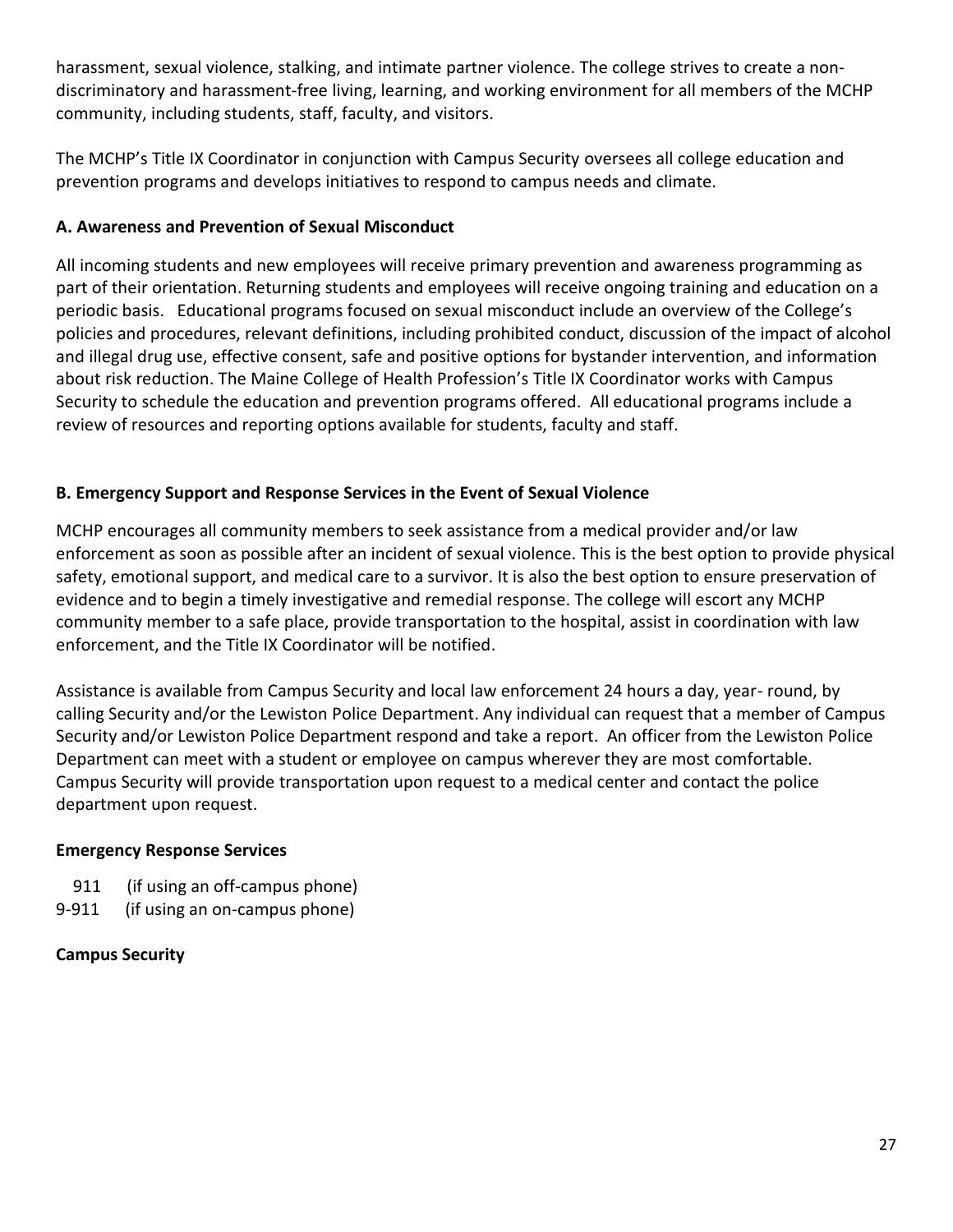Emergency: 207-795-5000 (if using an off-campus phone) 5000 (if using an on campus phone)

or

Non-emergency: 207-792-2299

**Lewiston Police Department** 207‐784‐6421

# **Medical Resources**

A medical provider can provide emergency and/or follow-up medical services. The medical exam has two goals: first, to diagnose and treat the full extent of any injury or physical effect (including prevention of sexually transmitted illnesses [STI] or possibility of pregnancy) and second, to properly collect and preserve evidence. The exam may include testing and prophylactic treatment for HIV/AIDS, STIs, and pregnancy; a thorough physical examination, which includes the genital and/or anal area; and a blood draw. There is a limited window of time (typically 72‐96 hours) following an incident of sexual assault to preserve physical and other forms of evidence. Taking the step to gather evidence immediately does not commit an individual to any particular course of action. The decision to seek timely medical attention and gather any evidence, however, will preserve the full range of options to seek resolution under this policy or through the pursuit of criminal prosecution.

On campus, the CMMC Emergency Department can provide medical care to students & employees; **Central Maine Medical Center** provides forensic exams and, hence, is the preferred medical center for sexual assault forensic examinations in the area. St. Mary's Medical Center can provide medical treatment but does not offer forensic exams. Survivors have the option of contacting an advocate from Sexual Assault Prevention and Response Services (SAPARS, [www.sapars.org\)](http://www.sapars.org/) to accompany them to access off‐campus resources.

# **Central Maine Medical Center (CMMC)**

Emergency Room: 207‐795‐2200 300 Main Street, Lewiston, ME 04240

CMMC provides medical care and forensic exams, which are performed by trained sexual assault forensic (nurse) examiners (SAFE).

# **St. Mary's Medical Center**

Emergency Room: 207‐777‐8120 93 Campus Avenue, Lewiston, ME 04240

St. Mary's Hospital provides medical treatment only.

# **C. Confidential Resources and Support**

MCHP encourages all community members to make a prompt report of any incident of sexual harassment, sexual violence, stalking or intimate partner violence to local law enforcement and the college. For individuals who are not prepared to make a report, or who may be unsure what happened, but are still seeking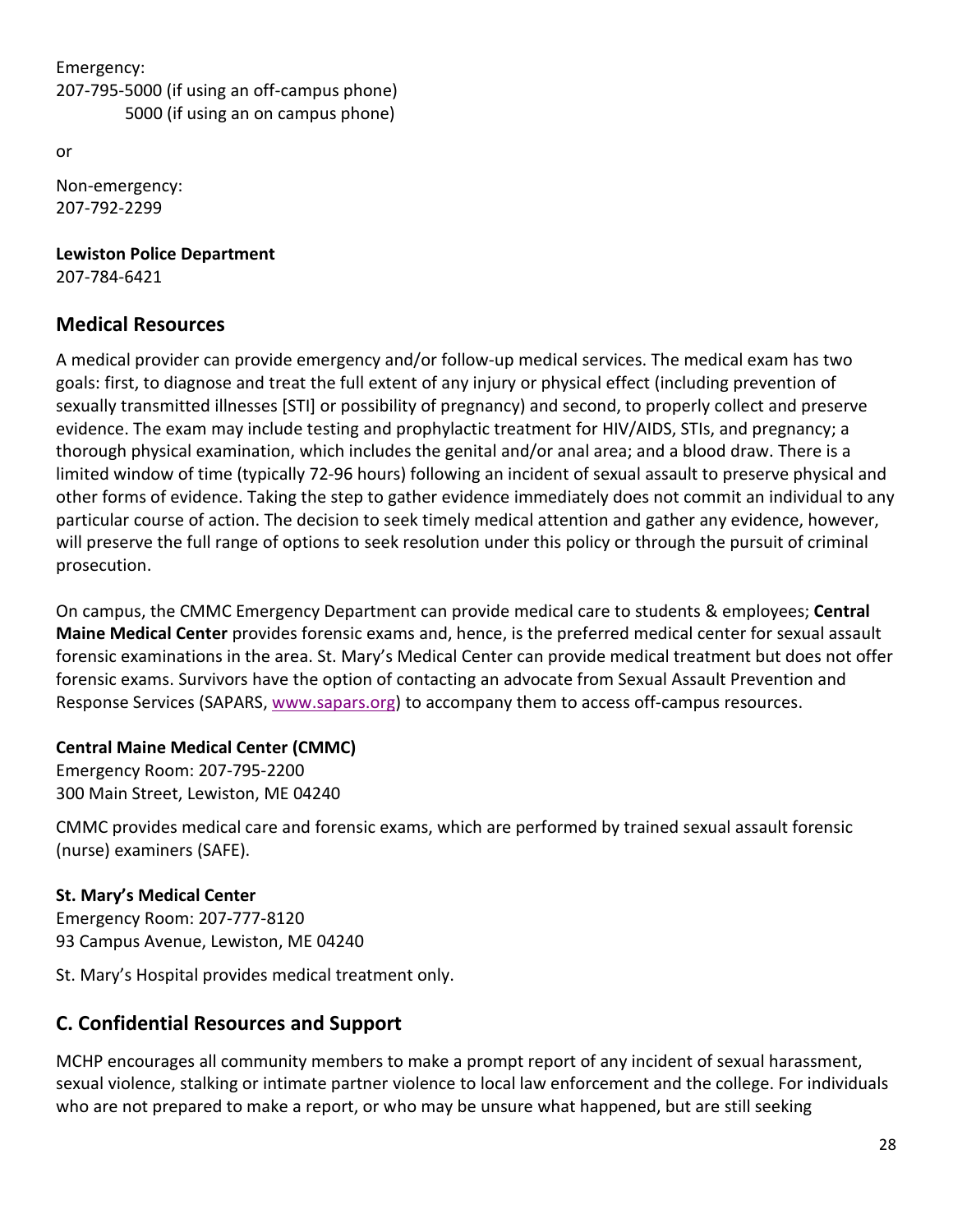information and support, there are several legally‐protected confidential resources on campus and in the local community, including counseling and support services.

Individuals affected by sexual harassment, sexual violence, stalking, and intimate partner violence may want to consult with someone in a confidential manner without making a report to the college or triggering an investigation. The trained professionals listed in this section are designated as confidential and may not share information about a patient/client (including whether or not that individual has received services) without the individual's expressed consent unless there is imminent danger to you or others or as otherwise required by law. They may, however, submit non‐identifying information about the incident for the purposes of making a statistical report under the Clery Act, as previously described in the Privacy and Confidentiality Section.

# **On Campus Confidential Resources**

# **Central Maine Medical Center (CMMC)**

Emergency Room: 207‐795-2200 300 Main Street, Lewiston, ME 04240 CMMC provides medical care and forensic exams, which are performed by trained sexual assault forensic (nurse) examiners (SAFE).

# **Multi-faith Chaplaincy- Spiritual Care at CMMC**

Call 207-795-2291 Hours: Monday - Friday 8:30 am to 4:30 pm Closed major federal holidays

> Manager of Spiritual Care Phone: 207- 795-2290

| Administrative Assistant | <b>Assistant Chaplain</b> |
|--------------------------|---------------------------|
| Phone: 207-795-2291      | Phone 207-795-2291        |

# **Off Campus- Community Resources**

# **Support for Victims of Relationship and Sexual Violence**

Maine Coalition Against Sexual Assault 800-871-7741 Available 24/7 [www.mcedv.org](http://www.mcedv.org/)

# **Safe Voices**

800-559-2927 Available 24/7 (domestic & dating abuse) 484 Main St. Lewiston, Maine 04240 [www.safevoices.org](http://www.safevoices.org/)

A confidential domestic violence helpline staffed by trained, caring and confidential advocates. Provides individual support, legal advocacy, support groups, and shelter for survivors of domestic abuse.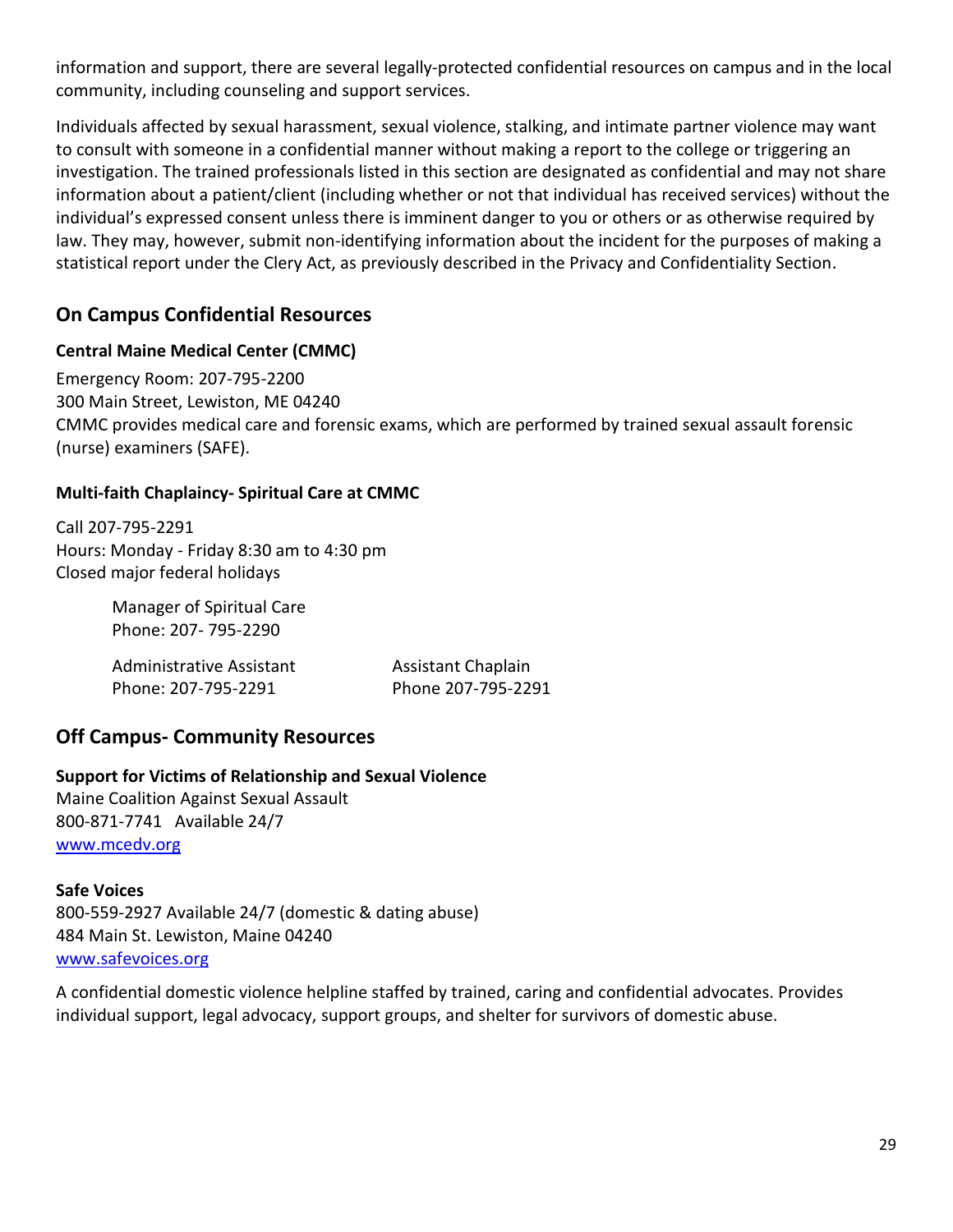#### **St. Mary's Medical Center**

 Emergency Room: 207-777-8120 93 Campus Avenue, Lewiston, ME 04240 St. Mary's Hospital provides medical treatment.

#### **Maine Coalition against Sexual Assault**

24 hour helpline: 800-871-7741

#### **National Domestic Violence Hotline** 24 hour helpline: 800‐799-7233

**Rape, Abuse, Incest National Network (RAINN)**

24 hour helpline: 800‐656‐4673

#### **Sexual Assault Prevention and Response Services (SAPARS)**

24 hour helpline: 1-800-871-7741 TTY: 1-888-458-5599 [www.sapars.org](http://www.sapars.org/)

#### **Tri-County Mental Health Services Crisis Center**

24 hour helpline: 888‐568‐1112

# **D. Additional Campus Resources (designated as Private Resources)**

In addition to the confidential resources listed above, MCHP community members have access to a variety of resources provided by the college. The professionals listed below are trained to support individuals affected by sexual harassment, sexual violence, stalking, or intimate partner violence and to coordinate with the Title IX Coordinator consistent with the college's commitment to a safe and healthy educational and work environment. While not bound by confidentiality, these resources will maintain the privacy of an individual's information within the limited circle of those involved in the Title IX resolution process.

#### **Title IX Coordinator President of MCHP**

Dr. Alexander Clifford Monical Alexander Clifford Monical Alexander Monical Alexander Olive Alexander Alexander 207-795-2858 207-795-2840

# [cliffoal@mchp.edu](mailto:cliffoal@mchp.edu) [bisselmo@mchp.edu](mailto:bisselmo@mchp.edu)

#### **Title IX Committee Members:**

Leanne Moreira: 207-795-2141 [moreirle@mchp.edu](mailto:moreirle@mchp.edu) Lesa Rose: 207-795-2858 [rosele@mchp.edu](mailto:rosele@mchp.edu)

**Campus Security** Open 24 hours a day, 7 days a week

60 High St. Lewiston, Maine Emergency: 207-795-5000 (or dial 5000 from any campus phone) Director of Security (207)795-294

Security is an immediate option to report an incident of sexual violence, stalking, or intimate partner violence. Security also provides community members with an escort on campus.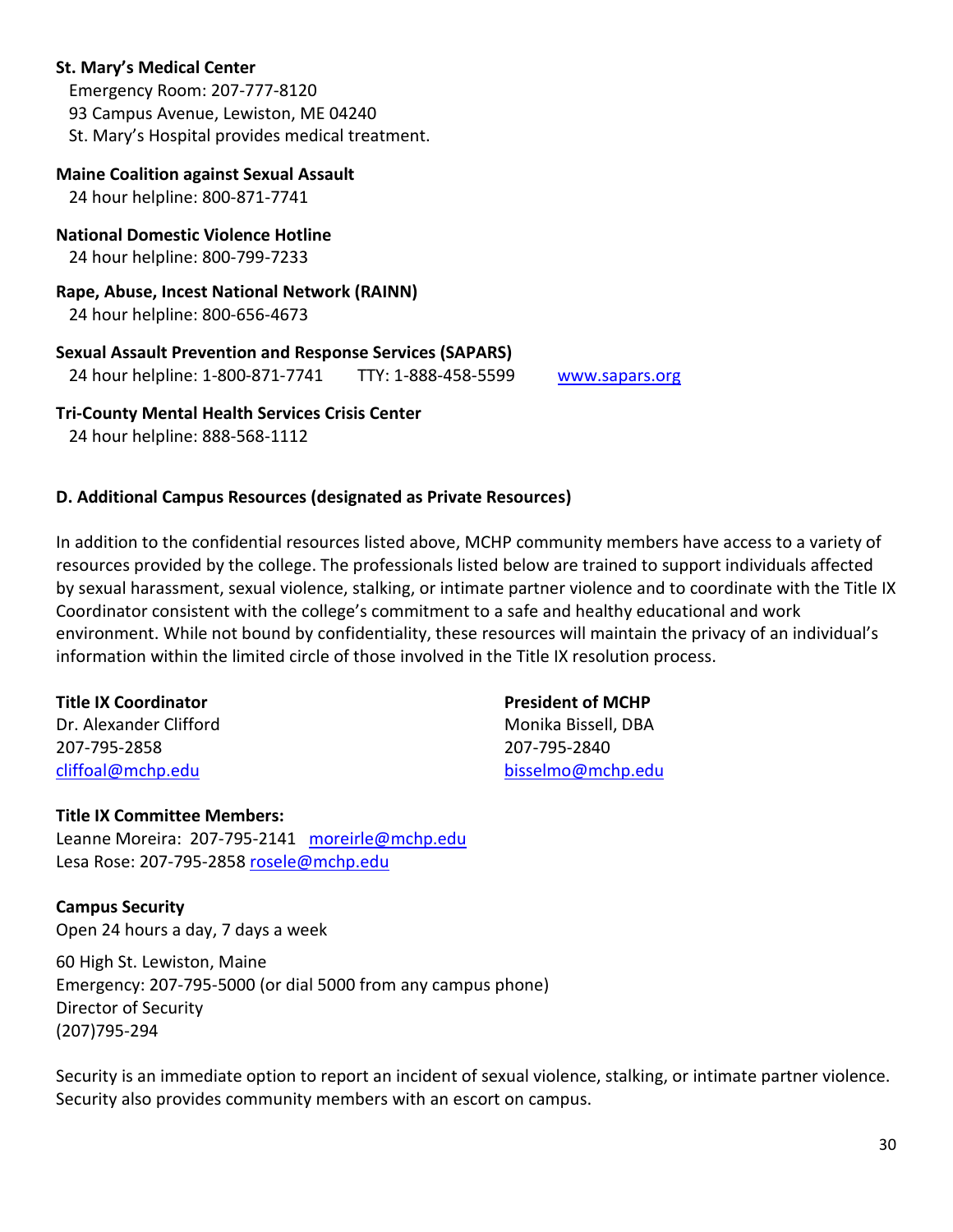# **E. Additional Community Resources**

Students, faculty and staff members may also access additional resources located in Lewiston/Auburn. These organizations can provide crisis intervention services, counseling, medical attention and assistance in working with the criminal justice system. Off-campus resources can assist individuals wishing to make a report to the college, but will not notify the college without the Complainant's consent. All individuals are encouraged to use the resources that are best suited to their needs, whether on or off campus.

#### **Androscoggin County Victim‐Witness Advocate**

Androscoggin County Courthouse 2 Turner Street, Auburn, ME 04210 207-783-7311

**Androscoggin County District Attorney** Androscoggin County Courthouse 2 Turner Street, Auburn, ME 04210 207-783-7311 <http://www.androscoggincountymaine.gov/DA/DA.htm>

#### **Maine Victim's Compensation Program**

Office of the Attorney General 6 State House Station Augusta, Maine 04333‐0006 207‐624-7882 | 800‐903-7882 [www.maine.gov/ag/crime/victims\\_compensation/index.shtml](http://www.maine.gov/ag/crime/victims_compensation/index.shtml)

**NotAlone.gov [\(https://www.justice.gov/ovw/protecting-students-sexual-assault\)](https://www.justice.gov/ovw/protecting-students-sexual-assault)**  Federal website dedicated to providing information and resources regarding sexual assault.

# **Reporting**

The college is committed to providing a variety of accessible means of reporting sexual misconduct so that all instances of sexual assault or harassment will be reported. All MCHP community members, even those who are not obligated by the college's Title IX - Anti-Violence, Discrimination, & Harassment Policy, are strongly encouraged to report information regarding any incident of sexual misconduct or harassment to the Title IX Coordinator.

The Title IX Coordinator is specifically charged with coordinating the initial assessment, initiating the investigation, and responding to allegations or sexual misconduct or harassment to stop the conduct, address its effects, and prevent its recurrence. At the time a report is made, a Complainant does not have to decide whether or not to request disciplinary action. Choosing to make a report and deciding how to proceed after making the report can be a process that occurs over time. To the extent possible, the college will respect an individual's autonomy in making these decisions and provide support that will assist each individual in making that determination.

Any individual who reports sexual harassment, sexual violence, stalking, or intimate partner violence can be assured that all reports will be investigated and resolved in a fair and impartial manner. Complainants,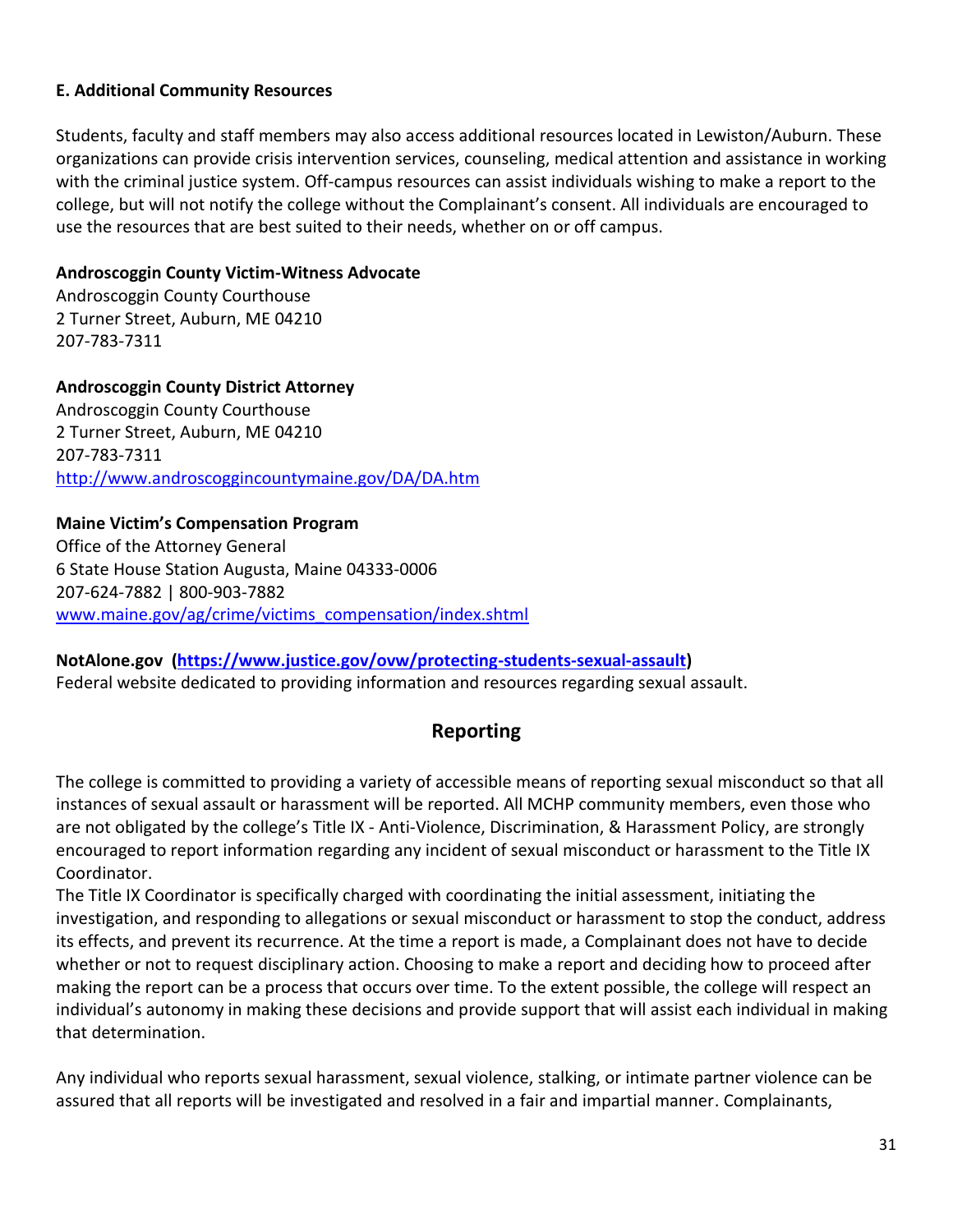Respondents, and all individuals involved can expect to be treated with dignity and respect. In every report under this policy, the college will make an immediate assessment of any risk of harm to the Complainant or to the broader campus community and will take steps necessary to address those risks. These steps will include interim measures to provide for the safety of the Complainant or others involved and the campus community. In this process, the college will balance the Complainant's interest with its obligation to provide a safe and non‐discriminatory environment for all members of the college community.

# **A. Reporting to and Coordination with Law Enforcement**

The college encourages Complainants to pursue criminal action for incidents of sexual harassment, sexual violence, stalking, and intimate partner violence that may also be crimes under Maine criminal statutes. The college will assist a Complainant, at the Complainant's request, in contacting local law enforcement and will cooperate with law enforcement agencies if a Complainant decides to pursue the criminal process to the extent permitted by law. Except where the Complainant is less than 18 years old, the college will generally respect a Complainant's choice whether or not to report an incident to local law enforcement, unless the college determines that there is an overriding issue with respect to the safety or welfare of the college community. When a report involves suspected abuse of a minor under the age of 18, the college is required by state law to notify the Maine Office of Child and Family Services and/or the District Attorney's office.

The college's policy, definitions, and standard of proof may differ from Maine criminal law. A Complainant may seek resolution through the college's complaint process, may pursue criminal action, may choose one but not the other, or may choose both. Neither law enforcement's decision whether or not to prosecute a Respondent nor the outcome of any criminal prosecution are determinative of whether sexual harassment, sexual violence, stalking, or intimate partner violence has occurred under this policy. Proceedings under the college's Title IX - Anti-Violence, Discrimination, & Harassment Policy may be carried out prior to, simultaneously with, or following civil or Criminal proceedings off campus.

At the request of local law enforcement, the college may agree to defer its Title IX fact gathering until after the initial stages of a criminal investigation. The college will nevertheless communicate with the Complainant regarding Title IX rights, procedural options, and the implementation of interim measures to assure safety and well-being. The college will promptly resume its Title IX fact gathering as soon as it is informed that law enforcement has completed its initial investigation.

# **B. Campus Reporting Options**

The college encourages all individuals to report sexual misconduct and harassment to any college employee the Complainant trusts. In general, most college employees do not have legally protected confidentiality. Under Title IX, a college is required to take immediate and corrective action if a "responsible employee" knew or, in the exercise of reasonable care, should have known about sexual or gender‐based harassment that creates a hostile environment. A "responsible employee" includes any employee who:

- Has authority to take action to redress the harassment;
- Has the duty to report to appropriate school officials sexual harassment or any other misconduct by students or employees; or
- A student could reasonably believe has the authority or responsibility to take action.

All MCHP community members, even those who are not obligated to do so by this policy, are strongly encouraged to report information regarding any incident of sexual harassment, sexual violence, stalking, or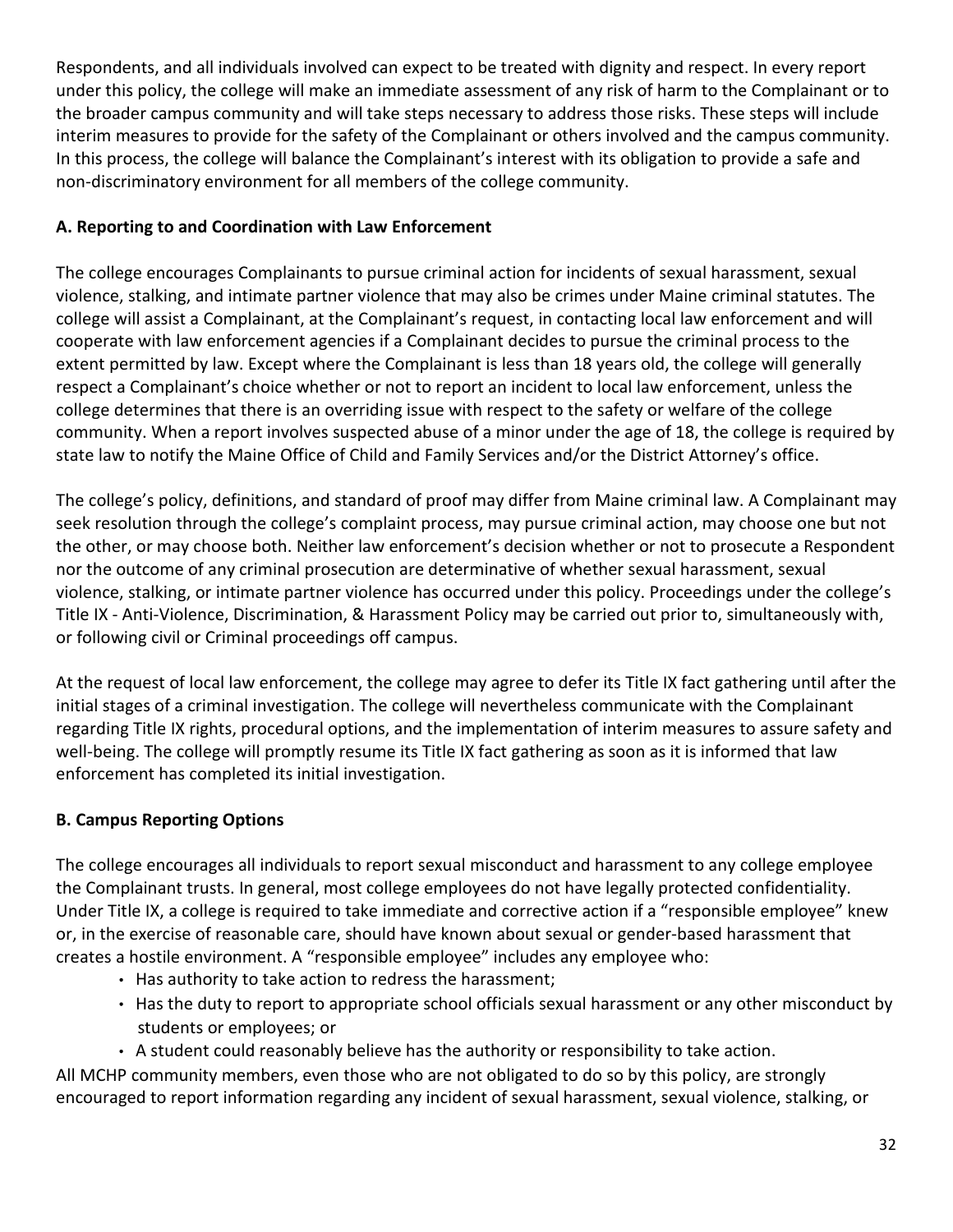intimate partner violence directly to the Title IX Coordinator or a member of the Title IX Committee. The college cannot take appropriate action unless an incident is reported to the college.

With the exception of those employees who have legally recognized confidentiality, all college employees with responsibility for the welfare of students and all supervisors, including faculty, staff, administrators, and security officers, are required to share with the Title IX Coordinator any report of sexual misconduct or harassment they receive or of which they become aware.

Volunteers who have responsibility for the welfare of other students are also required to report to the Title IX Coordinator any incident of sexual misconduct or harassment of which they become aware.

# **On Campus Reporting Options:**

**Title IX Coordinator Campus Security** [cliffoal@mchp.edu](mailto:cliffoal@mchp.edu) entry and the Emergency:

**Dr. Alexander Clifford Dr. Alexander Clifford Open 24 hours a day, 7 days a week** 207-795-2858 60 High Street | 207-795-2299 207-795-5000 if using off campus phone Dial 5000 if using any phone on campus Director of Security (207)795-2294

Security is an immediate option to report an incident of sexual violence, stalking, or intimate partner violence. Security provides community members with an escort on campus.

| <b>President of MCHP</b> | <b>Title IX Committee Members:</b> |  |                                                |
|--------------------------|------------------------------------|--|------------------------------------------------|
| Monika Bissell, DBA      |                                    |  | Leanne Moreira: 207-795-2141 moreirle@mchp.edu |
| 207-795-2840             | Lesa Rose:                         |  | 207-795-2858 rosele@mchp.edu                   |
| bisselmo@mchp.edu        |                                    |  |                                                |

#### **C. Anonymous Reporting**

Any individual may make an anonymous report concerning an act of sexual harassment, sexual violence, stalking, or intimate partner violence. An individual may report the incident without disclosing their name, identifying the Respondent, or requesting any action. Depending on the extent of information available about the incident or the individuals involved, however, the college's ability to respond to an anonymous report may be limited.

The college has created an online form for reporting anonymously [\(www.mchp.edu/consumer-disclosures\)](http://www.mchp.edu/consumer-disclosures). The completed form can be placed in the secure drop box at the main entrance of the college. The Title IX Coordinator will receive the anonymous report and will determine any appropriate response or action, including individual or community remedies as appropriate. In consultation with the Director of Security, the Title IX Coordinator will determine if the anonymous report provides sufficient information to submit a Clery crime report.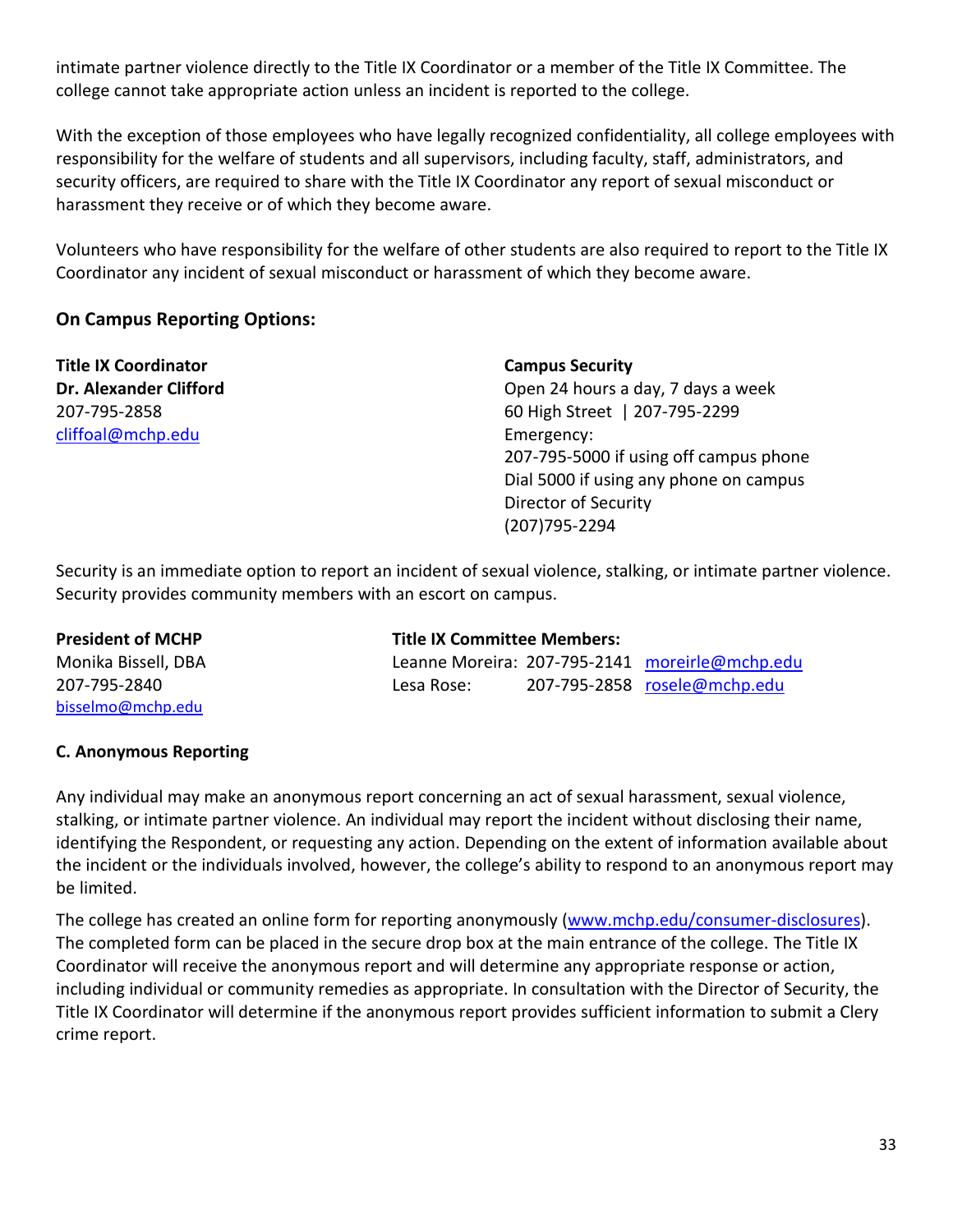#### **D. Reporting Sexual Harassment**

In the event that an individual believes that they may be experiencing behavior that constitutes sexual harassment, they should document the behavior and report it to the Title IX Coordinator or a member of the Title IX Committee.

#### **E. Reporting Considerations: Timeliness of Report and Location of Incident**

Complainants and third‐party witnesses are encouraged to report sexual harassment, sexual violence, stalking, and intimate partner violence as soon as possible in order to maximize the college's ability to respond promptly and effectively. The college does not, however, limit the time frame for reporting. If the Respondent is no longer a student or employee or is not a member of the MCHP community, the college may not be able to take disciplinary action against the Respondent, but will still seek to meet its Title IX obligations by taking steps to end the harassment, prevent its recurrence, and address its effects.

An incident does not have to occur on campus to be reported to the college. All college community members are responsible for their actions and behavior, whether the conduct in question occurs on campus or in another location. Members of the college community have a responsibility to adhere to college policies and local, state, and federal law. As a result, this policy applies both to on-campus and off-campus conduct. In particular, off‐campus conduct that is likely to have a substantial adverse effect on any member of the college community or MCHP may be addressed under this policy.

# **F. Amnesty for Alcohol or Other Drug Use**

The college seeks to remove any barriers to reporting. An individual who reports sexual harassment or misconduct, either as a Complainant or a third party, will not be subject to disciplinary action by the college for their own personal consumption of alcohol or drugs at or near the time of the incident, provided that any such violations did not and do not place the health or safety of any other person at risk. The college may, however, initiate an educational discussion or pursue other educational or therapeutic remedies regarding alcohol or other drugs for those individuals.

# **G. Statement Against Retaliation**

It is a violation of college policy to retaliate in any way against an individual because they raised allegations of sexual harassment, sexual violence, stalking, or intimate partner violence. The college recognizes that retaliation can take many forms, may be committed by or against an individual or a group, and that a Complainant, Respondent, or third party may commit or be the subject of retaliation.

The college will take immediate and responsive action to any report of retaliation and will pursue disciplinary action as appropriate. An individual reporting sexual harassment or misconduct is entitled to protection from any form of retaliation following a report that is made in good faith, even if the report is later not proven to be a violation under this policy.

# **H. False Reports**

The college takes the accuracy of information very seriously, as a charge of sexual harassment, sexual violence, stalking, or intimate partner violence may have severe consequences. Knowingly making a false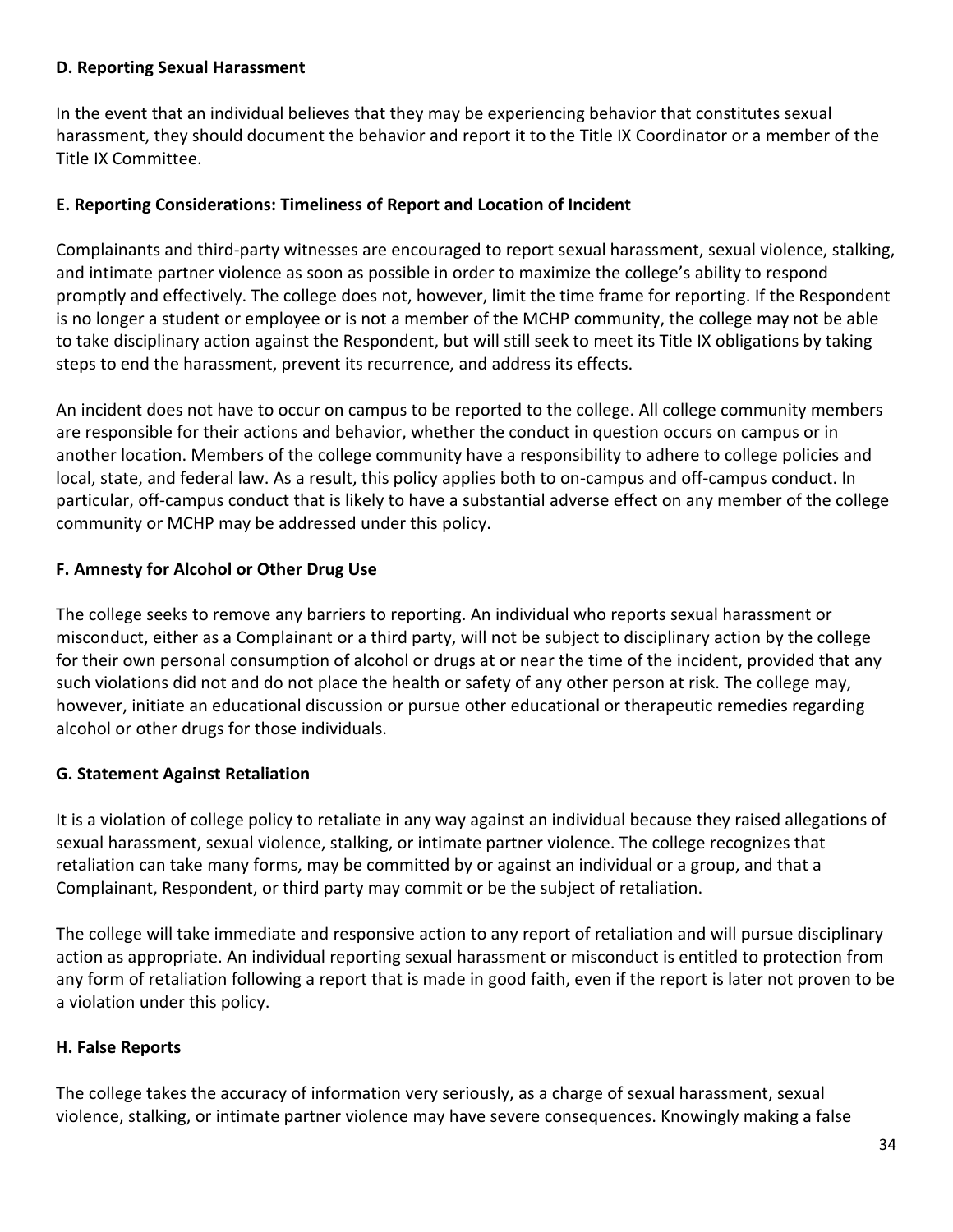report or complaint under this policy, or knowingly providing false or intentionally misleading information during an investigation, may result in disciplinary action up to and including dismissal from the college or termination of employment. A good faith complaint that results in a determination that the evidence is not sufficient to support a formal charge or to constitute a violation of this policy is not considered to be a false report. When a Complainant or third party witness is found to have fabricated allegations or given false information with malicious intent or in bad faith, that individual may be subject to disciplinary action. Similarly, a Respondent or witness who is later proven to have intentionally given false information during the course of an investigation or judicial action may be subject to disciplinary action. It is a violation of the Code of Student Conduct, and the False Report policy to make an intentionally false report of any policy violation, and it may also violate state criminal statutes and civil defamation laws.

# **I. Reports involving Minors or Suspected Child Abuse**

When a report involves suspected abuse of a minor under the age of 18, the college is required by state law to notify the Maine Office of Child and Family Services and/or the District Attorney's office. This requirement extends to resources designated as confidential by the college, including ordained Multi-faith Chaplains.

# **Interim Measures, Remedies, and Accommodations**

Upon receipt of a report, the college will impose reasonable and appropriate interim measures designed to eliminate the hostile environment and protect the parties involved. The college will make reasonable efforts to communicate with the parties to ensure that all safety, emotional and physical well‐being concerns are being addressed. Interim measures may be imposed regardless of whether formal disciplinary action is sought by the Complainant or the college.

A Complainant or Respondent may request, through legal means, a No Contact Order or other protective measure, or the college may choose to impose interim measures at its discretion to ensure the safety of all parties, the broader college community and/or the integrity of the process.

All individuals are encouraged to report concerns about failure of another individual to abide by any restrictions imposed by an interim measure. The college will take immediate and responsive action to enforce a previously implemented measure. Interim measures will be kept confidential, to the extent that maintaining the confidentiality would not impair the ability of the college to provide the interim measures.

# **A. Range of Interim Measures**

Interim measures will be implemented at the discretion of the college. Potential remedies, which may be applied to the Complainant and/or the Respondent, include:

- Providing access to counseling services and assistance in setting up an initial appointment;
- **■** Imposing restriction of interaction between parties;
- Rescheduling of exams and assignments (in conjunction with appropriate faculty);
- Providing alternative course completion options (with the agreement of the appropriate faculty);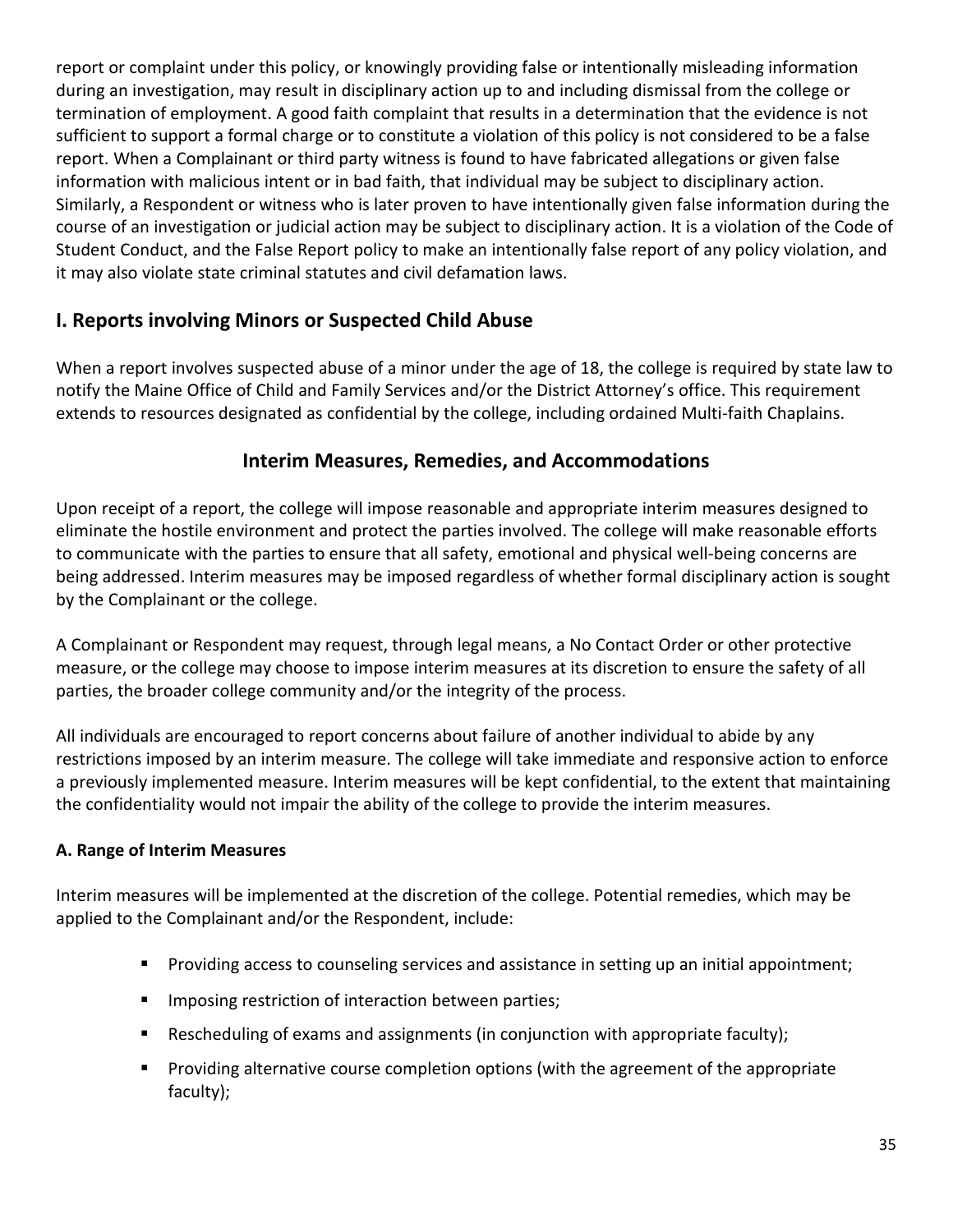- Changing a class schedule, including the ability to take deferral, drop a course without penalty or transfer sections (with the agreement of the appropriate faculty);
- Changing a work schedule or job assignment;
- Assisting complainant or respondent in finding alternative housing arrangements;
- Limiting an individual or organization's access to certain college facilities or activities pending resolution of the matter;
- Providing a voluntary leave of absence;
- Providing an escort to ensure safe movement between classes and on-campus activities;
- Assist survivors in obtaining medical services;
- Providing academic support services, such as tutoring;
- **■** Imposing interim suspension or leave;
- Any other remedy that can be tailored to the involved individuals to achieve the goals of this policy.

# **B. Interim Suspension or Leave**

Where the report of sexual harassment, sexual violence, stalking, or intimate partner violence poses a substantial and immediate threat of harm to the safety or well-being of an individual, members of the campus community, or the performance of normal college functions, the college may place a student or student organization on interim suspension or impose a leave for an employee. Pending resolution of the report, the individual or organization may be denied access to campus, campus facilities and/or all other college activities or privileges for which the individual or organization might otherwise be eligible, as the college determines appropriate. When interim suspension or a leave is imposed, the college will make reasonable efforts to complete the investigation and resolution within an expedited time frame.

Students may be placed on interim suspension at the discretion of the President (or designee). Faculty and staff may be placed on leave at the discretion of the President (or designee).

# **Title IX Review, Investigation, and Resolution**

# **A. Overview of Procedural Options (students, staff, faculty)**

Upon receipt of a report, The Title IX Coordinator and/or an appropriate subgroup of the college's Title IX Committee will conduct an initial Title IX Review. The goal of this review is to provide an integrated and coordinated response to reports of sexual harassment or misconduct. The review will consider the nature of the report, the safety of the individual and of the campus community, and the Complainant's expressed preference for resolution.

At the conclusion of the assessment, the college may choose to pursue Informal Resolution, a remedies‐based approach that does not involve disciplinary action against a Respondent, or refer the matter for a collegebased investigation and the Formal or Judicial Resolution process. The goal of the investigation is to gather all relevant facts and establish if there is sufficient information to determine whether a violation occurred.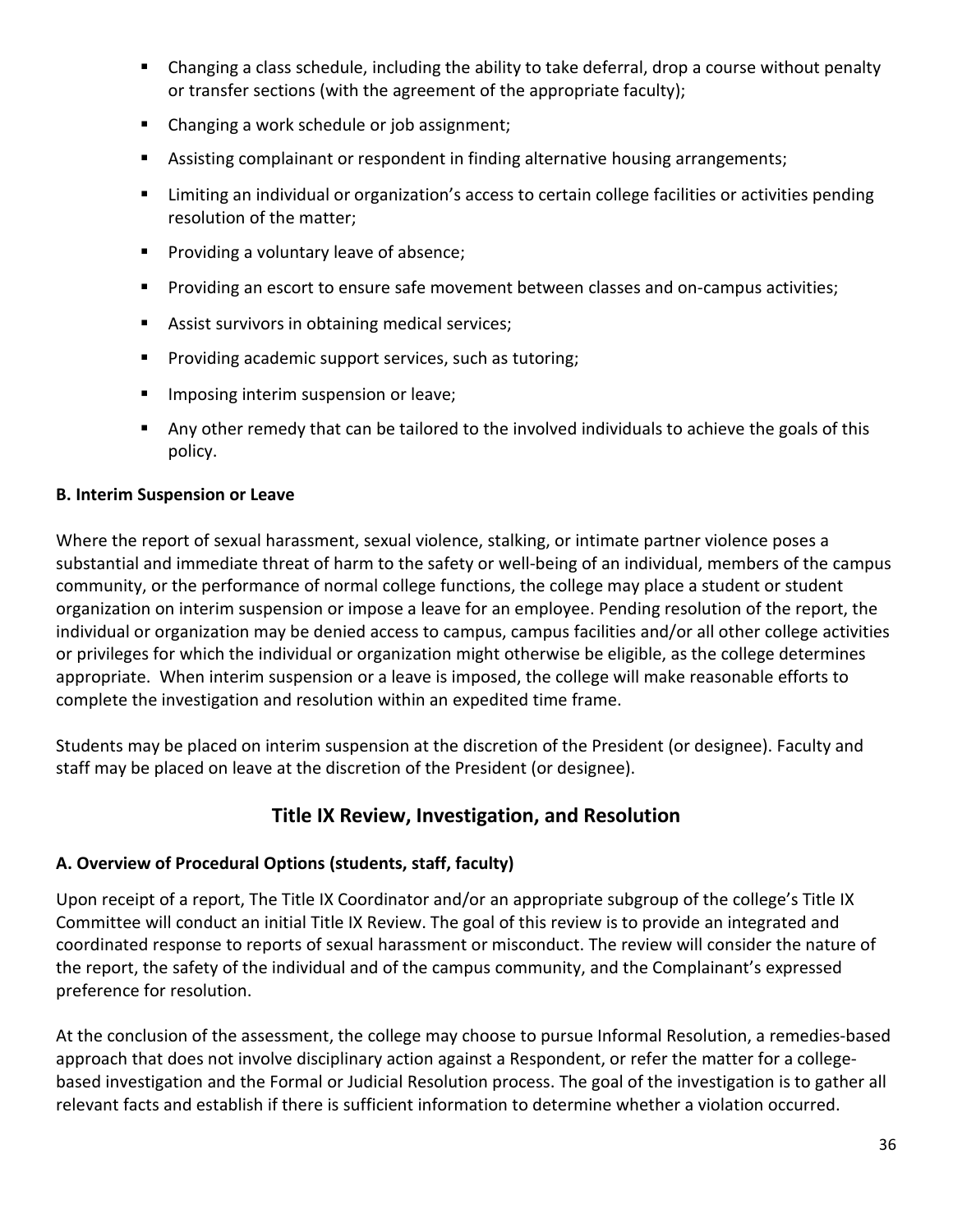The initial steps for resolution of a complaint against a student, an employee or a faculty member will involve the same stages: an initial assessment, investigation, and either informal or formal resolution. There are specific procedures for resolving complaints against a student respondent (see Procedures for Resolving Complaints Against a Student section below), and against a faculty or staff respondent (see the CMHC's Disruptive and Inappropriate Behavior policy).

# **B. Role of the Title IX Coordinator and Title IX Committee**

The President of MCHP has designated Dr. Alexander Clifford to serve as the college's Title IX Coordinator. The Title IX Coordinator oversees the college's centralized review, investigation, and resolution of reports of sexual harassment, sexual violence, stalking, and intimate partner violence. The Title IX Coordinator, or his/her designee, also coordinates the college's compliance with Title IX and other applicable statutes.

The Title IX Coordinator is supported by the Title IX Committee. Members of this committee include faculty and at least one staff member. The Title IX Coordinator and the Title IX committee work with the Regional Director of Security in addressing all Title IX reports. In addition, based on the role of the Complainant and the Respondent, a representative from Human Resources may also work with The Title IX Coordinator, the Title IX Committee and the Regional Director of Security to address Title IX reports. Composition of the committee will be limited to a small group of individuals who "need to know" in order to implement procedures under this policy.

Although a report may be made to any college employee, the college seeks to ensure that all reports are referred to the Title IX Committee to ensure consistent application of the policy to all individuals and allow the college to respond promptly and equitably to eliminate the harassment, prevent its recurrence and address its effects. The members of this committee oversee the resolution of a report under this policy.

Resources are available for both students and employees, whether as Complainants or Respondents, to provide guidance throughout the investigation and resolution of the complaint. Interim remedies are also available to provide protection and security.

# **C. Initial Title IX Review**

In every report of sexual harassment or misconduct, the college will make an immediate assessment of any risk of harm to individuals or to the campus community and will take steps necessary to address those risks. These steps may include interim protective measures to provide for the safety of the individual and the campus community.

The initial review will proceed to the point where a reasonable assessment of the safety of the individual and of the campus community can be made. Thereafter, further action may be initiated depending on a variety of factors, such as the Complainant's wish to pursue disciplinary action, the risk posed to any individual or the campus community by not proceeding, and the nature of the allegation.

# **D. Investigation**

Where the Title IX assessment concludes that disciplinary action may be appropriate, the college will initiate an investigation. The Title IX Coordinator, having experience in investigating allegations of sexual harassment and sexual misconduct, is designated as the investigator who will conduct a thorough, impartial, and fair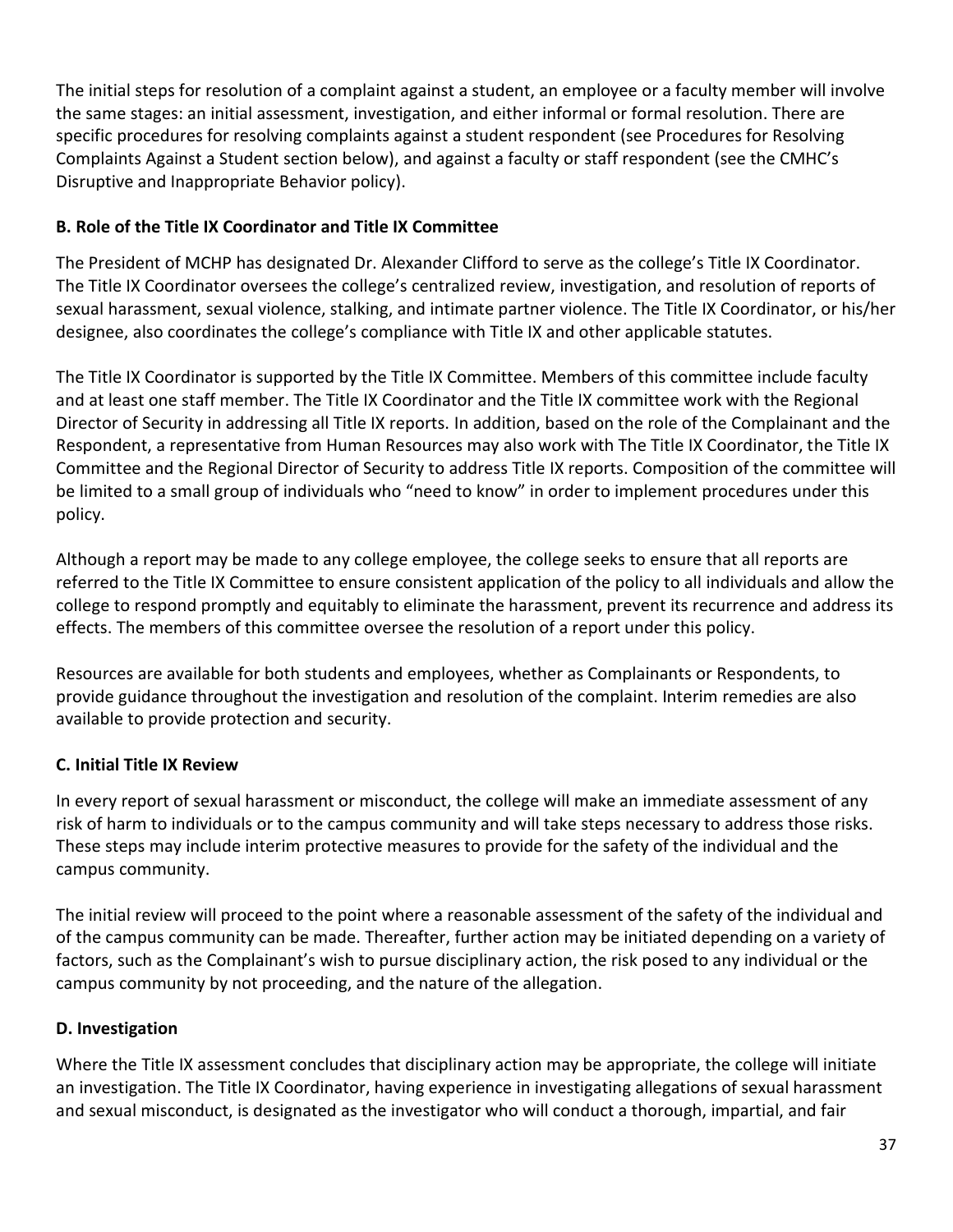investigation. The investigation may, if and when appropriate, involve a member of Campus Security, and/or the Lewiston Police Department, to assist the college in its fact gathering and determination of a finding. Any investigator chosen to conduct the investigation must be impartial and free of any conflict of interest.

The investigator will conduct the investigation in a manner appropriate in light of the circumstances of the case, which will typically include interviews with the Complainant, the Respondent and any witnesses. The investigator will also gather any available physical evidence, including documents, communications between the parties, and other electronic records as appropriate. In gathering the facts, the investigator may consider prior allegations of, or findings of responsibility for, similar conduct by the Respondent to the extent such information is relevant.

As part of the investigation, the college will provide an opportunity for the parties to present witnesses and other evidence. Witnesses must have observed the acts in question or have relevant information and cannot be participating solely to speak about an individual's character. The investigator will provide periodic updates to the Title IX Committee, particularly regarding any emerging needs for the Complainant or Respondent for additional interim measures and regarding estimated timelines.

The investigation is designed to provide a fair and reliable gathering of the facts. The investigation will be thorough, impartial and fair, and all individuals will be treated with appropriate sensitivity and respect. As previously described in the Privacy vs. Confidentiality Section, the investigation will be conducted in a manner that is respectful of individual privacy concerns.

The college will seek to complete the investigation within 20 (twenty) calendar days of receiving the complaint, but this time frame may be extended depending on the complexity of the circumstances of each case. At the conclusion of the investigation, the investigative report will be completed by the Title IX Coordinator and will follow the relevant procedures for Formal Resolution depending on whether the Respondent is a student, faculty member, or staff member.

Information gathered during the review or investigation will be used to evaluate the responsibility of the Respondent, provide for the safety of the Complainant and the college campus community, and impose remedies as necessary to address the effects of the conduct cited in the report. At the conclusion of the investigation, the college will notify all parties that the investigation is complete and provide information about next steps in the process.

Based on the information gathered in the initial Title IX Review and/or full investigation, the college will take appropriate measures designed to end the misconduct, prevent its recurrence and address its effects.

The Title IX Coordinator will document each report or request for assistance in resolving a case involving charges of sexual misconduct, whether formal or informal, and will review and retain copies of all reports generated as a result of investigations. These records will be kept confidential to the extent permitted by law.

# **E. Informal or Remedies-Based Resolution**

Informal resolution is a remedies‐based, non‐judicial approach designed to eliminate a hostile environment without taking formal disciplinary action against a Respondent. Where the Title IX Review concludes that informal resolution may be appropriate, the college will take immediate and corrective action through the imposition of individual and community remedies designed to maximize the Complainant's access to the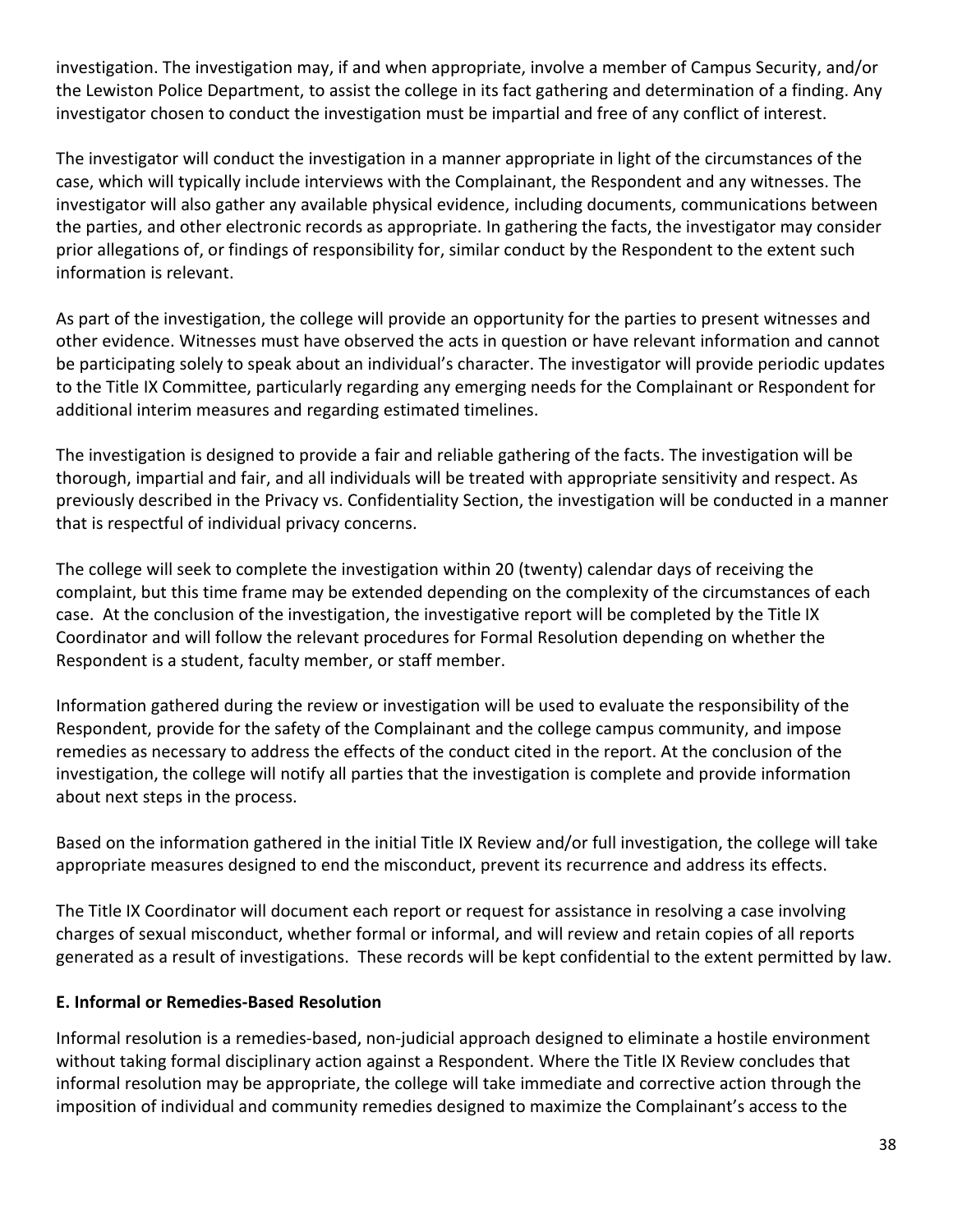educational activities at the college and to eliminate a hostile environment. Examples of protective remedies are detailed in the Interim Measures section above. Other potential remedies include targeted or broad‐based educational programming or training, direct confrontation of the Respondent and/or indirect action by the Title IX Coordinator or the college. Depending on the form of informal resolution used, it may be possible to maintain anonymity.

The college will not compel a Complainant to engage in mediation or a restorative justice process, to directly confront the Respondent, or to participate in any particular form of informal resolution. Mediation or restorative practices, even if voluntary, may not be used in cases involving sexual violence or assault. The decision to pursue informal resolution will be made when the college has sufficient information about the nature and scope of the conduct, which may occur at any time. Participation in informal resolution is voluntary, and a Complainant can request to end informal resolution at any time.

The Title IX Coordinator will maintain records of all reports and conduct referred for informal resolution. Informal resolution will typically be completed within thirty (30) business days of the initial report.

# **F. Formal or Judicial Resolution**

Disciplinary action against a Respondent may only be taken through Formal Resolution procedures. Because the relationship of students, staff, and faculty to the college differ in nature, the procedures that apply when seeking disciplinary action necessarily differ as well. Each of the procedures, however, is guided by the same principles of fundamental fairness and respect for all parties, which require notice, an equitable opportunity to be heard, and an equitable opportunity to respond to a report under this policy. The specific procedures for Formal Resolution will vary based upon the role of the Respondent:

- For a complaint against a student, disciplinary action may be taken by the Administrative Council after the investigator has determined that a violation has occurred.
- For a complaint against an employee, disciplinary action may be taken at the conclusion of the investigation by the President of MCHP and CMMC Human Resources.

# **Procedures for Resolving Complaints Against a Student**

The Maine College of Health Professions has established the Title IX - Anti-Violence, Discrimination, & Harassment Policy that articulates the college's community standards and includes definitions of prohibited conduct and key concepts. This policy also outlines the resources and reporting options available to the college community and methods of addressing cases involving sexual harassment, sexual violence, stalking, or intimate partner violence. This section of the security report details the specific procedures for resolving a complaint of sexual misconduct or harassment where a student is identified as the Respondent.

# **A. Preliminary Concerns**

# **Timing of Reports**

Complainants and third-party witnesses are encouraged to report sexual harassment, sexual violence, stalking, and intimate partner violence as soon as possible in order to maximize the college's ability to respond promptly and effectively. The college does not, however, limit the time frame for reporting. If the Respondent is no longer a current student, the college may not be able to take disciplinary action against the Respondent, but will still seek to meet its Title IX obligations by taking steps to end the harassment, prevent its recurrence,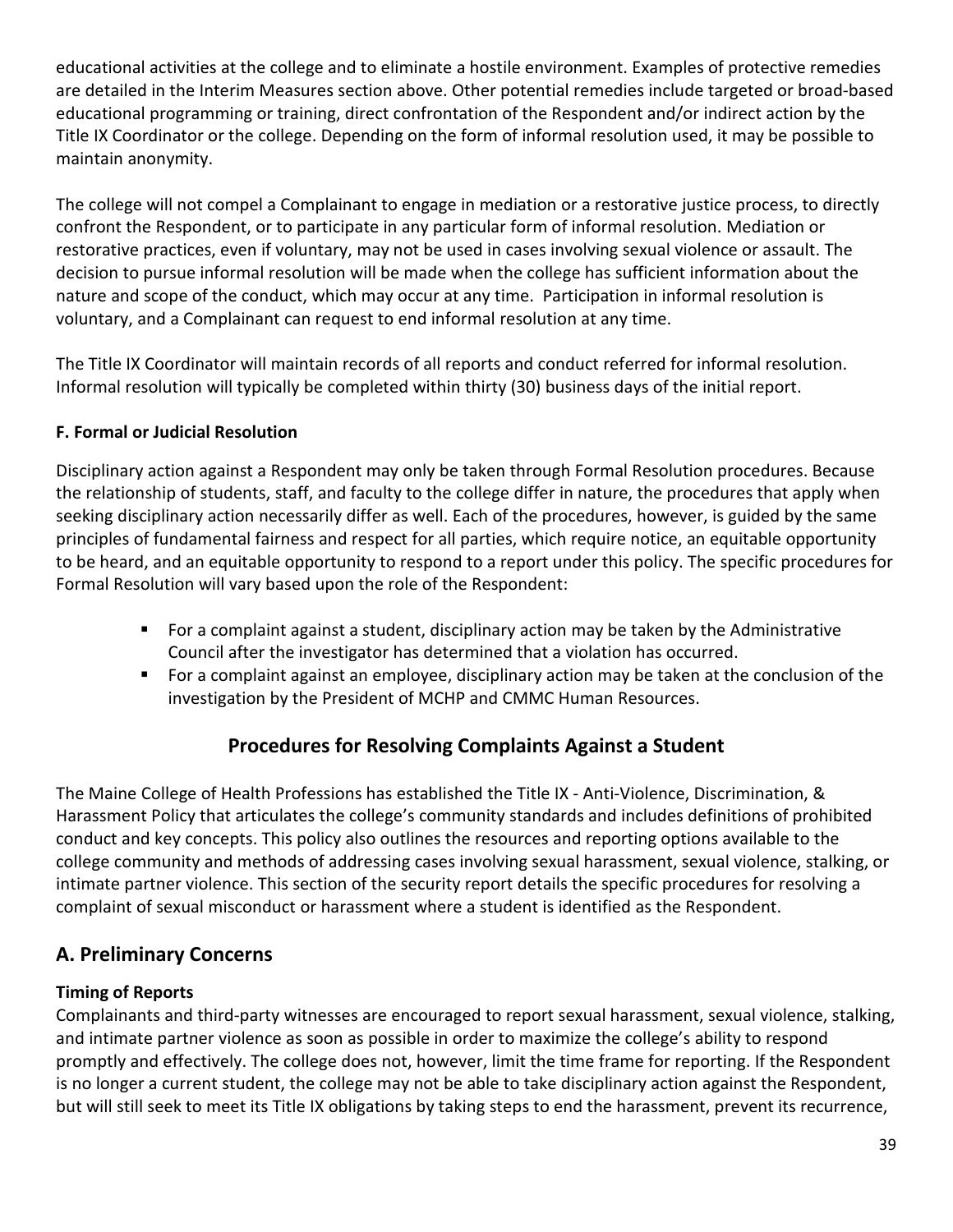and address its effects. A current student is defined as someone who has matriculated and has not formally severed recognized student status with the college. A student retains this status throughout the student's career at the college, including academic terms, scheduled vacations, summer months, and periods of leave or off-campus study.

# **Jurisdiction**

An incident does not have to occur on campus to be reported to the college. All college community members are responsible for their actions and behavior, whether the conduct in question occurs on campus or in another location. Members of the college community have a responsibility to adhere to college policies and local, state, and federal law. As a result, this policy applies both to on-campus and off-campus conduct. In particular, off-campus conduct that is likely to have a substantial adverse effect on any member of the college community or MCHP may be addressed under this policy.

# **Effect on Criminal Proceedings**

The college encourages Complainants to pursue criminal action for incidents of sexual harassment, sexual violence, stalking, and intimate partner violence that may also be crimes under Maine criminal statutes. The college's policy, definitions, and standard of proof may differ from Maine criminal law. The college will not wait for the conclusion of any criminal investigation or proceedings to commence its own investigation using the procedures outlines here except at the request of local law enforcement during the initial stages of a criminal investigation. Neither law enforcement's decision whether or not to prosecute a Respondent nor the outcome of any criminal prosecution are determinative of whether sexual harassment, sexual violence, stalking, or intimate partner violence has occurred under this policy.

# **Effect of Pending Complaint on Respondent**

If a Respondent elects to withdraw from the college after an investigation has commenced but prior to a final resolution, the student record of the Respondent will reflect a withdrawal and shall contain the notation "Voluntary withdrawal with disciplinary charges pending." A Respondent electing to withdraw from the college under these conditions shall have no right to apply for readmission. In exceptional circumstances, the President may grant permission to apply for readmission to a withdrawing or withdrawn student. If such special permission is granted, readmission will not be automatic and may be subject to such terms and conditions as the President may deem to be appropriate.

# **Amnesty for Alcohol and Other Drug Use**

The college seeks to remove any barriers to reporting. An individual who reports sexual harassment or misconduct, either as a Complainant or a third party, will not be subject to disciplinary action by the college for their own personal consumption of alcohol or drugs at or near the time of the incident, provided that any such violations did not and do not place the health or safety of any other person at risk. The college may, however, initiate an educational discussion or pursue other educational or therapeutic remedies regarding alcohol or other drugs for those individuals.

# **Advisors**

The Complainant and Respondent have the right to be assisted by an advisor of their choosing. The college encourages Complainants and Respondents to select an advisor who is familiar with the policies and procedures regarding Title IX, but the final decision rests with each individual. Parties may share information related to a complaint with individuals that may support or assist them in presenting their case.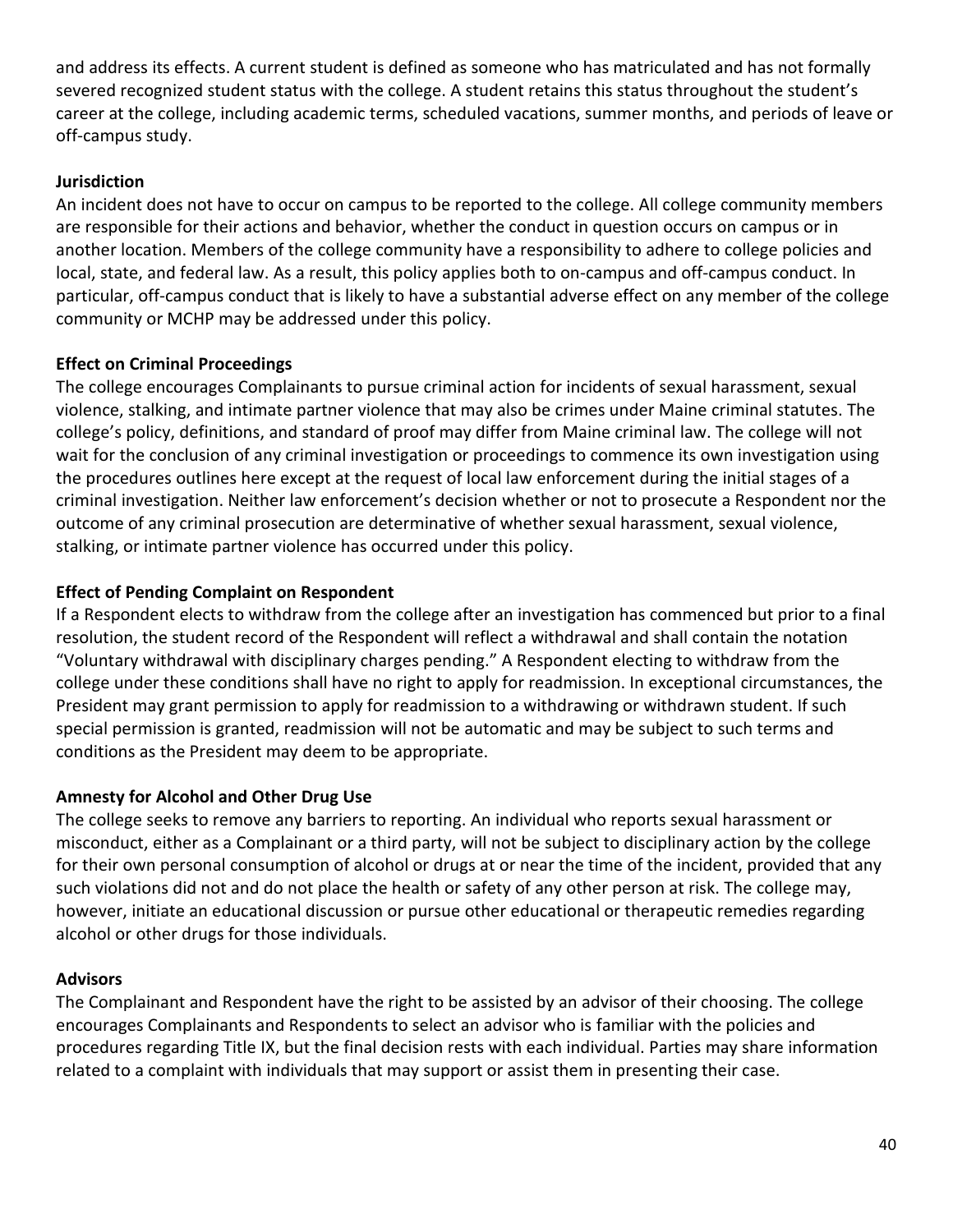An advisor serves to guide the student through the all phases of the process and may accompany the student to any meeting throughout the process. The role of the advisor is one of support, but not active participation. The advisor should assure that the student clearly understands all questions asked, and that the student clearly communicates their account of events. The advisor may also help the student identify appropriate witnesses. The advisor's role during an investigatory interview or subsequent meeting is as a silent observer. The advisor may not make arguments, ask questions, or speak for a Complainant, Respondent, or third party. Similarly, the advisor may not interact with the investigator during the course of an investigation. The advisor may request a recess during an investigatory interview or meeting to consult with the student, but not while any question is pending before the student. Any advisor who becomes disruptive in any meeting may be removed from that that meeting or prohibited from participation in the remainder of the process. The advisor may accompany a student to any meeting with an investigator or with a College employee. Any person who serves as an advisor should plan to make themselves available for meetings throughout the process.

Any advisor selected who has not received Title IX training must attend a meeting with the Title IX Coordinator or a member of the Title IX Committee prior to attending any case related meeting in order to understand the college's processes and their role. A witness for the case at hand may not serve as an advisor to any party involved.

Witnesses called to speak with an investigator as part of this process also have the right to bring an advisor of their choosing to all meetings related to the investigation. This advisor must be a member of the MCHP community (current faculty, staff, or student) and serves in a role similar to that described above.

# **Agreements not Recognized by the College**

Other than a judicial order, the college will not recognize agreements between the Complainant and Respondent in which the college did not participate unless reviewed and approved by the Title IX Coordinator.

# **Time Frames**

The College seeks to resolve all reports within 60 days of the initial report. All time frames expressed in this policy are meant to be guidelines rather than rigid requirements. Extenuating circumstances may arise that require the extension of time frames, including extension beyond 60 days. Extenuating circumstances may include the complexity and scope of the allegations, the number of witnesses involved, the availability of the parties or witnesses, the effect of a concurrent criminal investigation, any intervening school break or vacation, or other unforeseen circumstances.

In general, a Complainant and Respondent can expect that the process will proceed according to the time frames provided in this policy. In the event that the investigation and resolution time frame needs to be extended for good cause, the College will provide written notice to all parties of the reason(s) for the delay and the expected adjustment in time frames. Best efforts will be made to complete the process in a timely manner by balancing principles of thoroughness and fundamental fairness with promptness. Both Complainant and Respondent will be given timely notification of any meetings (Complainant present only, Respondent present only, or both present) at which they may be present.

Where the Respondent is a second semester senior, the college may withhold that student's MCHP degree pending conclusion of the sexual misconduct proceedings. The college reserves the right to restrict a student's participation in college programs while an investigation is pending.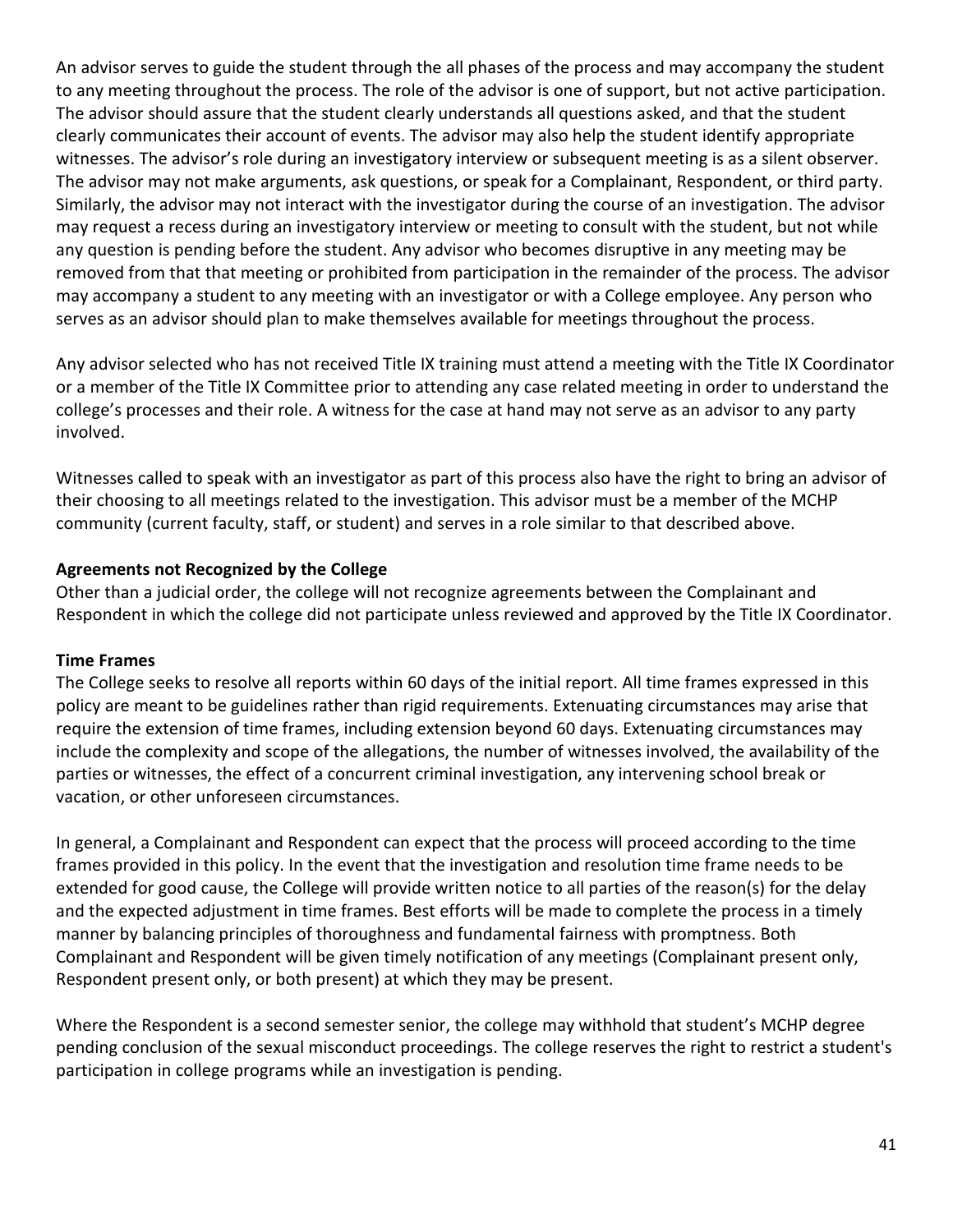# **Communications**

All communications and notices required by these procedures may be made electronically, in hard copy, or in person.

# **Standard of Proof**

The Investigator will determine the Respondent's responsibility by the preponderance of the evidence standard which is whether the information provided supports a finding that it is "more likely than not" that the Respondent is responsible for the alleged violation.

# **Records**

The investigative report, including all documents, information, and other evidence, and the documentation regarding any finding, sanction, and appeal will serve as the formal record of the proceedings and will be maintained by the Title IX Coordinator as part of the Respondent's conduct record. If a student has been found responsible for a violation of this policy, such records may be used in reviewing any further conduct issues consistent with this policy and the Code of Student Conduct.

All records shall be held and reported according to the college policy on Reporting Student Disciplinary Matters.

# **B. Initiating a Report**

Any person who has experienced an incident of sexual misconduct or harassment, as defined in the Title IX - Anti-Violence, Discrimination, & Harassment Policy, may file a report against a MCHP student responsible for that conduct. Students filing complaints may request that the college initiate its formal, judicial resolution option, its informal remedies-based resolution option, or to take no action.

At the time a report is made, a Complainant does not have to decide whether or not to request disciplinary action. Choosing to make a report and deciding how to proceed after making the report can be a process that occurs over time. To the extent possible, the college will respect an individual's autonomy in making these decisions and provide support that will assist each individual in making that determination.

Where a Complainant requests that their name or other identifiable information not be shared with the Respondent or that no formal action be taken, the college will balance this request with its dual obligation to provide a safe and non-discriminatory environment for all MCHP community members and to remain true to principles of fundamental fairness that require notice and an opportunity to respond before action is taken against a Respondent. In making this determination, the college may consider:

- The seriousness of the conduct;
- The respective ages and roles of the Complainant and Respondent;
- Whether there have been other complaints or reports of harassment or misconduct against the Respondent;
- **•** The rights of the Respondent to receive notice and relevant information before disciplinary action is sought;
- **■** If circumstances suggest there is an increased risk of the Respondent committing additional acts of sexual violence or other violence;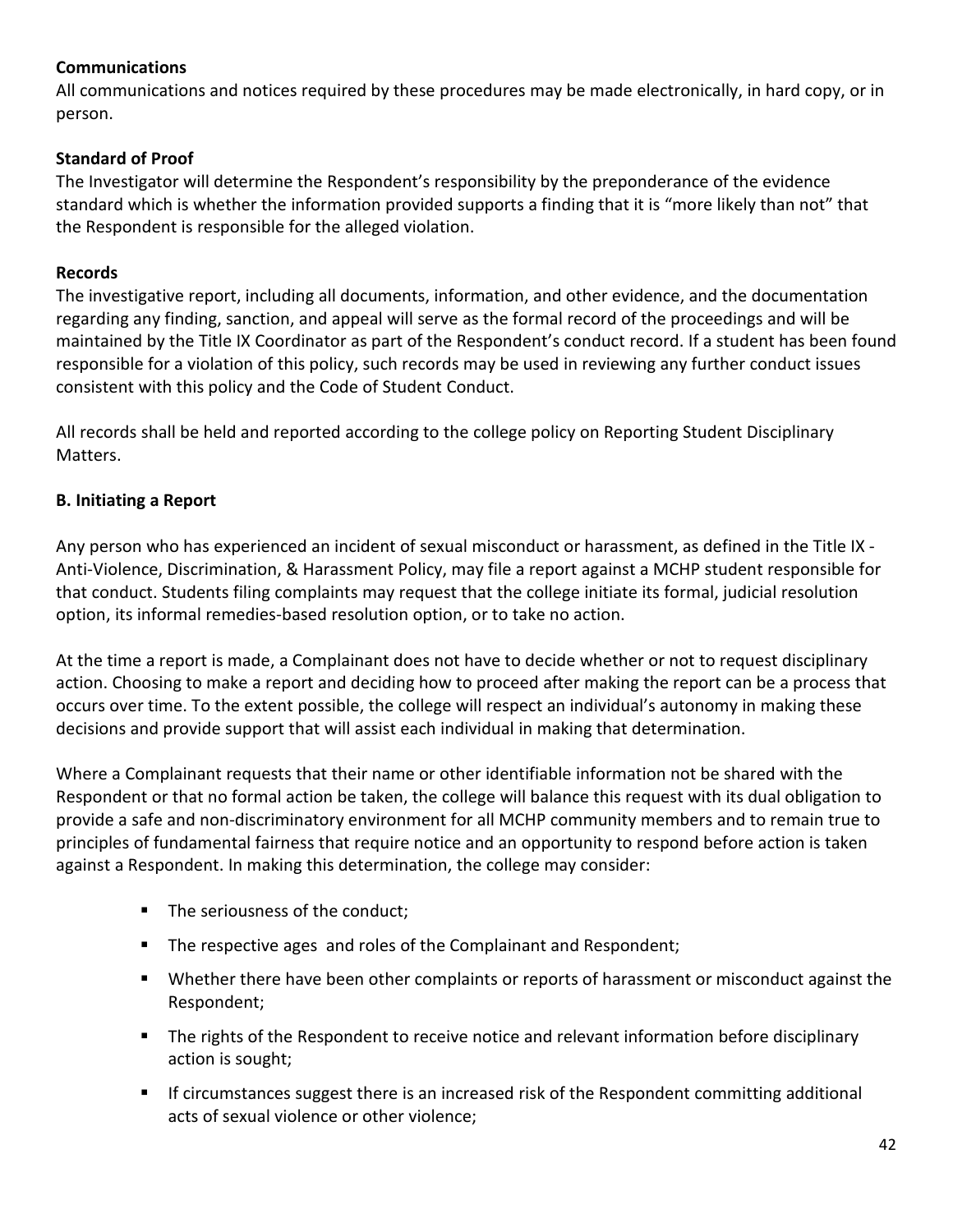- **■** Whether the Respondent has a history of arrests or records from a prior school indicating a history of violence;
- Whether the alleged perpetrator threatened further sexual violence or other violence against the student or others;
- Whether the sexual violence was committed by multiple perpetrators;
- If the circumstances suggest there is an increased risk of future acts of sexual violence under similar circumstances;
- Whether the sexual violence was perpetrated with a weapon;
- Whether the school possesses other means to obtain relevant evidence (e.g., security cameras or personnel, physical evidence).

The Title IX Coordinator in consultation with the Title IX Committee will evaluate requests for confidentiality.

In exceptional cases, such as cases threatening community safety, the college may make a determination that further action is required even if the Complainant desires no action or an informal, remedies-based resolution. As set forth in the Title IX - Anti-Violence, Discrimination, & Harassment Policy, reports of sexual misconduct undergo a Title IX Review to determine the appropriate response in such cases.

# **C. Information for Complainant and Intake Meeting**

After receipt of the report, the Title IX Coordinator will conduct an intake meeting with the Complainant. At this meeting, the Title IX Coordinator will inquire into the nature of the complaint and allegation of misconduct. The Complainant will be informed of all interim measures and resolution options available under this policy, and encouraged to select an advisor who is familiar with Title IX. The Complainant will be informed of the prohibition against retaliation and instructed not to destroy any potentially relevant documentation or evidence in any format. The Complainant will be given a copy of the Title IX - Anti-Violence, Discrimination, & Harassment Policy, and a summary of pertinent information from VAWRA section of this report.

# **D. Title IX Review**

In every report of sexual harassment or misconduct, the college will make an immediate assessment of any risk of harm to individuals or to the campus community and will take steps necessary to address those risks. These steps may include interim protective measures to provide for the safety of the individual and the campus community.

As part of the initial assessment of the facts, the college will:

- Assess the nature and circumstances of the allegation;
- Address immediate physical safety & emotional well-being;
- Notify the Complainant of the right to contact law enforcement and seek medical treatment;
- Notify the Complainant of the importance of preservation of evidence;
- Enter the report into the college's daily crime log;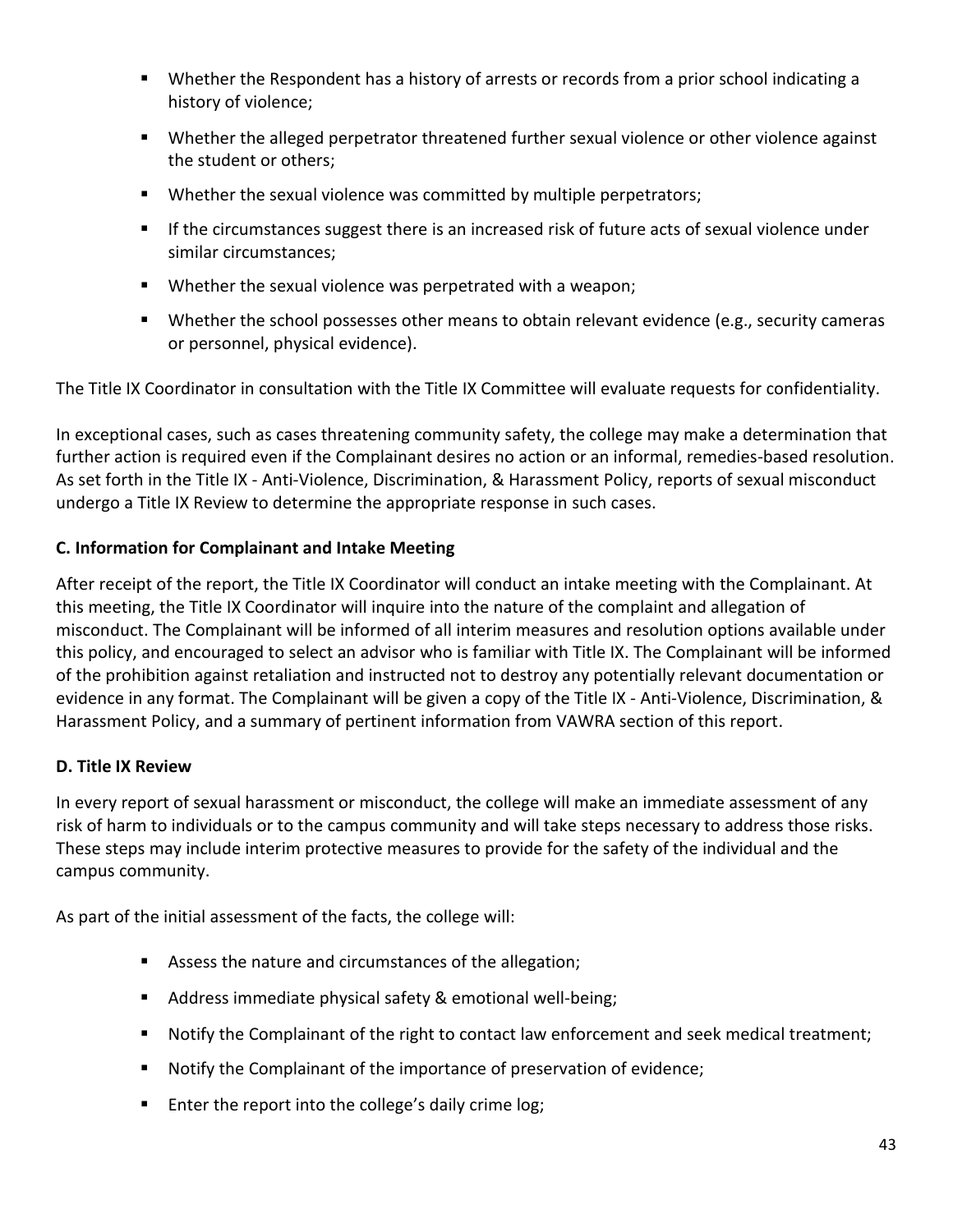- Assess the reported conduct for the need for a timely warning under the Clery Act;
- **•** Provide the Complainant with information about on and off-campus resources;
- Notify the Complainant of the range of interim accommodations and remedies;
- Provide the Complainant with an explanation of the procedural options, including remedies based resolution and judicial resolution;
- Identify an advisor and/or support person for the Complainant and Respondent;
- Assess for pattern evidence or other similar conduct by Respondent;
- Discuss the Complainant's expressed preference for manner of resolution and any barriers to proceeding;
- Explain the college's policy prohibiting retaliation.

#### **E. Interim Measures**

Upon receipt of a complaint, the Title IX Coordinator, in consultation with the Title IX Committee, will review the allegations and determine the necessity and scope of any interim measures to prevent further acts of harassment, misconduct, or retaliation and to provide a safe educational and work environment. Potential remedies, which may be applied to the Complainant and/or the Respondent, include:

- Providing access to counseling services and assistance in setting up an initial off-campus appointment;
- Imposing a No Contact Order (on campus) between parties;
- Rescheduling of exams and assignments (in conjunction with appropriate faculty);
- Providing alternative course completion options (with the agreement of the appropriate faculty);
- Changing a class schedule, including the ability to take deferral, drop a course without penalty or transfer sections (with the agreement of the appropriate faculty);
- Changing a work schedule or job assignment;
- Changing an on-campus housing assignment;
- Providing assistance from college support staff in completing housing relocation;
- Limiting an individual's or organization's access to certain college facilities or activities pending resolution of the matter;
- Providing a voluntary leave of absence;
- Providing an escort to ensure safe movement between classes and activities;
- Providing access to medical services;
- Providing academic support services, such as tutoring;
- **■** Imposing interim suspension or leave;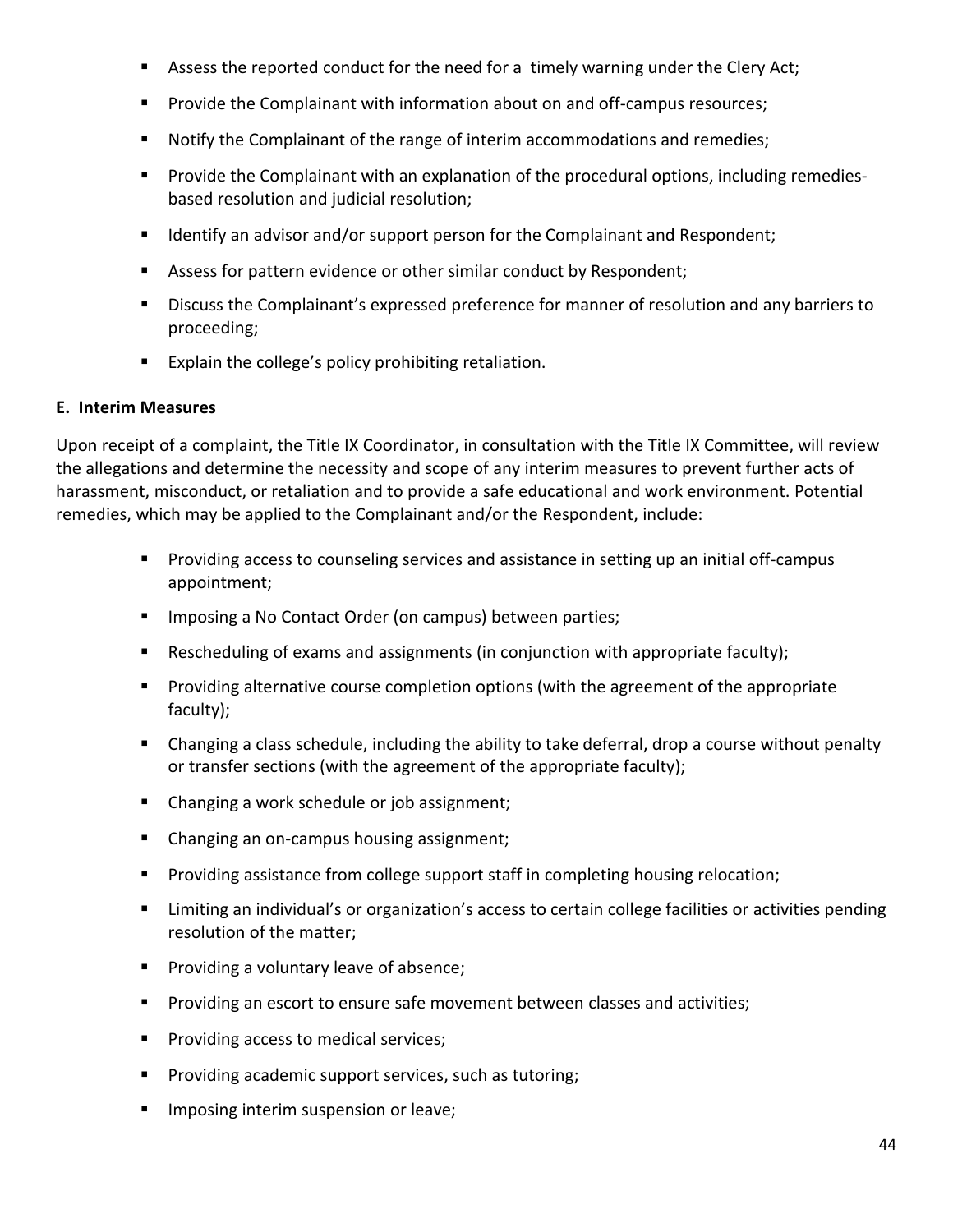■ Any other remedy that can be tailored to the involved individuals (students or employees) to achieve the goals of this policy.

# **F. Withdrawal of Complaint**

Prior to the completion of the resolution options described in this policy, the Complainant may withdraw the sexual misconduct complaint. Withdrawal of the complaint will, in most circumstances, end any investigation or process taking place under this policy. The college reserves the right to move forward with a complaint, even after the Complainant withdraws it, in order to protect the interests and safety of the college community.

# **G. Summary of Resolution Options**

# **a. Informal, Remedies‐Based Resolution**

Informal resolution is a remedies‐based, non‐judicial approach designed to eliminate a hostile environment without taking formal disciplinary action against a Respondent. Where the Title IX Review concludes that informal resolution may be appropriate, the college will take immediate and corrective action through the imposition of individual and community remedies designed to maximize the Complainant's access to the educational activities at the college and to eliminate a hostile environment. Examples of protective remedies are detailed in the Interim Measures section above. Other potential remedies include targeted or broad-based educational programming or training, direct confrontation of the Respondent and/or indirect action by the Title IX Coordinator or the college. Depending on the form of informal resolution used, it may be possible to maintain anonymity.

The college will not compel a Complainant to engage in mediation or a restorative justice process, to directly confront the Respondent, or to participate in any particular form of informal resolution. Mediation or restorative practices, even if voluntary, may not be used in cases involving sexual violence or assault. The decision to pursue informal resolution will be made when the college has sufficient information about the nature and scope of the conduct, which may occur at any time. Participation in informal resolution is voluntary, and a Complainant can request to end informal resolution at any time.

The Title IX Coordinator will maintain records of all reports and conduct referred for informal resolution. Informal resolution will typically be completed within thirty (30) business days of the initial report.

# **b. Formal Resolution**

Disciplinary action against a Respondent may only be taken through the Formal Resolution process. The Formal Resolution process contains three phases: Investigation, Sanction, and Appeal. This process is outlined in detail below.

# **H. Responding to Report**

# **a. Information for Respondent and Intake Meeting**

After receipt of the report, the intake meeting with the Complainant, and the Title IX Review, the Title IX Coordinator will conduct an intake meeting with the Respondent if deemed appropriate. At this meeting, the person conducting the intake will discuss the nature of the complaint and allegation of misconduct and the procedures for the method of resolution being initiated. The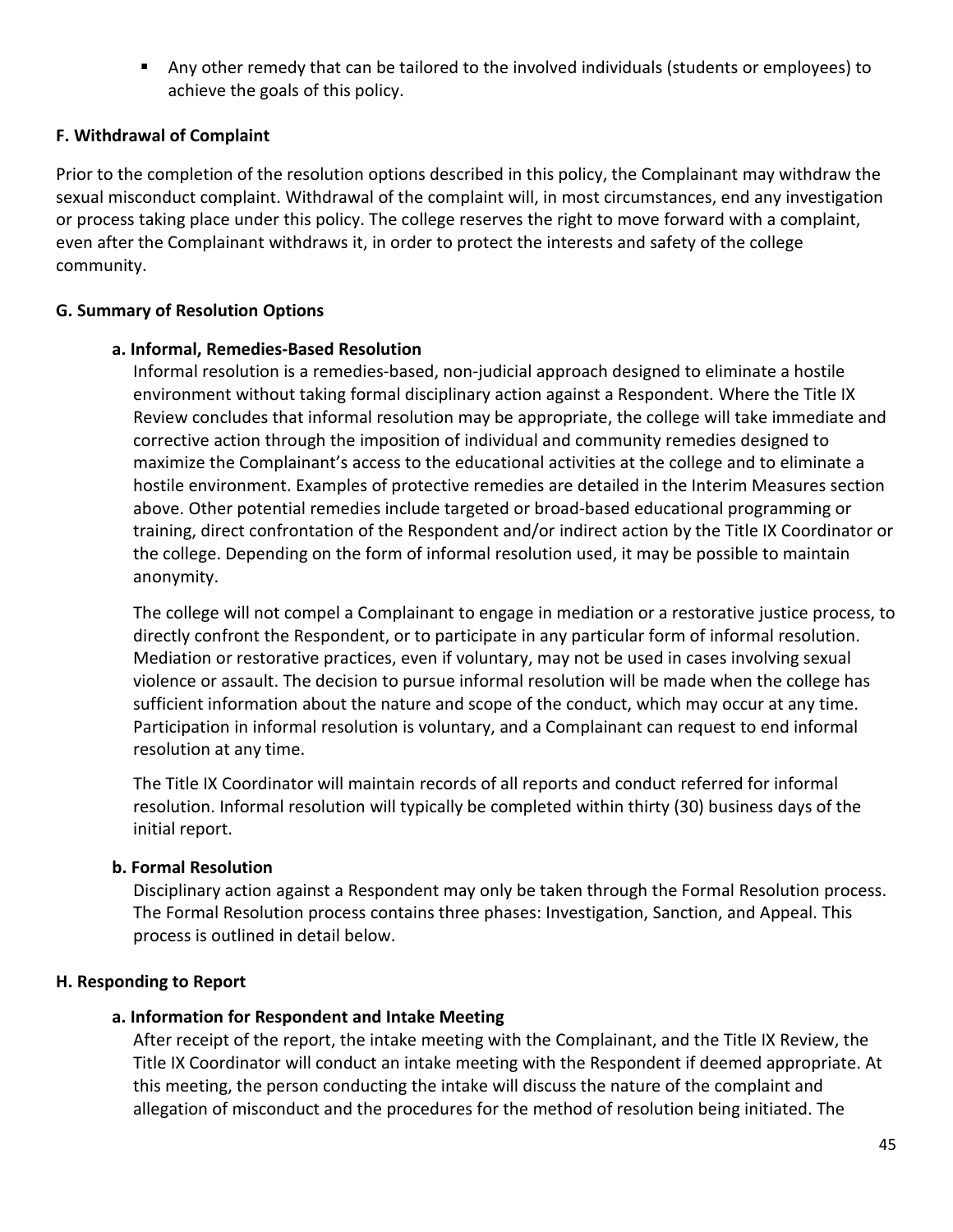Respondent will be encouraged to select an advisor from the college, preferably one who is familiar with policies and procedures regarding Title IX. The Respondent will be informed of the prohibition against retaliation and instructed not to destroy any potentially relevant documentation or evidence in any format. The Respondent will be given a copy of the Title IX - Anti-Violence, Discrimination, & Harassment Policy, and a summary of pertinent information from the VAWRA Act section of this report. The Respondent will also be offered support resources on and off campus as described in the Resources section of this report. If the Respondent fails to meet and cooperate with the person conducting the intake meeting, the investigator, or any other person during this process, the resolution of the complaint will proceed without input from the Respondent.

# **b. Acceptance of Responsibility**

After the initial intake meeting, the Respondent may choose to accept responsibility for all or part of the alleged misconduct. If the Respondent accepts responsibility for the alleged misconduct, the process may, but will not necessarily proceed to the Investigation phase. The Title IX Coordinator may proceed directly to the Sanction phase to determine an appropriate sanction for the Respondent. If the Respondent disputes any aspect of the allegations, the matter will proceed to an Investigation.

At any point in the process, the Respondent may accept responsibility for the alleged misconduct. In such cases, the Title IX Coordinator may proceed directly to the Sanction phase to determine an appropriate sanction for the Respondent.

# **I. Formal or Judicial Resolution Procedures**

#### **a. Investigation Phase**

#### i. Investigator

The Title IX Coordinator, having experience in investigating allegations of sexual harassment and sexual misconduct, is designated as the investigator who will conduct a thorough, impartial, and fair investigation. The investigator must be impartial and free of any conflict of interest, therefore if there is a conflict, an alternate investigator will be chosen. A member of Campus Security may also be deemed an investigator if the situation requires their involvement.

The investigation is designed to provide a fair and reliable gathering of the facts. All individuals in the investigation, including the Complainant, the Respondent and any third-party witnesses, will be treated with appropriate sensitivity and respect. Consistent with the need for a full assessment of the facts, the investigation will safeguard the privacy of the individuals involved.

# ii. Investigation Process

The investigator will coordinate the gathering of information from the Complainant, Respondent, and other individuals or entities with relevant information regarding the complaint. The investigator will share with the Complainant and Respondent for comment or rebuttal, information and documentation considered material to the findings related to the complaint. The investigator may consider prior allegations of, or findings of responsibility for, similar conduct by the Respondent. The Complainant and Respondent will have an equal opportunity to be heard, to submit evidence, and to identify witnesses who may have relevant information. The investigation will typically be completed within twenty (20) calendar days. Given the availability of witnesses or complexity of the circumstances, this time frame may be extended as necessary to ensure the integrity and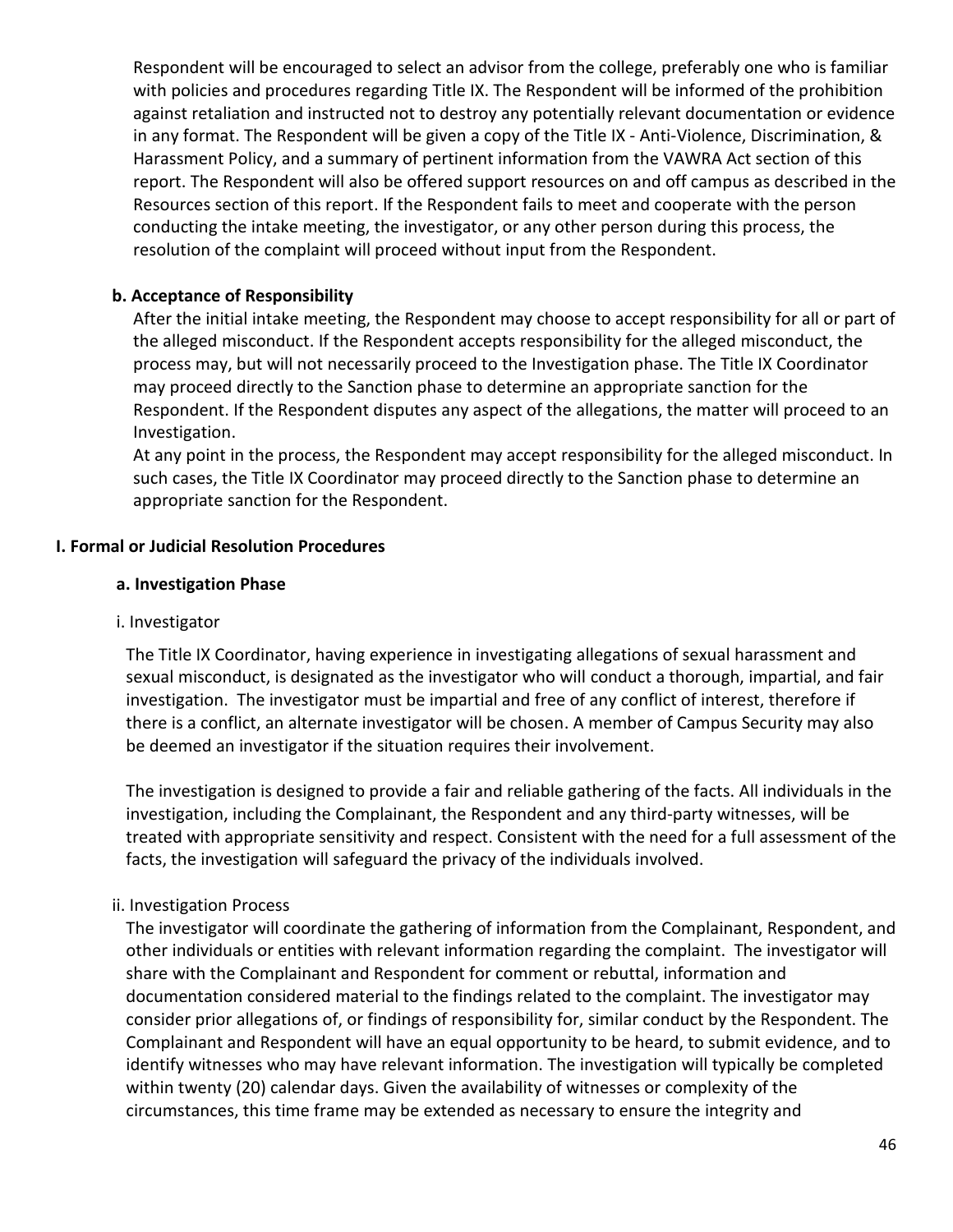completeness of the investigation. The investigator will provide periodic updates to the Title IX Committee, particularly regarding any emerging needs that would require additional interim measures for the Complainant or Respondent or regarding any adjustments to estimated timelines.

Information gathered during the investigation will be used to evaluate the appropriate course of action, provide for the safety of the individual and the campus community, and impose remedies as necessary to address the effects of the conduct cited in the report.

The investigator will employ the following processes in the investigation of the complaint:

#### 1. Document/Records Review

In addition to reviewing any documents submitted by the Complainant and Respondent, the investigator will try to obtain such other physical or medical evidence relevant to the investigation as the investigator determines, in his or her judgment, to be necessary, including but not limited to documents, police records, electronic or other record of communications between the parties or witnesses, records or other relevant information. In obtaining such evidence, the investigator will comply with applicable laws and college policies.

2. Site Visits

The investigator may visit relevant sites or locations and record observations through written or photographic documentation.

3. Complainant and Respondent Interviews

The investigator will interview the Complainant and the Respondent separately and may interview one or both more than once as necessary. The Complainant and Respondent may be accompanied by their respective advisors.

#### 4. Witness Interviews

The investigator will make a good faith effort to contact and interview any witnesses identified by the parties or in the documentation, including those no longer at the college. The investigator may also interview any other individual he or she finds to be potentially relevant to the allegations of the complaint. The investigator will inform each witness or other individual interviewed that they are prohibited from retaliating against the Complainant and Respondent or other witnesses.

#### 5. Experts

The investigator may contact any expert the investigator determines is necessary to ascertain the facts related to the complaint. An expert witness may be contacted for an informal consultation or for professional opinion regarding information learned from the investigation.

6. Prior Sexual History, Bad Acts, or Pattern Evidence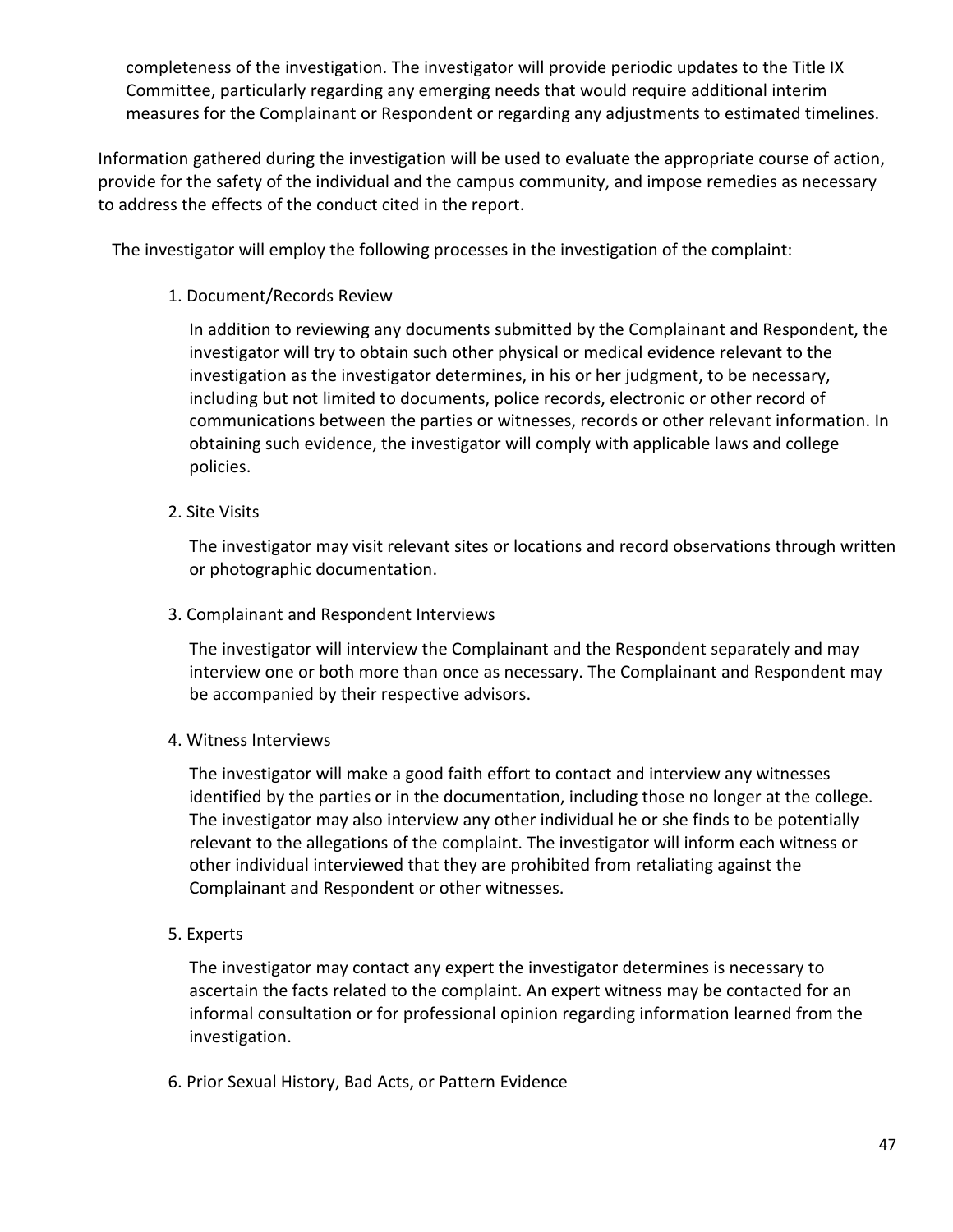In general, in a case where the Respondent raises consent as a defense, any prior consensual relationship between the parties may be deemed relevant to assess the manner and nature of communications between the parties, but not necessarily determinative. As noted in the Title IX - Anti-Violence, Discrimination, & Harassment Policy, a current or previous dating or sexual relationship, by itself, is not sufficient to constitute consent. Generally, prior sexual history of the Complainant or Respondent will not be considered relevant to an investigation. However, in limited circumstances, such as pattern evidence, it may be relevant in the determination of responsibility or, in the case of Respondent, assigning of a sanction. Additionally, a prior finding (post appeal rights) of responsibility for a similar act of sexual misconduct will always be deemed relevant and may be considered in making a determination as to responsibility and/or assigning of a sanction.

If either party wishes to bring forth information concerning the other party's sexual history, bad acts, or pattern evidence, such requests must be made during the course of the investigation to the investigator, who is responsible for determining its relevance.

#### iii. Report

At the conclusion of the investigation, the investigator will prepare a written investigative report summarizing and analyzing the relevant facts determined through the investigation, referencing any supporting documentation or statements. In preparing the report, the investigator will review all facts gathered to determine whether the information is relevant and material to the determination of responsibility given the nature of the allegation. In general, the investigator may redact information that is irrelevant, more prejudicial than probative, or immaterial. The investigator may also redact statements of personal opinion, rather than direct observations or reasonable inferences from the facts. Further, the investigator may redact any statements regarding general reputation or any character trait. The investigative report may include summaries of interviews with the Complainant, Respondent, third‐party witnesses, experts, and any other individuals with relevant information, photographs of relevant sites or physical evidence, electronic records and forensic evidence. The investigator may provide a summary of impressions including context for the evidence.

Before the report is finalized, the Complainant and Respondent will be given the opportunity to review their own statement and other relevant information collected during the investigation, including the statements of the other party and any witnesses.

A Complainant or Respondent may submit any additional comment or evidence to the investigator within five (5) business days of the opportunity to review the relevant portions of the investigative file.

Upon receipt of any additional information by the Complainant or Respondent, or after the five (5) day comment period has lapsed without comment, the investigator will make a finding as to whether there is sufficient information alleged to suggest that a policy violation may have occurred.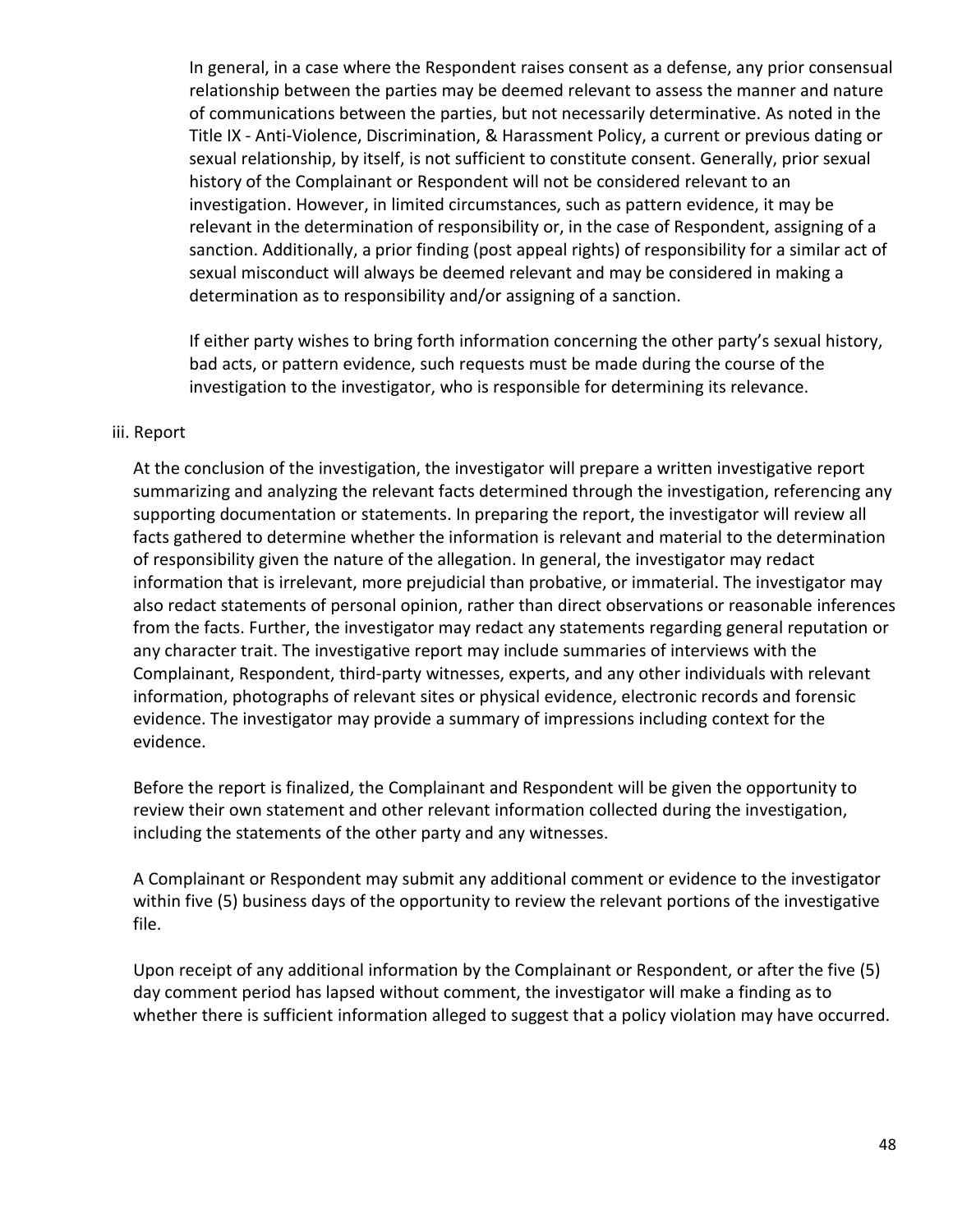#### iv. Findings

The investigative report will include a determination by the investigator as to whether the Respondent is responsible for a violation or violations of the Title IX - Anti-Violence, Discrimination, & Harassment Policy using the preponderance of the evidence standard. This determination may be accompanied by a rationale or further information if deemed appropriate.

#### v. Distribution to Parties

The Title IX Coordinator will provide the Complainant and Respondent with a final copy of the investigative report and the findings and will inform them of the next steps in the process including the option to appeal, if applicable.

Should the Respondent be found not responsible for a violation of the Title IX - Anti-Violence, Discrimination, & Harassment Policy by the investigator, the Complainant retains the option to appeal on limited grounds as described in the Appeals phase section below.

Should the Respondent be found responsible, the case will proceed to the sanction phase. Both parties may opt to appeal the finding prior to the start of the sanction phase on limited grounds using the procedures described in the Appeals section below. Appeals filed in this manner must be submitted within ten (10) calendar days of the receipt of the finding. The Complainant and Respondent shall retain the full right to appeal on limited grounds following the decision of the Administrative Council.

#### **b. Sanction Phase: Administrative Council**

Should the Respondent be found responsible for a violation of the Title IX - Anti-Violence, Discrimination, & Harassment Policy by the investigator, the case will proceed to the sanction phase where the Administrative Council will review the investigative report to impose an appropriate sanction. Generally, the Administrative Council shall meet to determine the appropriate sanction within ten (10) calendar days of completion of the investigative report.

# i. Composition of the Administrative Council

The Administrative Council is composed of the President of MCHP, the Vice President of Academic and Student Affairs, the Vice President of Finance, the Director of Admissions, the Dean of Medical Imaging, and the Dean of Nursing.

All members of the Administrative Council shall be voting members. All members of the Administrative Council shall be trained annually regarding the dynamics of sexual misconduct, the appropriate manner in which to receive and evaluate sensitive information, the manner of deliberation, the application of the preponderance of the evidence standard, relevant sanctioning precedent (which shall inform but not bind the Council), and the college's policies and procedures. The training shall also stress the importance of confidentiality and privacy of all parties. If the Title IX Coordinator is a member of the Administrative Council, he/she will recuse him/herself from the voting process.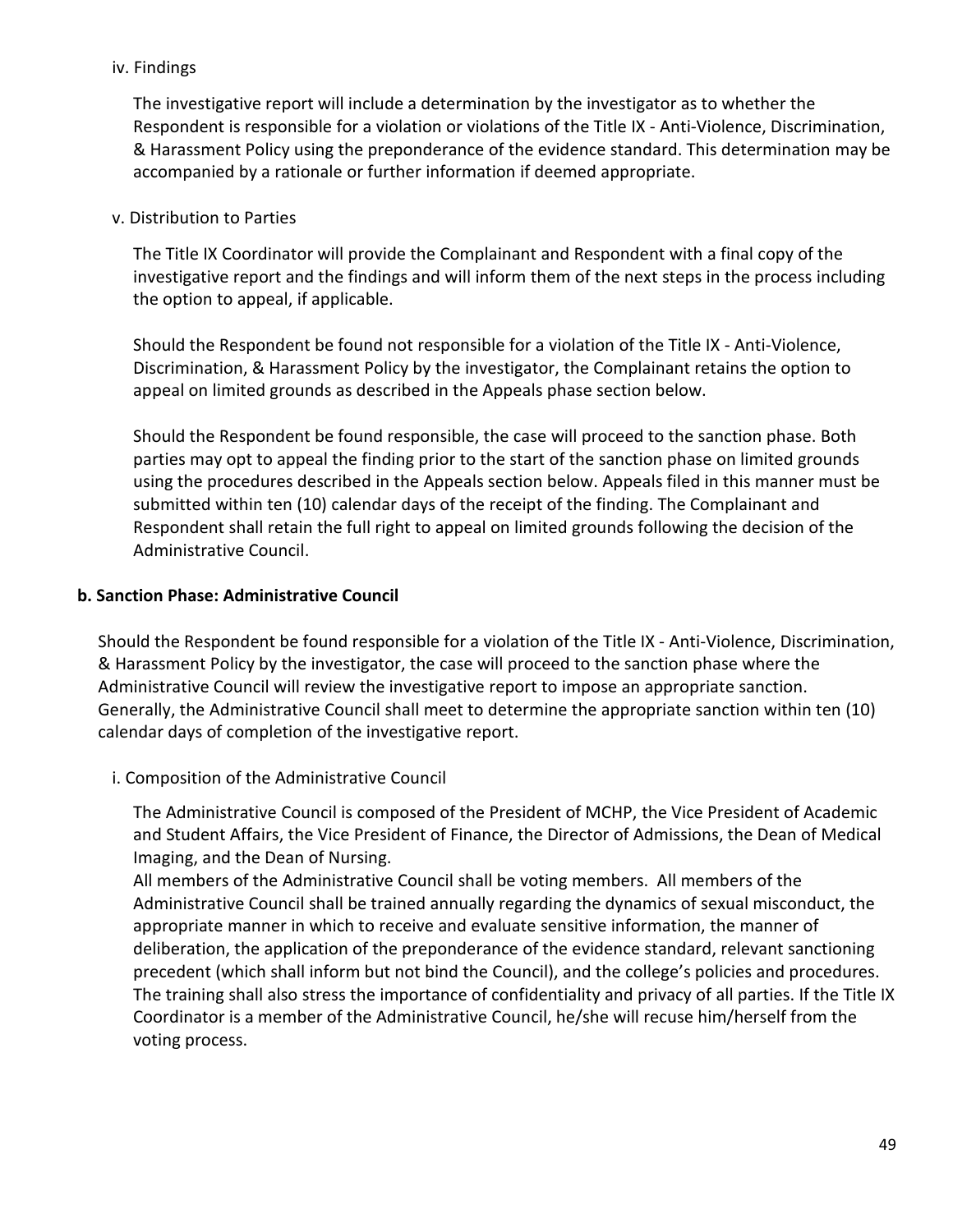#### ii. Review of Investigative Report and Finding

The Administrative Council shall have access to the investigative report, finding, and all related documents to review prior to making a decision on an appropriate sanction. **All documents provided to the Administrative Council shall have all personally identifiable information for all students involved redacted**.

After reviewing the report and finding, if the Council feels that more information is required, they may refer the case back to the investigator for further clarification.

#### iii. Review of Other Relevant Information and Opportunity to Respond

The Administrative Council shall have access to other relevant information in the Respondent's student file, including prior student conduct history. **This information shall have personally identifiable student information redacted.** The Complainant and Respondent shall have access to this information prior to its presentation to the Council, and shall have an opportunity to respond via a written statement to be provided to the Council. Only information related to the information presented from the Respondent's student file shall be permitted in this statement.

The Complainant and Respondent shall have the opportunity to present a statement to the Council describing the impact of the case on them. This statement may be presented in writing to the Council or in person. If presented in person, the Council will not ask any questions of the individual present. Any advisor who may be present may not make any statements to the Council. If both the Complainant and Respondent wish to make in-person statements to the Council, they shall not be present in the room together. To the extent either party requires support in preparing such a statement, the college will provide assistance.

#### iv. Sanction Statement

The Administrative Council may impose any sanction defined in the Code of Student Conduct, including probation, suspension, and expulsion.

Any student found responsible for a sexual assault violation will likely face a recommended sanction of suspension or expulsion.

Any student found responsible for a non-consensual sexual contact violation (where no intercourse has occurred) will likely receive a sanction ranging from probation to expulsion, depending on the severity of the incident, and taking into account any previous campus conduct code violations.

Any student found responsible for a sexual exploitation or sexual harassment violation will likely receive a recommended sanction ranging from warning to expulsion, depending on the severity of the incident, and taking into account any previous campus conduct code violations.

The Administrative Council reserves the right to broaden or lessen any range of recommended sanctions in the case of serious mitigating circumstances or egregiously offensive behavior. The Council will not deviate from the range of recommended sanctions unless compelling justification exists to do so.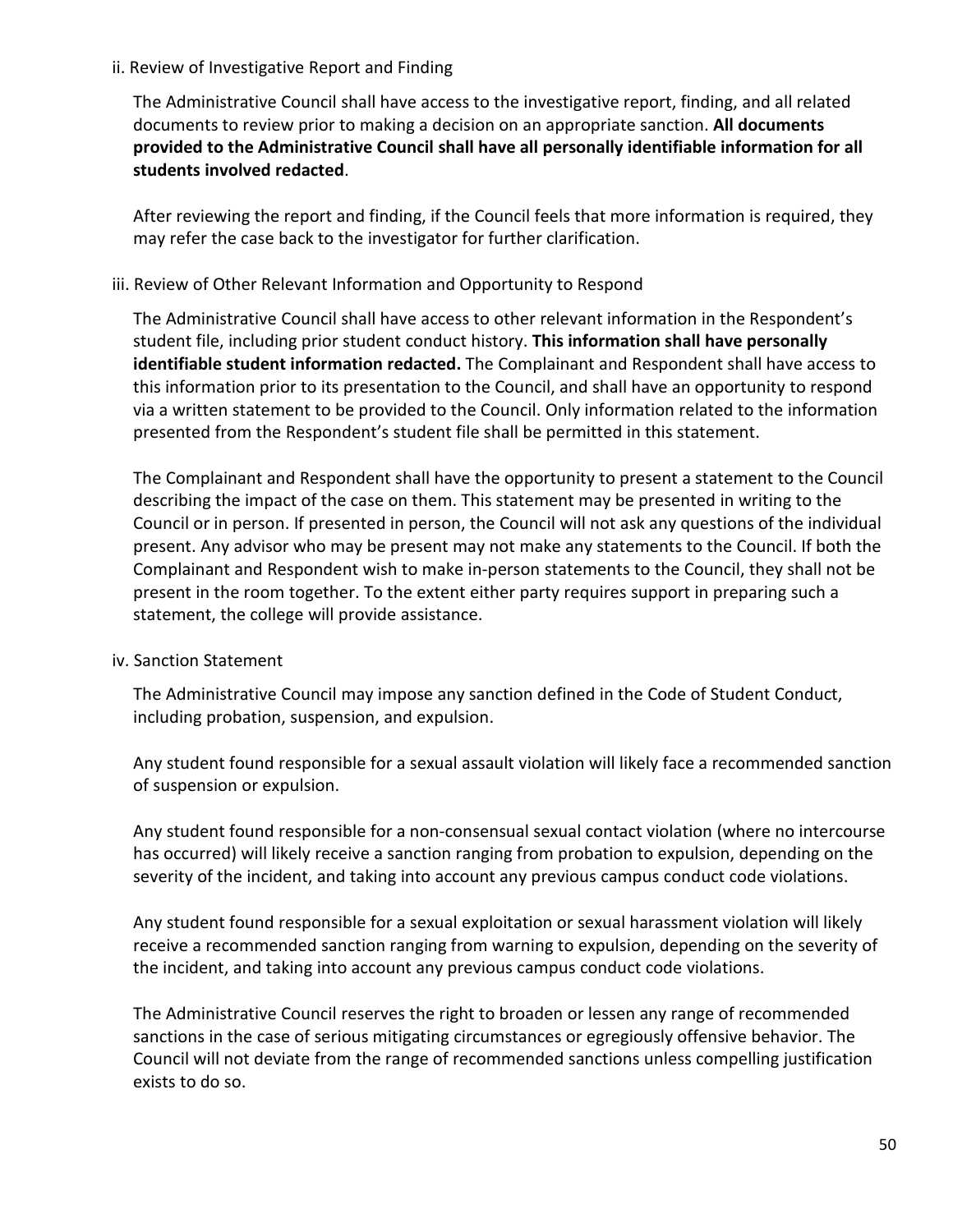# v. Deliberations

After a thorough review of the investigative report, finding, all other related documents, other relevant information, and any response from the Complainant or Respondent, the Administrative Council shall deliberate regarding the appropriate sanction. The sanction shall be determined by a majority vote of the voting members of the Council present. Should there be a tie, the President shall cast the deciding vote.

#### vi. Notice of Outcome

The final written notice of outcome shall be simultaneously provided in writing to both the Complainant and the Respondent by the Title IX Coordinator. The college will also provide written notice, at the same time to both parties, of any change in the outcome that occurs before the outcome becomes final. Both parties have the right to be informed of the outcome. The notice of outcome will include the finding as to whether there is a policy violation, the rationale for the result, and a brief summary of the evidence on which the decision is based, as appropriate. In addition, the Respondent will be fully informed of any sanctions. For reports involving sexual violence, the Complainant will be fully informed of any sanctions and remedies that directly relate to Complainant, including information about the Respondent's presence on campus (or in a shared class or dormitory), that may help a Complainant make informed decisions or work with the college to eliminate harassment and prevent its recurrence. For all other reports under this policy, the Complainant will be informed of only those sanctions that directly relate to the Complainant, consistent with FERPA and other applicable law. The notice shall include information regarding the right to appeal the outcome for both the Complainant and Respondent.

# **c. Appeal Phase**

The Program Dean, the President, and the Chairman of the Board of Trustees of the College serve as appeal officers for all violations of the Title IX - Anti-Violence, Discrimination, & Harassment Policy using the procedures outlined below, and detailed in the Fair Treatment Policy. All matters involved in this procedure will be confidential.

i. Eligibility, Timeline, Filing Procedures, and Review of Appeals

- Either the Complainant or Respondent may file an appeal within five (5) school days of notification of the decision. Appeals must be filed in writing and submitted to the appellant's Dean's Office.
- The Dean will respond in writing within five (5) school days from the receipt of the written dispute/appeal.
- If the dispute is not resolved to the satisfaction of the appellant, an appeal may be made to the President of the College. This written appeal must be submitted within five (5) school days following the written response from the Dean.
- The President of the College will respond in writing to the appeal within five (5) school days.
- If the dispute/appeal is not resolved, it is the appellant's responsibility to submit a written request to the President of the College for activation of the AD-HOC Fair Treatment Committee within five (5) school days.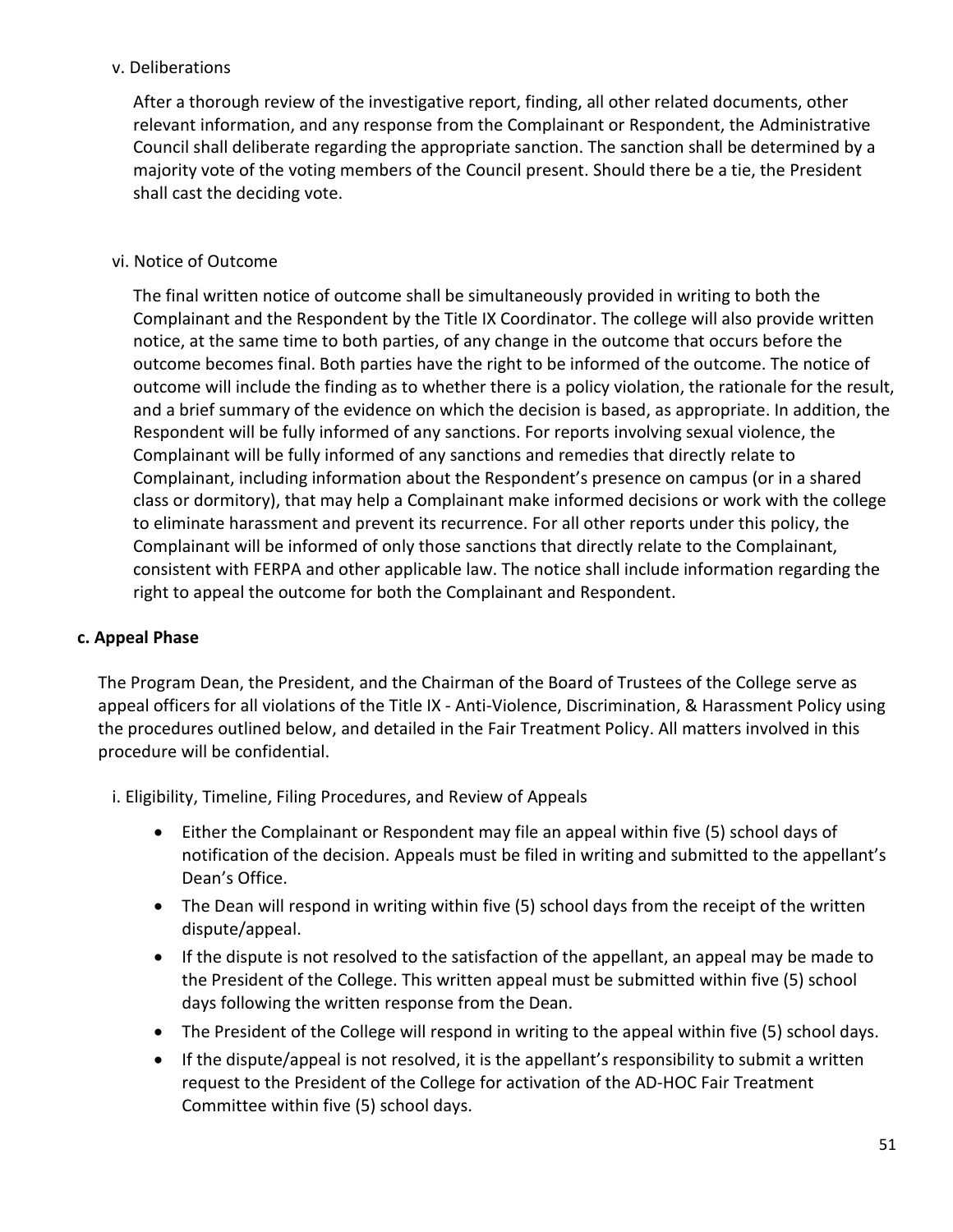- The President of the College activates and refers the dispute/appeal to the AD-HOC Fair Treatment Committee within five (5) school days.
- The AD-HOC Fair Treatment Committee will convene and hear the dispute/appeal within five (5) school days. The appellant will have a private and separate meeting with the Committee. The Committee will receive all documents and evidence and compile minutes of their proceedings.
- The AD-HOC Fair Treatment Committee will submit a written report, including findings, documents, and recommendations within five (5) school days, to the President of the College, the Dean, and the appellant.
- Should the recommendations of the AD-HOC Fair Treatment Committee not be acceptable to either the appellant or the President of the College, the dispute will be presented in writing to the Chairman of the Board of Trustees of the College by either party, within five (5) school days.
- The Chairman of the Board of Trustees or designee will investigate the dispute and render a decision with (10) school days. This decision is final and binding upon all parties involved.

Each involved party in this fair treatment process may be accompanied by an advisor of their own choosing during any step of the procedure.

# ii. Grounds for Appeal

The Complainant and/or Respondent may appeal the parts of final outcome directly relating to him/her. Dissatisfaction with the outcome of the hearing is not grounds for appeal. Appeals may be based only on one or more of the following grounds:

- a procedural error that may have had a prejudicial effect upon the outcome of the proceedings;
- new evidence that was discovered after the investigation and could not have been discovered previously that might have had an effect upon the outcome of the proceedings, or
- the sanction imposed on the Respondent is grossly inappropriate.

The receipt of the appeal will be acknowledged in writing (which can include email).

# iii. Review for Appeal

All appeals are limited to the three possible grounds. The appeal shall consist of a plain, concise, and complete written statement outlining the facts that support the available grounds for the appeal.

The appeal will be conducted in an impartial manner according to the Fair Treatment Policy. In any request for an appeal, the burden of proof lies with the party requesting the appeal (the appellant), as the original determination and sanction are presumed to have been decided reasonably and appropriately.

The appeal is not a new review of the underlying matter. The decision shall affirm the original finding of the investigator and the sanction imposed by the Administrative Council unless the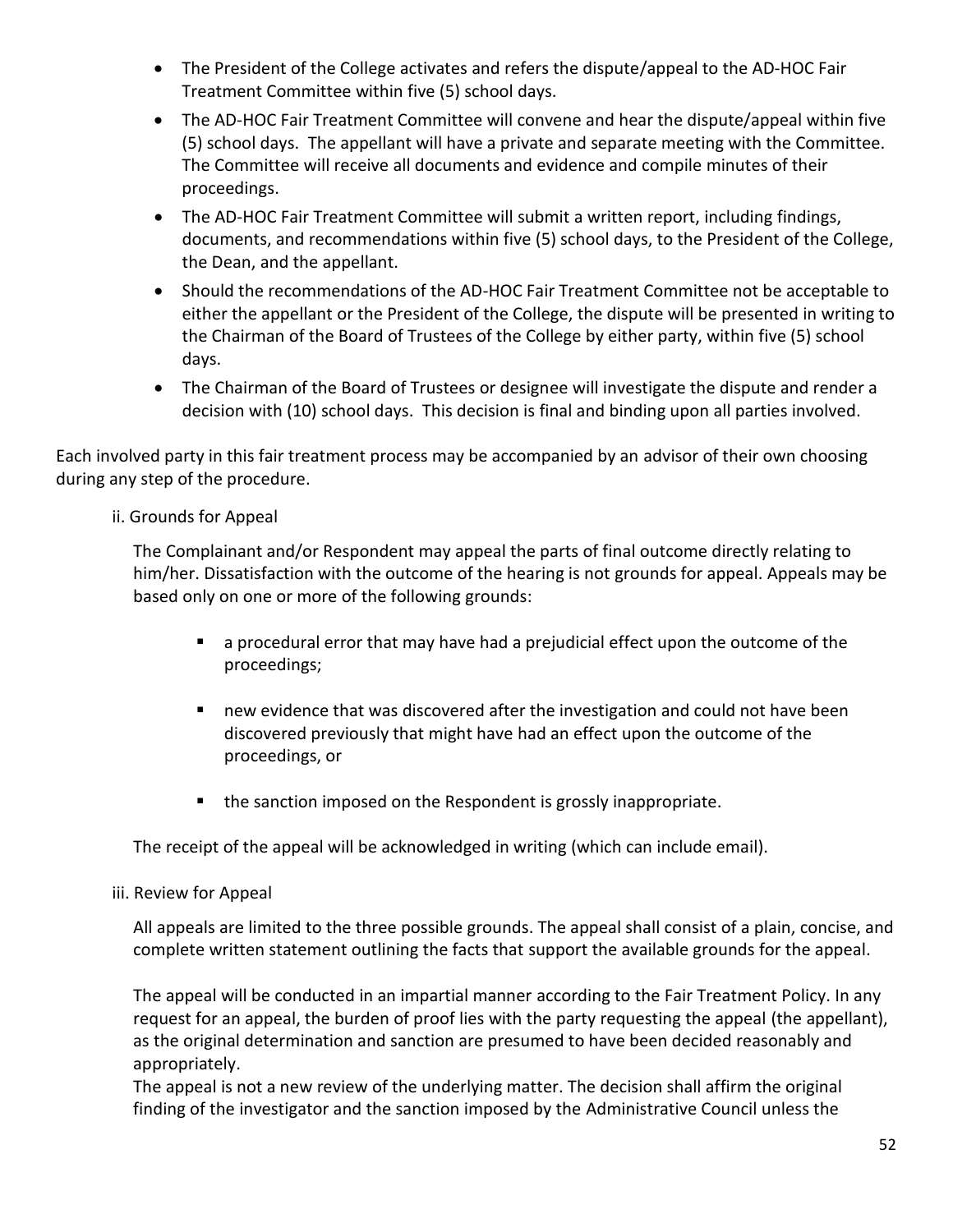appeals officer (Dean, President or Chairman of the Board of Trustees for the College) sustains one of the grounds for appeal, in which case the appeals officer can:

- Refer a case to the original or new investigator if new evidence is present or if there were prejudicial procedural errors; or
- Refer a case back to the Administrative Council if the sanction is considered to be grossly inappropriate.

Appeals are not intended to be full rehearing of the complaint (de novo). This is not an opportunity for the appeals officer to substitute his/her judgment for that of the original investigator or Administrative Council merely because s/he disagrees with its finding and/or sanctions. Appeals decisions are to be deferential to the original or new investigator or the Administrative Council except where there is clear error.

iv. AD-HOC Fair Treatment Committee Members

When the appellant is a student, the AD-HOC Fair Treatment Committee will consist of: Their Program Dean One uninvolved student appointed by the Dean One uninvolved student selected by the involved student Academic Advisor Uninvolved faculty member appointed by the Dean Uninvolved faculty member selected by the involved student

When the appellant is an employee, the AD-HOC Fair Treatment Committee will consist of: Their Dean Two uninvolved faculty or staff members appointed by the President One faculty or staff member designated by the involved employee

v. Appeal Decision and Notification

The appeal decision will include a rationale and shall be presented simultaneously in writing to both the Complainant and Respondent by the Title IX Coordinator. Sanctions imposed are implemented immediately after all appeals. In cases where the appeal results in reinstatement to the institution or of privileges, all reasonable attempts will be made to restore the student to their prior status, recognizing that some opportunities lost may be irretrievable in the short term. Appeal decisions are final.

# **Sex Offender Registration**

The federal Campus Sex Crimes Prevention Act, enacted on October 28, 2000, requires institutions of higher education to issue a statement advising the campus community where laws enforcement information provided by a State concerning registered sex offenders may be obtained. It also requires sex offenders already required to register in a State to provide notice, as required under State law, of each institution of higher education in that State at which the person is employed, carries on a vocation, volunteers services or is a student.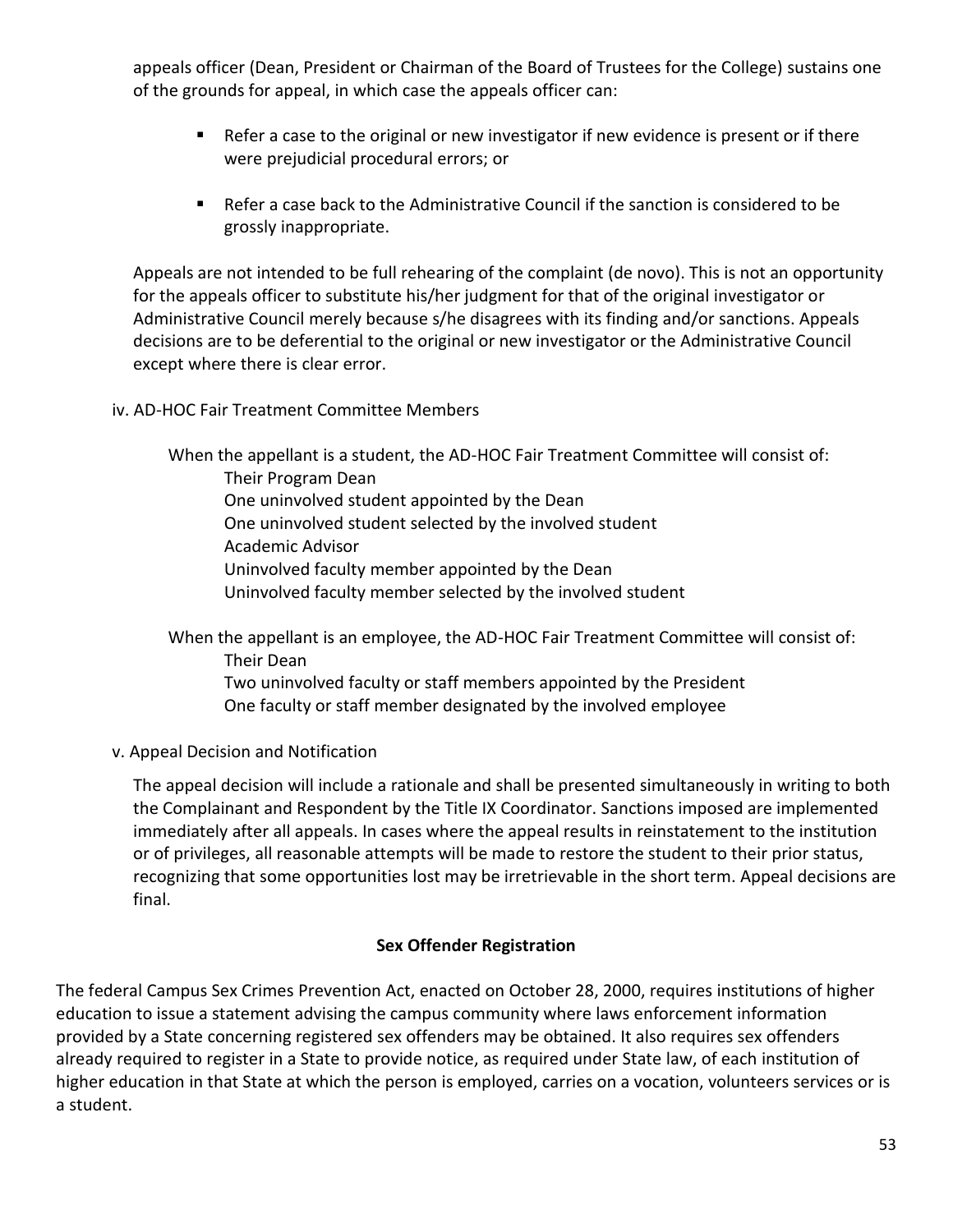In the State of Maine, convicted sex offenders must register with the law enforcement agency having jurisdiction in those areas where the offender is domiciled, resides, works or attends school. You can access the State of Maine website at <http://sor.informe.org/cgi-bin/sor/index.pl> .

# **Risk Reduction, Warning Signs of Abusive Behavior and Future Attacks**

No victim is ever to blame for being assaulted or abused. Unfortunately, a person who is the victim of sexual or dating violence is more likely to be re‐victimized. Below are some tips to help reduce your risk, to recognize warning signs of abusive behavior and how to avoid potential attacks.

# *Warning Signs of Abusive Behavior*

Domestic and dating abuse often escalates from threats and verbal abuse to violence. And, while physical injury may be the most obvious danger, the emotional and psychological consequences of domestic and dating violence are also severe. Warning signs of dating and domestic violence include:

- 1. Being afraid of you partner.
- 2. Constantly watching what you say to avoid a "blow up."
- 3. Feelings of low self‐worth and helplessness about your relationship.
- 4. Feeling isolated from family or friends because of your relationship.
- 5. Hiding bruises or other injuries from family or friends.
- 6. Being prevented from working, studying, going home, and/or using technology (including your cell phone).
- 7. Being monitored by your partner at home, work or school.
- 8. Being force to do things you don't want to do.

# **Help Reduce Your Risk and Avoid Potential Attacks**

If you are being abused or suspect that someone you know is being abused, speak up or intervene.

- 1. Get help by contacting Security or the Title IX Coordinator.
- 2. Learn how to look for "red flags" in relationships so you can learn to avoid some of those characteristics in future partners.
- 3. Consider making a report with Campus Security and/or The Title IX Coordinator and ask for a "no contact" directive from the College to prevent future contact.
- 4. Learn more about what behaviors constitute dating and domestic violence, understand it is not your fault, and talk with friends and family members about ways you can be supported.
- 5. Trust your instincts-if something doesn't feel right in a relationship, speak up or end it.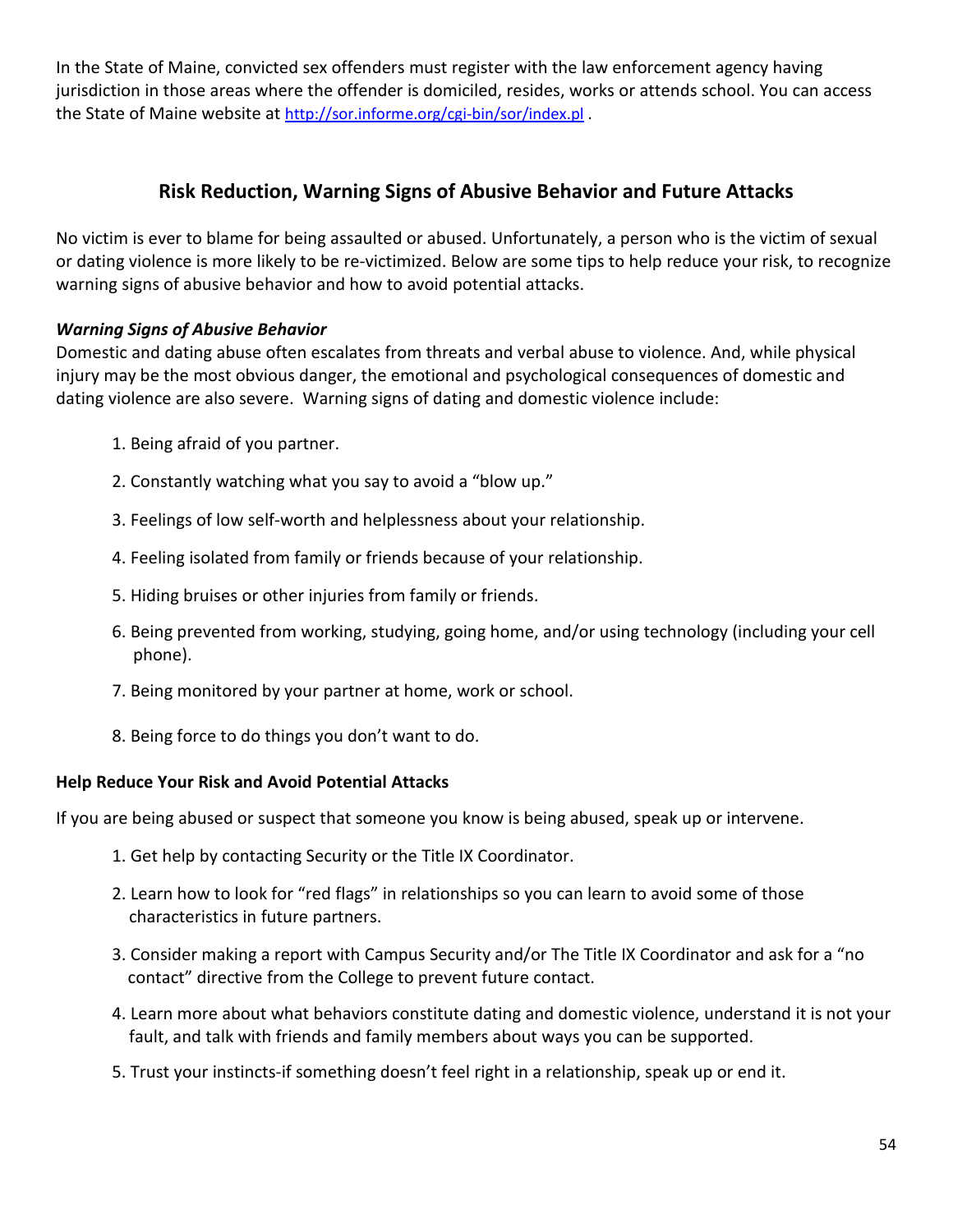# **Sexual Assault Prevention (From RAINN) In a Social Situation**

While you can never completely protect yourself from sexual assault, there are some things you can do to help reduce your risk of being assaulted in social situations.

- 1. When you go to a social gathering, go with a group of friends. Arrive together, check in with each other throughout the evening, and leave together. Knowing where you are and who is around you may help you to find a way out of a bad situation.
- 2. Trust your instincts. If you feel unsafe in any situation, go with your gut. If you see something suspicious, contact law enforcement immediately (local authorities can be reached by calling 911 in most areas of the U.S.).
- 3. Don't leave your drink unattended while talking, dancing, using the restroom, or making a phone call. If you've left your drink alone, just get a new one.
- 4. Don't accept drinks from people you don't know or trust. If you choose to accept a drink, go with the person to the bar to order it, watch it being poured, and carry it yourself. At parties, don't drink from the punch bowls or other large, common open containers.
- 5. Watch out for your friends, and vice versa. If a friend seems out of it, is way too intoxicated for the amount of alcohol they've had, or is acting out of character, get him or her to a safe place immediately.

6. If you suspect you or a friend has been drugged, contact law enforcement immediately (local authorities can be reached by calling 911 in most areas of the U.S.). Be explicit with doctors so they can give you the correct tests (you will need a urine test and possibly others).

# **If Someone is Pressuring You**

If you need to get out of an uncomfortable or scary situation here are some things that you can try:

- 1. Remember that being in this situation is not your fault**.** You did not do anything wrong, it is the person who is making you uncomfortable that is to blame.
- 2. Be true to yourself. Don't feel obligated to do anything you don't want to do. "I don't want to" is always a good enough reason. Do what feels right to you and what you are comfortable with.
- 3. Have a code word with your friends or family so that if you don't feel comfortable you can call them and communicate your discomfort without the person you are with knowing. Your friends or family can then come to get you or make up an excuse for you to leave.
- 4. Lie. If you don't want to hurt the person's feelings it is better to lie and make up a reason to leave than to stay and be uncomfortable, scared, or worse. Some excuses you could use are: needing to take care of a friend or family member, not feeling well, having somewhere else that you need to be, etc.
- 5. Try to think of an escape route. How would you try to get out of the room? Where are the doors? Windows? Are there people around who might be able to help you? Is there an emergency phone nearby?
- 6. If you and/or the other person have been drinking, you can say that you would rather wait until you both have your full judgment before doing anything you may regret later.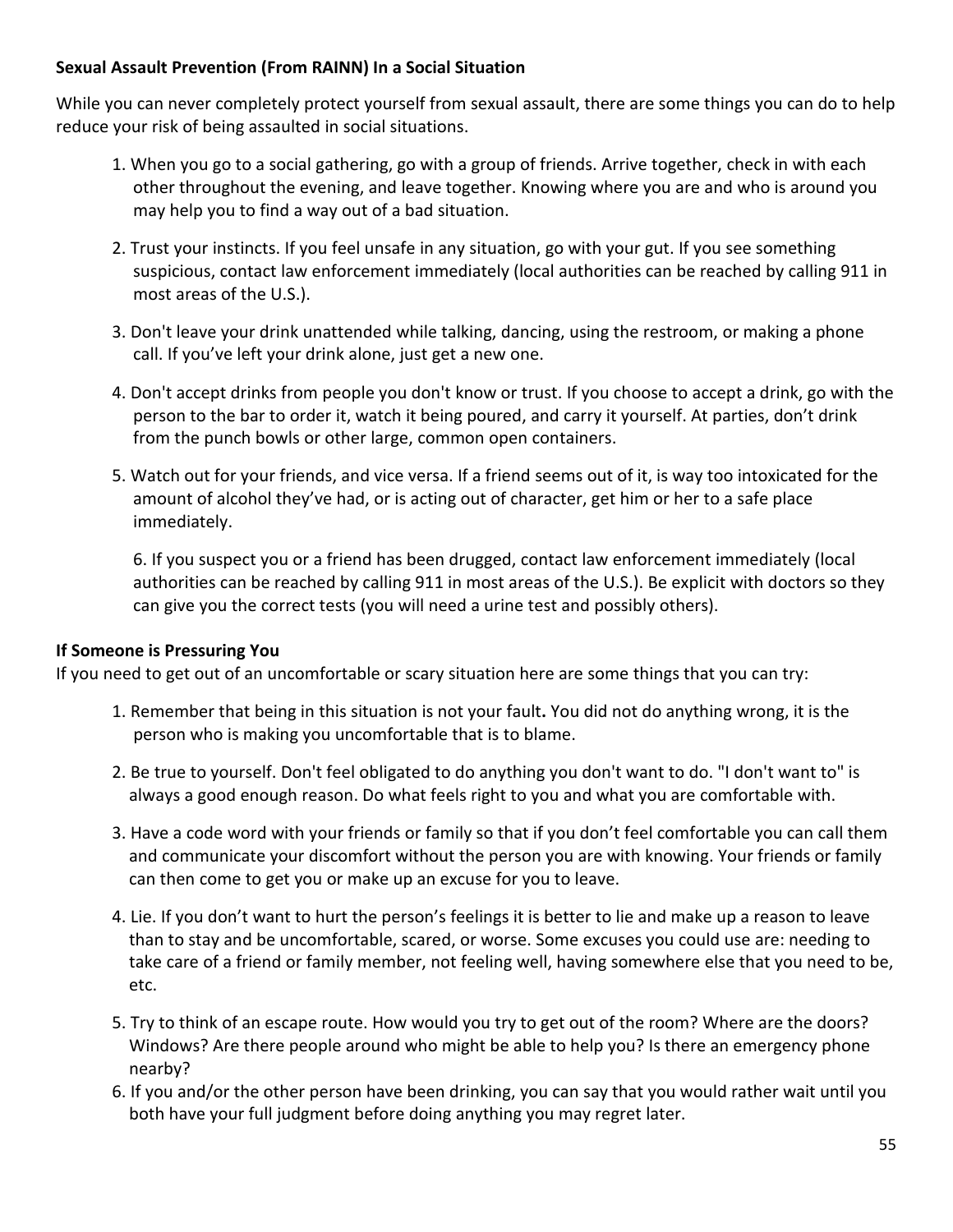# **Safe and Positive Bystander Interventions**

- 1. Watch out for your friends and fellow students/employees. If you see someone who looks like they could be in trouble or need help, ask if they are ok.
- 2. Confront people who seclude, hit on, try to kiss, inappropriately touch, or have sex with people who are incapacitated, or who are resisting, or seem uncomfortable with the behavior.
- 3. Speak up when someone discusses plans to take sexual advantage of another person, or if someone is exhibiting discriminatory or harassing behavior.
- 4. Believe someone who discloses sexual assault, abusive behavior, is experiencing stalking, or other forms of violent, discriminating or harassing behavior.
- 5. Refer people to on- or off-campus resources for support in health, counseling, or with legal assistance.

# **College Alcohol, Drug, and Weapons Policies**

# **Alcoholic Beverages/ Illicit Drugs**

# *No alcoholic beverages or illicit drugs/substances or weapons are allowed on any part of the Maine College of Health Professions campus at any time.*

Consuming, keeping, or distributing any alcoholic beverage or illicit substances on the College campus shall result in the person being *immediately expelled from the Maine College of Health Professions, immediately moving out of their dorm room, or both.*

The possession of illicit drugs or substances is a civil and/or criminal offense under Maine law. The possession, or use or distribution of illicit drugs or substances by anyone at the College is strictly prohibited;

In accordance with Maine Law, the College will proceed to appropriately involve police officials to enforce this policy, and thus individuals may be subject to prosecution under the full extent of the law.

# **Drug-Free Campus Policy**

The Maine College of Health Professions works to provide a drug-free environment for all employees and students.

On the College premises or at College-sponsored activities, the following acts are prohibited:

- distribution, possession, use of, or attempt to purchase any illegal drug or controlled substance without legal authorization
- providing alcoholic beverages to individuals under 21, or possession of alcoholic beverages by individuals less than 21
- possession of an open container of an alcoholic beverage in a public place without the express permission of the owner, public intoxication, driving while intoxicated, and drinking alcoholic beverages in an unlicensed public place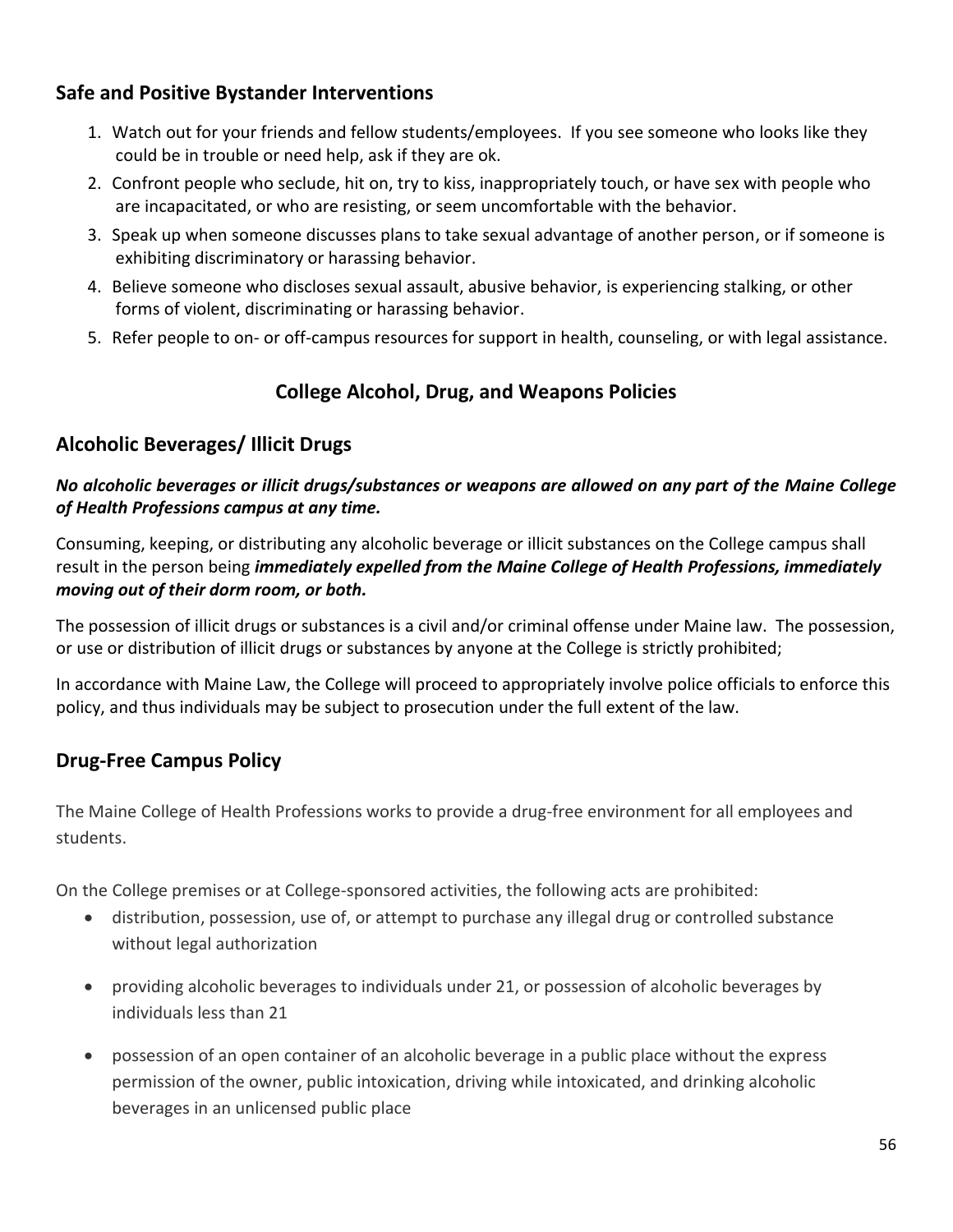# **Marijuana Use**

Federal law and the Drug Free Schools and Workplace Acts make possession and use of marijuana on campus and clinical settings illegal, even in states with medical or recreational marijuana laws, including Maine. Thus, the College does not permit the use of medical or recreational marijuana anywhere on campus or in the clinical setting.

#### **Disciplinary Sanctions**

As an employee/student of the College, you are hereby informed that the unlawful manufacture, distribution, dispensing, possession, use of, or attempt to purchase any illegal drug or controlled substance will result in dismissal from the College or termination of employment with the College. A controlled substance includes opiates, cocaine and its derivatives, hallucinogenic substances, marijuana, amphetamines, barbiturates, and other narcotic drugs, a complete list of which is found in Schedules I-V of Section 812 in Title 21 of the United States Code. In accordance with Maine Law, the College will proceed to appropriately involve police officials to enforce this policy, and thus individuals may be subject to prosecution.

The sanctions here also pertain to the prohibited acts listed above related to alcoholic beverages possession and use.

To continue to work for or attend the College, you must agree to abide by this drug-free campus policy

#### **Annual Notification**

The College will provide to employees and students on an annual basis information on the following:

- Standards of conduct that clearly prohibit the unlawful possession, use or distribution of illicit drugs and alcohol by students and employees on the school's property or as part of any of the school's activities.
- Description of applicable legal sanctions under state, local and federal law.
- Description of health risks.
- **Description of available counseling, treatment rehabilitation, or re-entry programs**
- **EXECT** Clear statement that the school will impose sanctions for violation of standards of conduct and a description of sanctions.

# **Weapons Policy**

Possessing or using weapons, explosives, flammable substances or other dangerous devices are not allowed on any part of the Maine College of Health Professions campus at any time.

A weapon is any object or substance designed and/or used to inflict a wound, to cause injury, or to incapacitate, and includes, but is not limited to all firearms, pellet guns, air pistols, air rifles, all knives, black jacks, metal knuckles, fireworks, explosives, biological agents and chemicals such as Mace and/or tear gas. Replicas and facsimiles of weapons are also prohibited.

Possession of a weapon may result in expulsion from the College and eviction from the College residence hall if applicable.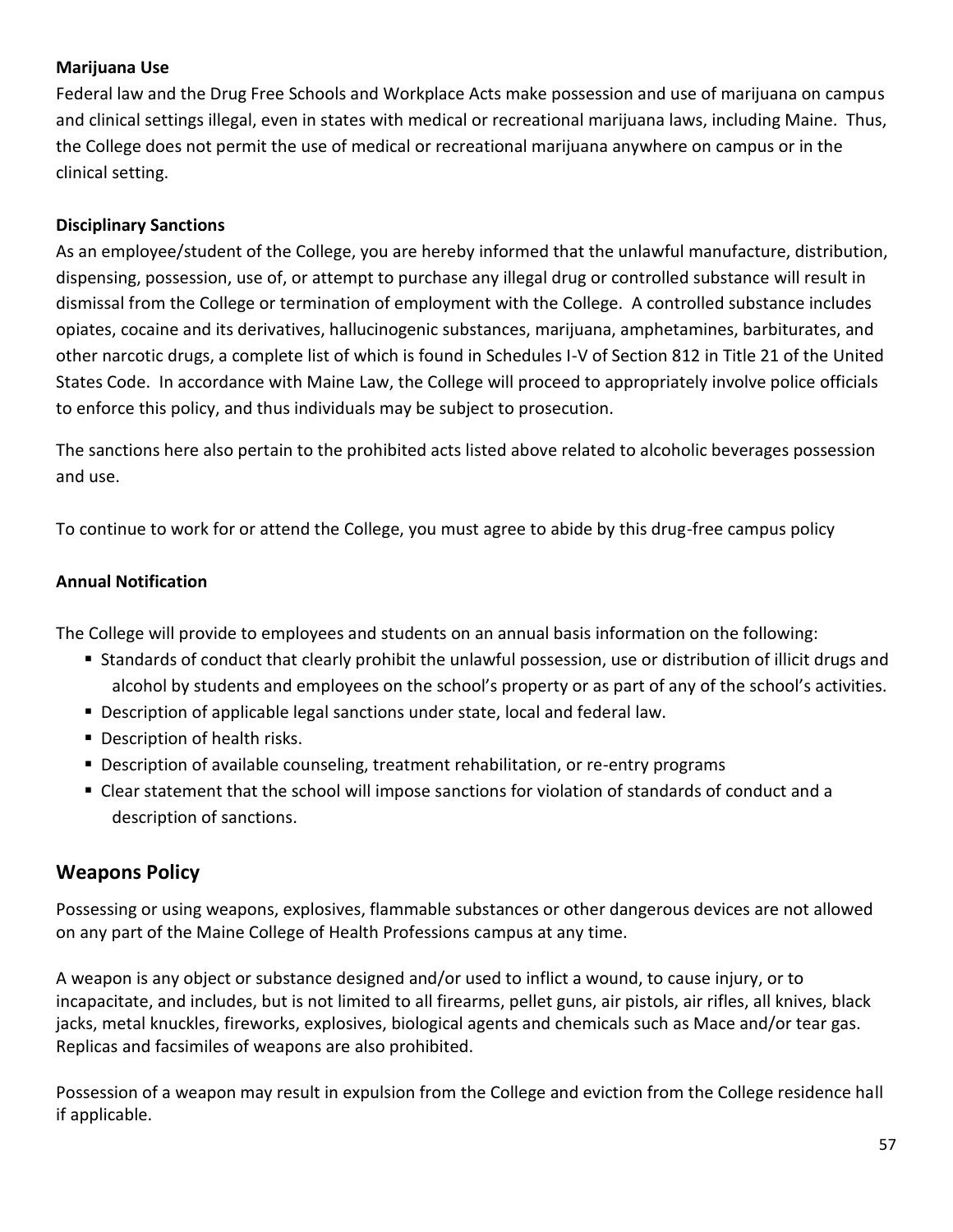In accordance with Maine Law, the College will proceed to appropriately involve police officials to enforce this policy, and thus individuals may be subject to prosecution.

# **Campus Emergency Response & Evacuation Procedures**

#### **Emergency Preparedness**

The College's Emergency Operations Plan is part of Central Maine Medical Center's Emergency Operations Plan. The College conducts numerous exercises each year, which have included field exercises and tests of the emergency notification systems on campus. These tests are designed to assess and evaluate the emergency plans and capabilities of the college.

The Security officers and supervisors have received training in Incident Command and Responding to Critical Incidents on Campus. When a serious incident occurs that causes an immediate threat to the campus, the first responders to the scene are usually the Security Department, the Lewiston Police Department and the Lewiston Fire Department. They typically respond and work together to manage the incident. Depending on the nature of the incident, other city, federal and private agencies could also be involved in responding to the incident.

Security has the responsibility of responding to, and summoning the necessary resources, to mitigate, investigate, and document any situation that may cause a significant emergency or dangerous situation. In addition, Security has a responsibility to respond to such incidents to determine if the situation does in fact; pose a threat to the community. If that is the case, Federal Law requires that the institution immediately notify the campus community or the appropriate segments of the community that may be affected by the situation. In the event of a confirmed serious incident which poses an immediate threat to members of the MCHP community, Security will immediately determine the content of the message and will use some or all of the systems described in the Timely Warnings section of this report, to communicate the threat to the MCHP community. Security will, without delay and taking into account the safety of the community, determine the content of the notification and initiate the notification system, unless issuing a notification will, in the judgment of the first responders (including, but not limited to: Campus Security, the Lewiston Police Department, the Lewiston

Fire Department and Emergency Medical Services, compromise the efforts to assist a victim or to contain, respond to, or otherwise mitigate the emergency.

CMMC Safety policies including emergency preparedness and fire safety are found in the Safety Manual found on the CMMC portal. All faculty, staff, and students of the College must be familiar with the Safety Manual. CMMC thoroughly reviews the Safety Manual on an ongoing basis.

Each resident in on-campus housing is also responsible for knowing the information contained in the Fire Instruction sheet posted in the individual's room on the inside of the door, (these are to be visible at all times).

All students must know the location of alarm switches, fire extinguishers, and fire exits. It is important that individuals know how to properly use fire extinguishers.

#### **Surveillance:**

- a. The College has security cameras located in the front lobby and entrance area.
- b. All visitors are required to sign in at the front desk.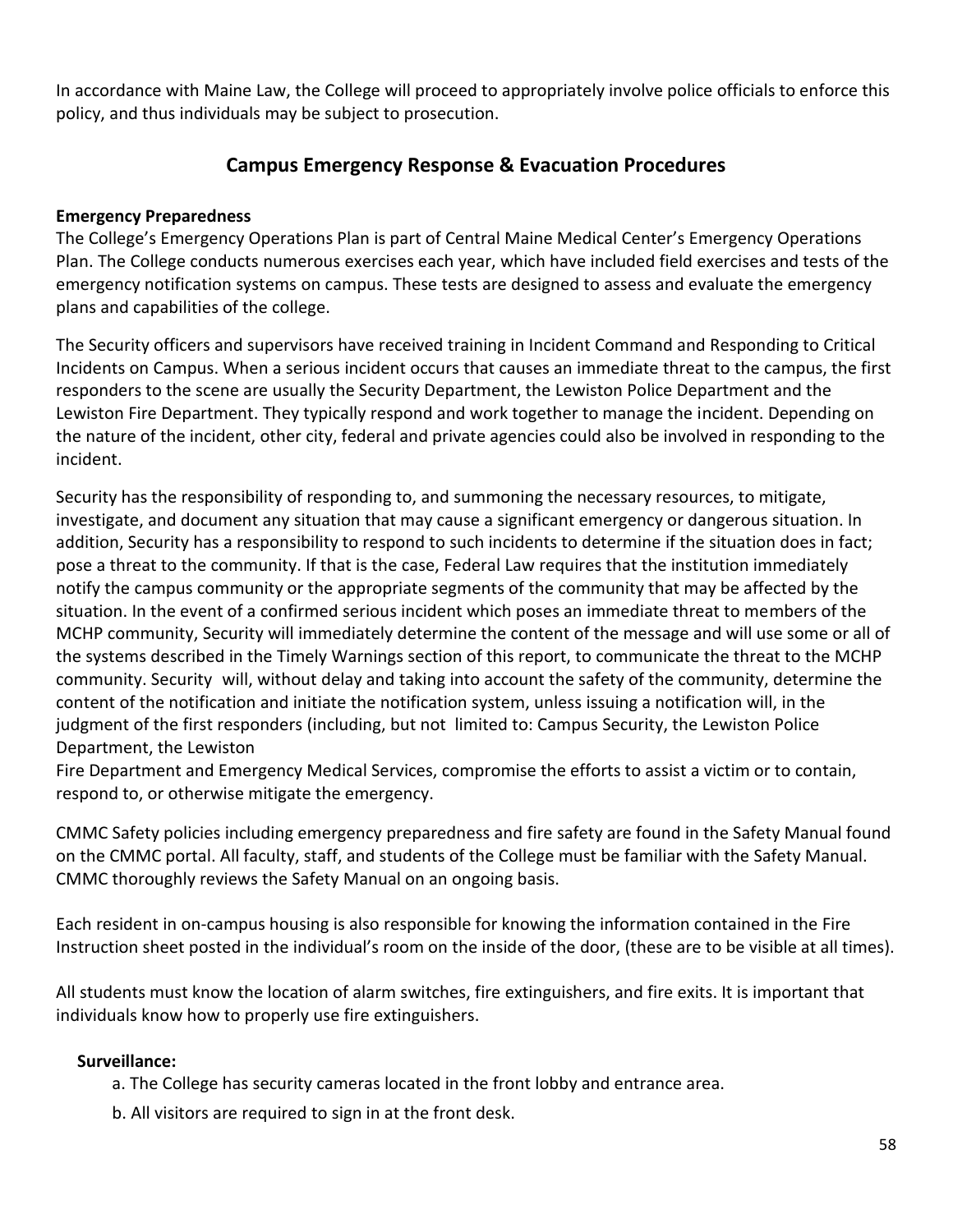- c. All classrooms will be locked while class is in session.
- d. Students, faculty, and staff will be notified of any existing or potential campus security issues through the SONIS system.

#### **Preparedness:**

- a. CMMC requires & provides annual education on policy and procedure for all students, staff, faculty, and administration.
- b. Evacuation routes are posted in hallways and classrooms.
- c. Phones are located in classrooms, in the first floor hallway, and in the 2<sup>nd</sup> floor common area.
- d. The College conducts evacuation drills a minimum of once a year.
- e. Dorm rooms have instructions posted on room doors as to what to do in case of emergency

#### **Evacuation:**

If evacuation is called for, the same procedures for evacuation due to fire/internal disaster will be followed (see below)

# **Shelter in Place Procedure**

# **(External threats that require individuals to be sheltered in the building)**

#### **Overall Procedures**

- 1. Individuals who are outdoors should go inside the facility immediately.
- 2. Instruct everyone to move to an interior area without windows if required. Seek guidance from the senior MCHP staff member present.
- 3. Close all windows and doors in your area.
- 4. If possible, report your status to faculty or senior MCHP staff member present.
- 5. Await instructions and be prepared to implement other protocols if directed to do so.

# **Hostile Threat in the Building**

**Faculty in a class session: Take sign-in sheets during an evacuation if possible.** 

#### **Run, Hide, Fight.**

#### **Faculty, Staff, & Students Responsibilities**

- *1.* Call 911- do not hang up; if possible, activate the two-button panic alarms located throughout the building.
- *2.* Run: Evacuate if possible, assembling in the CMMC cafeteria.
	- *a.* Provide or obtain assistance for individuals moving to the CMMC cafeteria if possible.
	- b. Be alert to people or conditions that might pose a danger to evacuees. If you encounter a significant hazard, quickly evaluate the situation and alter the evacuation route accordingly.
	- c. Faculty will account for students in their class. The senior MCHP staff member present will account for staff/faculty.
	- d. Report any missing persons to the senior MCHP staff member who will notify CMMC security.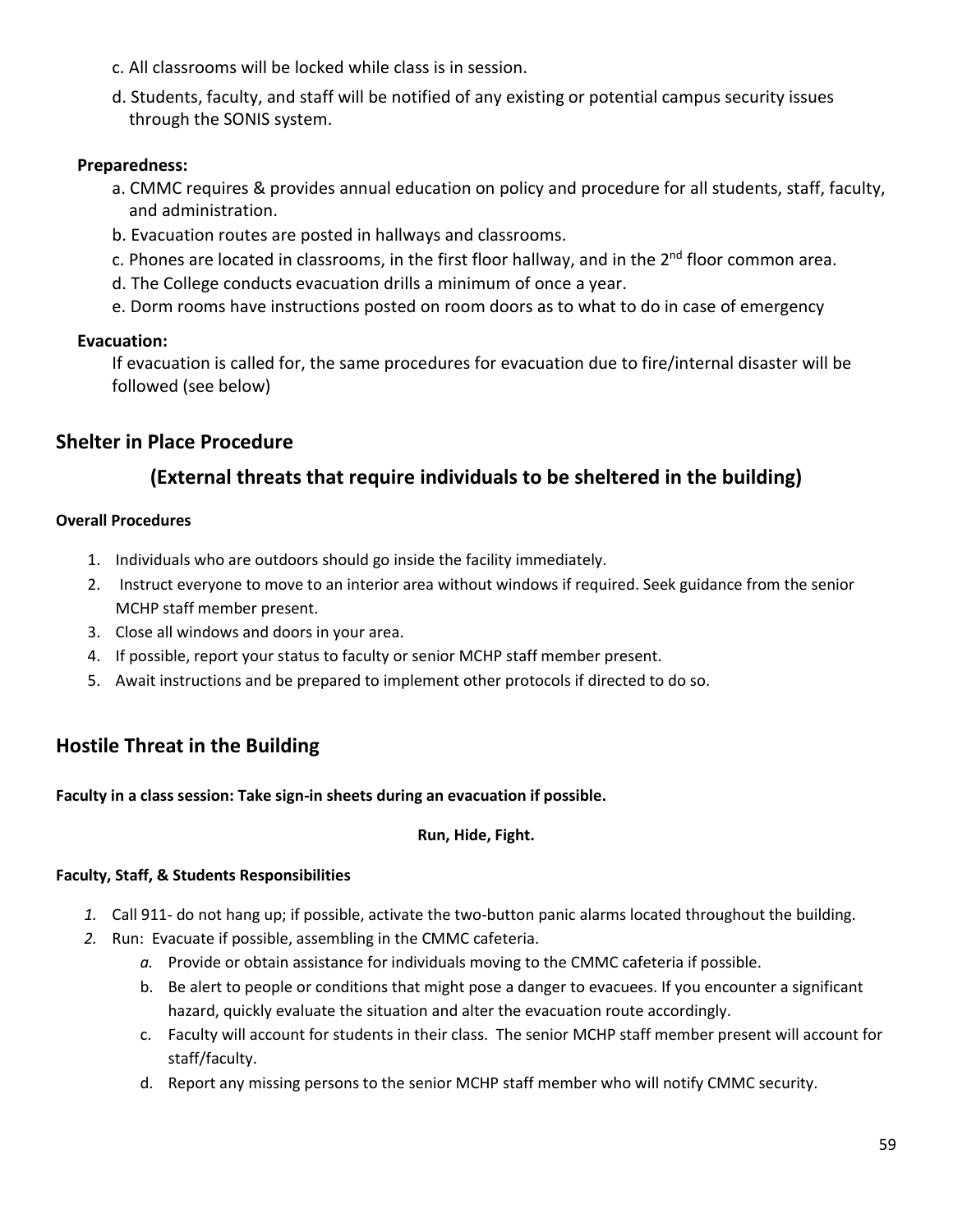- e. The first MCHP staff member in the cafeteria with SONIS access will send a text/e-mail alert to all SONIS users that campus is closed until further notice.
- f. Do not leave the cafeteria or re-enter MCHP property until authorized by CMMC security or senior MCHP staff member present.
- 3. Hide: If evacuation is not possible, find a safe place to hide.
	- a. Lock the door, turn off ringer/vibration on cell phone, turn off lights, and block door if possible.
	- b. Remain hidden until law enforcement and a senior MCHP staff member gives the "All Clear" signal. Remain hidden until you recognize the voice of the person giving the "All Clear" signal.
- 4. Fight: If a threatening person is attacking and running/hiding are not possible, commit to your actions of fighting and improvising weapons until the threat is subdued.

# **Timely Warnings - Emergency Notifications Systems**

In compliance with the Jeanne Clery Disclosure of Campus Security Policy and Campus Crime Statistics Act (Clery Act), the College and Campus Security will provide timely warnings upon the confirmation of a significant emergency or dangerous situation involving an immediate threat to the health or safety of students

or employees on campus.

The Director of Security & Campus Safety or a designee will develop timely warning notices for the College Community to notify members of the community about serious crimes against people that occur on campus, where it is determined that the incident may pose an ongoing threat to members of the College Community. Timely Warning Notices are usually distributed for the following Uniformed Crime Reporting Program (UCR)/National Incident Based Reporting System (NIBRS) classifications:

Arson Criminal homicide Robbery

Aggravated assault and sex offenses are considered on a case‐by-case basis, depending on the facts of the case and the information known by Security & Campus Safety.

For example, if an assault occurs between two students who have a disagreement, there may be no on‐going threat to other College community members, therefore; a Timely Warning Notice would not be distributed. Sexual assaults are considered on a case by case basis depending on the facts of the case, when and where the incident occurred, when it was reported, and the amount of information known by Security. Timely Warning Notices may be distributed for other crimes as determined necessary the Director of Security or his or her designee in his or her absence.

# **Security does not issue a timely warning or emergency notification for the above listed crimes if:**

The suspect is apprehended and the threat of imminent danger to the campus community has been mitigated by the apprehension: if a report was not filed with Security or if Security was not notified by campus security authorities in a manner that would allow the department to post a "timely" warning to the community. Unless there are extenuating circumstances, a report that is filed more than five days after the date of the alleged incident may not allow Security to post a "timely" warning to the community. This type of situation will be evaluated on a case‐by‐case basis.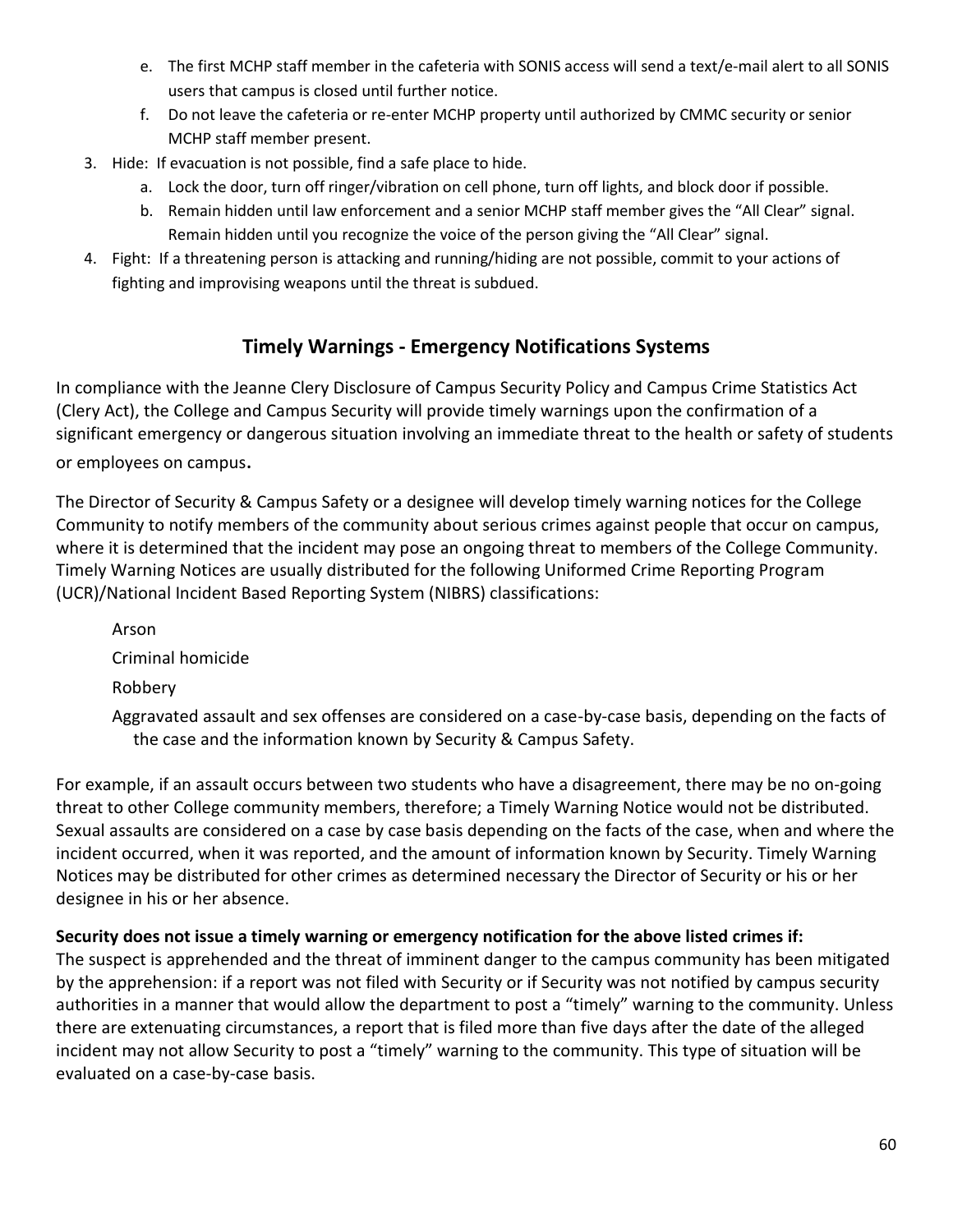In an effort to provide timely notice to the College community, and in the event of a serious incident which may pose an on‐going threat to members of the College community; a Timely Warning Notice is sent to all students and employees on campus by the following methods:

- **Directed Communications email:** The MCHP/CMMC email system alerting students, faulty, and staff.
- **Alerts issued on all Campus networked computers**
- **Face to face communication**

# **Notification Process**

- a. An administrator will send an electronic message through SONIS Web (the college's student information system) to inform the student population that the building is in lockdown and that no one will be able to enter the building.
- b. Security will send Alert via CMMC networked computer system (NetPresenter)
- c. Security will not respond directly to the scene to avoid jeopardizing the situation or putting themselves at risk.
- d. The Lewiston Police Department will respond to the scene. Once on the scene, the senior officer from the Lewiston Police Department would assume command of the situation. Security will cooperate with the Lewiston Police Department to provide any assistance necessary.

A copy of the timely warning or emergency notification will be filed in the corresponding case file.

The decision to issue a timely warning or emergency notification shall be decided on a case-by-case basis in compliance with the Clery Act. The decision is made by the Director of Security, or designee, considering all available facts, whether the crime is considered a serious or continuing threat to students or employees and the possible risk of compromising law enforcement efforts.

# **Emergency Notification System**

The MCHP Emergency Notification System currently uses a secure, web-based service to selectively store electronic contact information provided by students, faculty, and staff, through which the College is, would be able to communicate information and instructions in the event of an emergency. Emergency messages are sent simultaneously via voice mail, email, and/or text messaging to all of the numbers and addresses on file for each person. The benefits to the SONIS service are its immediacy and direct access to members of the College community through multiple points of contact. This service compliments other mechanisms the College has in place to respond to emergencies and relay critical information using the most appropriate channels. These include email, a siren, and a blue strobe light alert system used when there is imminent danger to the community.

# **Annual Fire Safety Report**

If fire occurs in the college, or surrounding parking areas, community members should immediately dial 9-911 if using campus phones (or 911 from personal phones). This will ring directly to the Lewiston/Auburn 911 Communication Center. If a fire occurs in the Wilson dormitory or hospital, the number to dial is 4911. This will ring in to the switchboard operator at the hospital who will take information such as the location and nature of the fire. The switchboard operator will initiate a response by contacting the Lewiston/Auburn 911 Communication Center. If a member of the MCHP community finds evidence of a fire that has been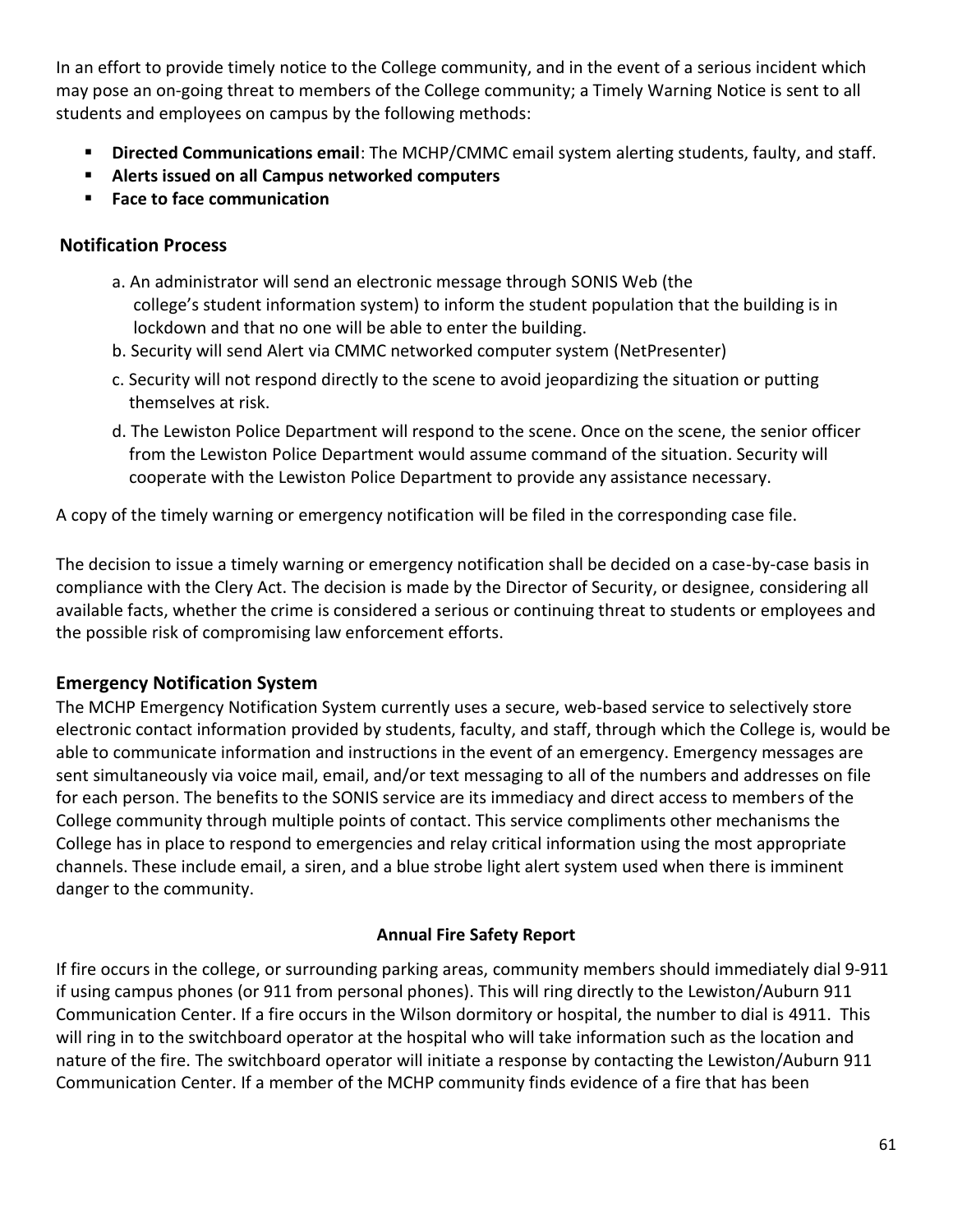extinguished, and the person is not sure whether Security has already responded, the community member should immediately notify CMMC's Fire Marshall to investigate and document the incident.

Safety Officer, Emergency Preparedness Department 207-795-2988

The fire alarms alert community members of a potential hazard and community members are required to heed their warning, and evacuate a building immediately upon hearing a fire alarm in a facility. Avoid using an elevator and use the nearest stairwell and/or exit to leave the building immediately. Community members should familiarize themselves with the exits in each building.

Security publishes this fire safety report of its annual Clery Compliance document, which contains information with respect to the fire safety practices and standards for MCHP & CMMC. This report includes statistics concerning:

- the number of fires,
- the cause of each fire,
- the number of injuries and death related to a fire, and
- the value of the property damage caused by a fire.

The compliance document is available for review 24 hours a day on the MCHP website at [http://www.mchp.edu/security-data.](http://www.mchp.edu/security-data)

# **Fire Protection Equipment/Systems**

The College, hospital and dormitory are equipped with automatic fire detection and alarm systems which are constantly monitored at CMMC's central fire panel. Additionally, fire extinguishers are located in 1<sup>st</sup> & 2<sup>nd</sup> floor hallways, in the Science lab of the college, and on each floor of the dormitory. Fire Drills are conducted twice annually at the college, and annually at the dormitory. All students and employees are required to complete annual education on fire prevention.

# **FIRE / INTERNAL DISASTER PLAN**

# **FIRE – Always take sign-in sheets during an evacuation. Follow RACE principles.**

# **Faculty & Staff Responsibilities**

- 1. Activate fire alarm as soon as notification is received. Call 911-do not hang up. Do not wait to verify fire.
- 2. Close but do not lock doors.
- 3. Take sign-in sheets with you (if in a class).
- 4. Provide or obtain assistance for individuals with special needs in moving to an appropriate area of refuge.
- 5. Do not take the elevator.
- 6. If you encounter fire, any other significant hazard or find the designated pathway blocked, quickly evaluate the situation and seek an alternate route.
- 7. Evacuate to the far side of CMMC Parking lot J. Do not leave.
- 8. During the evacuation, remain alert to any potential hazards in the area. Hazards may exist due to vehicular traffic, dangerous individuals, or other situations.
- 9. Review sign-in sheet and organizational structure once at evacuation site.
- 10. Report any missing persons to the senior MCHP official on-site and CMMC security.
- 11. Do not leave the evacuation area unless released by the senior MCHP official or CMMC security.